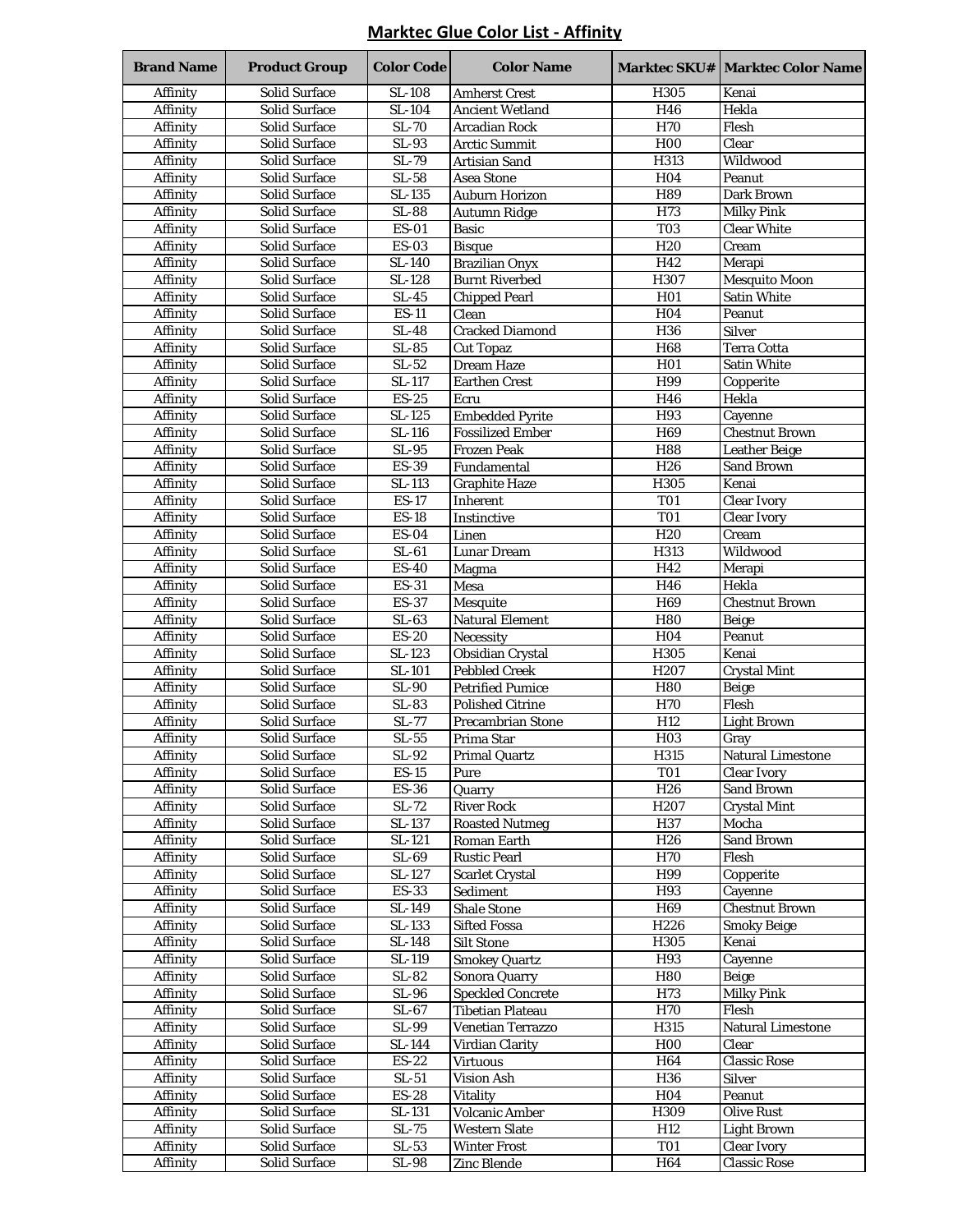| <b>Brand Name</b> | <b>Product Group</b> | <b>Color Code</b> | <b>Color Name</b>        | <b>Marktec SKU#</b> | <b>Marktec Color</b><br><b>Name</b> |
|-------------------|----------------------|-------------------|--------------------------|---------------------|-------------------------------------|
| Array             | <b>Solid Surface</b> | F920              | <b>Beach Pearl</b>       | <b>T03</b>          | <b>Clear White</b>                  |
| Array             | <b>Solid Surface</b> | <b>F006</b>       | <b>Bisque</b>            | H <sub>32</sub>     | Ivory                               |
| Array             | <b>Solid Surface</b> | <b>F001</b>       | <b>Bright White</b>      | <b>H16</b>          | <b>Alpine White</b>                 |
| Array             | <b>Solid Surface</b> | F312              | <b>Canvas Mist</b>       | H <sub>32</sub>     | Ivory                               |
| Array             | <b>Solid Surface</b> | F696              | <b>Destin Granite</b>    | <b>H04</b>          | Peanut                              |
| Array             | <b>Solid Surface</b> | <b>F850</b>       | Dover Granite            | H <sub>36</sub>     | <b>Silver</b>                       |
| Array             | <b>Solid Surface</b> | F849              | Dunshade Granite         | <b>T01</b>          | <b>Clear Ivory</b>                  |
| Array             | <b>Solid Surface</b> | <b>F760</b>       | <b>Golden Granite</b>    | <b>H70</b>          | Flesh                               |
| Array             | <b>Solid Surface</b> | F373              | Morocco Mist             | <b>H04</b>          | Peanut                              |
| Array             | <b>Solid Surface</b> | F912              | <b>Sequin Pearl</b>      | <b>H20</b>          | Cream                               |
| Array             | <b>Solid Surface</b> | F282              | <b>Snowledge Granite</b> | H <sub>32</sub>     | Ivory                               |
| Array             | <b>Solid Surface</b> | F <sub>266</sub>  | <b>Wheat Mist</b>        | H <sub>04</sub>     | Peanut                              |

## **Marktec Glue Color List - Array**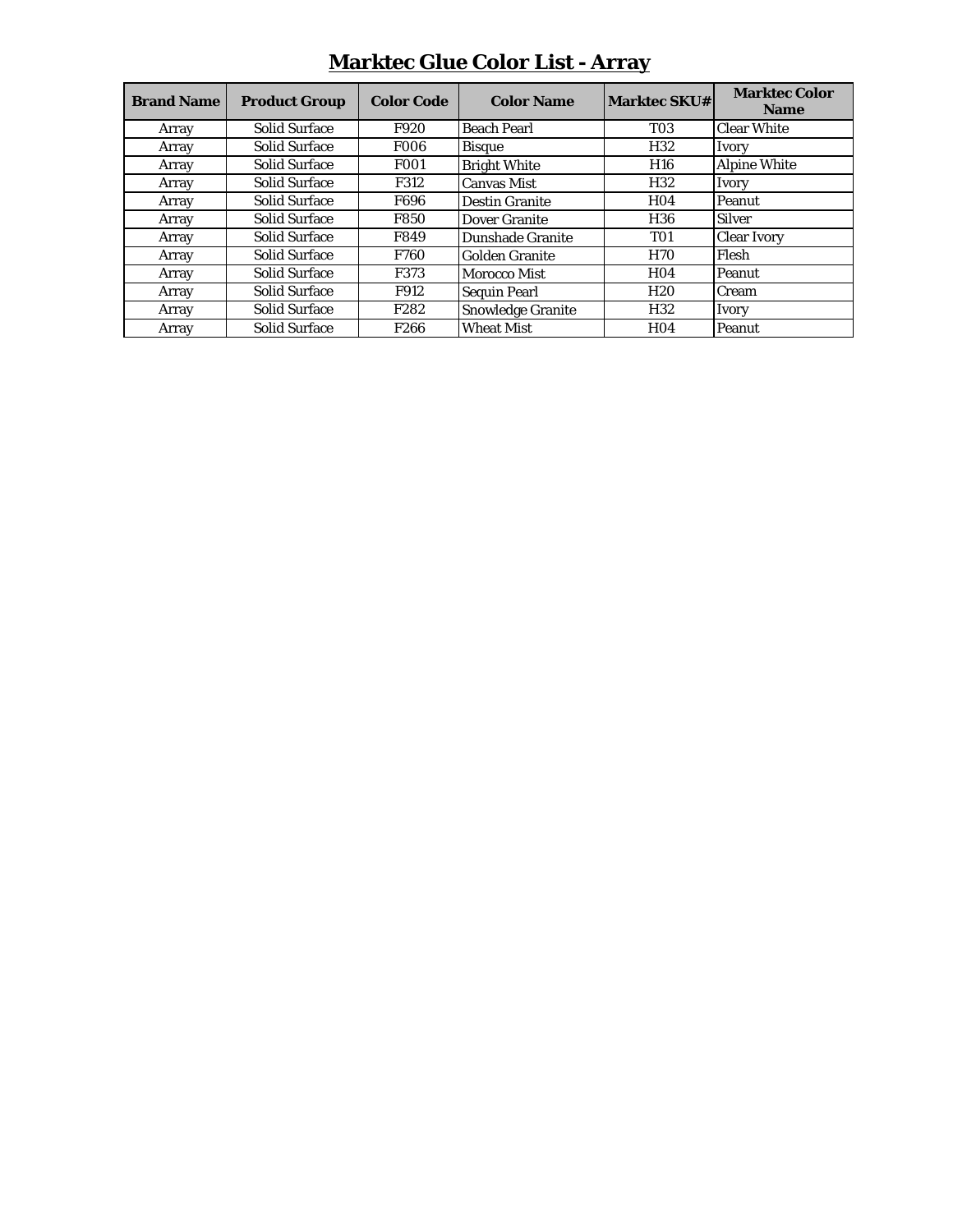### **Marktec Glue Color List - Avonite**

| <b>Brand Name</b> | <b>Product Group</b> | <b>Color Code</b> | <b>Color Name</b>          | <b>Marktec SKU#</b> | <b>Marktec Color Name</b> |
|-------------------|----------------------|-------------------|----------------------------|---------------------|---------------------------|
| Avonite           | Solid Surface        | C1-1700           | Adobe Brown                | H46                 | Hekla                     |
| Avonite           | Solid Surface        | F1-7713           | Algodon                    | H36                 | Silver                    |
| Avonite           | Solid Surface        | K3-8460           | Amazon                     | H65                 | Olive Drab                |
| Avonite           | Solid Surface        | K3-8560           | Amber Glass                | H00                 | Clear                     |
| Avonite           | Solid Surface        | K3-8455           | <b>Antique Glass</b>       | H00                 | Clear                     |
| Avonite           | Solid Surface        | K3-8565           | Argent                     | H81                 | <b>Brown Olive</b>        |
| Avonite           | Solid Surface        | F1-9065           | Artica                     | H36                 | Silver                    |
| Avonite           | Solid Surface        | F1-9105           | Aspen                      | H36                 | Silver                    |
| Avonite           | Solid Surface        | K3-7725           | Autumn Wheat               | H304                | Juniper Trail             |
| Avonite           | Solid Surface        | F1-7502           | Avalanche                  | T03                 | <b>Clear White</b>        |
| Avonite           | Solid Surface        | K3-7700           | Aztec Brown                | H313                | Wildwood                  |
| Avonite           | Solid Surface        | K1-6640           | <b>Back Roads</b>          | H42                 | Merapi                    |
| Avonite           | Solid Surface        | F1-9030           | Beechnut                   | H88                 | Leather Beige             |
| Avonite           | Solid Surface        | F1-9033           | <b>Biscotti</b>            | H04                 | Peanut                    |
| Avonite           | Solid Surface        | F1-9125           | <b>Black Coral</b>         | H42                 | Merapi                    |
| Avonite           | Solid Surface        | K3-7100           | <b>Black Ice</b>           | H305                | Kenai                     |
| Avonite           | Solid Surface        | F1-9020           | <b>Black Lava</b>          | H62                 | <b>Steel Gray</b>         |
| Avonite           | Solid Surface        | K3-8000           | <b>Blue Pearl</b>          | H00                 | Clear                     |
| Avonite           | Solid Surface        | F1-7921           | <b>Boardwalk</b>           | H315                | Natural Limestone         |
| Avonite           | Solid Surface        | F1-8010           | <b>Bone</b>                | H <sub>20</sub>     | Cream                     |
| Avonite           | Solid Surface        | K3-8100           | <b>Brazilian Blue</b>      | H305                | Kenai                     |
| Avonite           | Solid Surface        | F1-7830           | <b>Bronze</b>              | H79                 | Dark Bronze               |
| Avonite           | Solid Surface        | K1-6641           | Brown Sugar                | H226                | Smoky Beige               |
| Avonite           | Solid Surface        | F1-9130           | Cairo                      | H <sub>04</sub>     | Peanut                    |
| Avonite           | Solid Surface        | F1-9114           | Calgary                    | H36                 | Silver                    |
| Avonite           | Solid Surface        | F1-4300           | Cameo                      | H <sub>01</sub>     | Satin White               |
| Avonite           | Solid Surface        | F1-7554           | Canary                     | H17                 | Banana                    |
| Avonite           | Solid Surface        | F1-9137           | Casablanca                 | H <sub>20</sub>     | Cream                     |
| Avonite           | Solid Surface        | K3-8330           | Cat eye                    | H00                 | Clear                     |
| Avonite           | Solid Surface        | K3-8425           | Cement                     | H79                 | Dark Bronze               |
| Avonite           | Solid Surface        | K3-8342           | <b>Chocolate Silk</b>      | H309                | <b>Olive Rust</b>         |
| Avonite           | Solid Surface        | K3-8603           | Cirrus                     | H00                 | Clear                     |
| Avonite           | Solid Surface        | F1-7931           | <b>Cliff Side</b>          | H226                | Smoky Beige               |
| Avonite           | Solid Surface        | F1-4310           | Coastline                  | T03                 | <b>Clear White</b>        |
| Avonite           | Solid Surface        | K3-8485           | Cobalt Glass               | H00                 | Clear                     |
| Avonite           | Solid Surface        | K3-8470           | Cobblestone                | H309                | <b>Olive Rust</b>         |
| Avonite           | Solid Surface        | K3-8570           | Copper Canyon              | H81                 | <b>Brown Olive</b>        |
| Avonite           | Solid Surface        | K3-8490           | Coppermine                 | H309                | Olive Rust                |
| Avonite           | Solid Surface        | F1-9234           | Cordoba                    | H <sub>04</sub>     | Peanut                    |
| Avonite           | Solid Surface        | K1-6600           | Cottonwood                 | H <sub>0</sub> 1    | Satin White               |
| Avonite           | Solid Surface        | K3-8575           | Cozumel                    | T <sub>0</sub> 3    | <b>Clear White</b>        |
| Avonite           | Solid Surface        | K1-6639           | Crater                     |                     |                           |
| Avonite           | Solid Surface        | F1-8024           | Crème                      | T02                 | Opal                      |
| Avonite           | Solid Surface        | K1-6637           | <b>Cruched Lava</b>        | H64                 | Classic Rose              |
| Avonite           | Solid Surface        | F1-9085           | Cypress                    | H08                 | Green                     |
| Avonite           | Solid Surface        | K3-7900           | Dakota Rust                | H309                | Olive Rust                |
| Avonite           | Solid Surface        | F1-7735           |                            | H226                | Smoky Beige               |
| Avonite           | Solid Surface        | K1-6635           | Dark Roast                 | H <sub>20</sub>     | Cream                     |
| Avonite           | Solid Surface        | C1-2250           | Desert Ridge<br>Desert Tan | H88                 | Leather Beige             |
|                   | Solid Surface        |                   |                            | H88                 |                           |
| Avonite           | Solid Surface        | F1-7933           | El Cajon                   | H00                 | Leather Beige             |
| Avonite           |                      | A3-6000           | <b>Emerald Jade</b>        |                     | Clear                     |
| Avonite           | Solid Surface        | F1-9138           | Fargo                      | H88                 | Leather Beige             |
| Avonite           | Solid Surface        | C1-1200           | <b>Flannel Gray</b>        | H315                | Natural Limestone         |
| Avonite           | Solid Surface        | G3-1410           | French Burgundy            | H81                 | <b>Brown Olive</b>        |
| Avonite           | Solid Surface        | K3-8480           | <b>Frosted Glass</b>       | H <sub>0</sub>      | Clear                     |
| Avonite           | Solid Surface        | C1-1100           | Gibralta Gray              | H66                 | Sky Gray                  |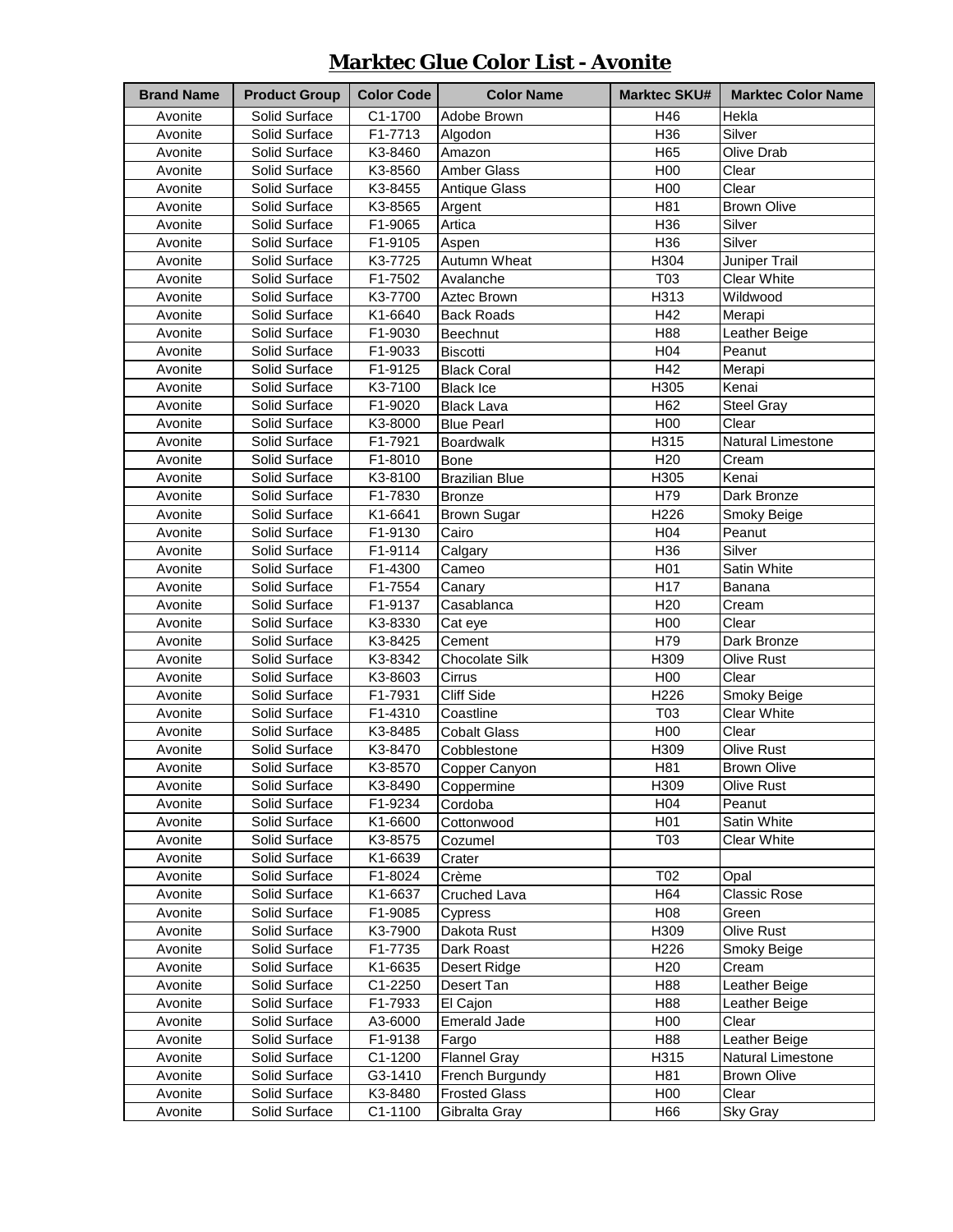| H <sub>20</sub><br>Avonite<br>Solid Surface<br>F1-7551<br>Cream<br>Ginger<br>H04<br>Avonite<br>Solid Surface<br>M3-7000<br>Golden Traveltime<br>Peanut<br>H81<br>Avonite<br>Solid Surface<br>K3-8495<br><b>Brown Olive</b><br>Goldmine<br>Avonite<br>F1-7710<br>H315<br>Natural Limestone<br>Solid Surface<br><b>Gulf Coast</b><br>H04<br>Avonite<br>Solid Surface<br>K1-6620<br>Peanut<br>Harvest<br>H04<br>Avonite<br>F1-7557<br>Solid Surface<br>Hazelnut<br>Peanut<br>Avonite<br>H <sub>04</sub><br>Solid Surface<br>F1-9037<br>Peanut<br><b>High Desert</b><br>H <sub>20</sub><br>Avonite<br>Solid Surface<br>F1-4330<br>Cream<br>Honey Crunch<br>H36<br>Avonite<br>Solid Surface<br>F1-7555<br>Silver<br>Icecap<br>H00<br>Avonite<br>Solid Surface<br>K3-8445<br>Clear<br>Iris<br>T02<br>Avonite<br>Solid Surface<br>F1-8106<br>Opal<br>Ivory<br>H73<br>Milky Pink<br>Avonite<br>Solid Surface<br>K1-6625<br>Jicama<br>Avonite<br>F1-7553<br>H <sub>0</sub><br>Clear<br>Solid Surface<br>Jungle<br>H <sub>20</sub><br>Avonite<br>F1-7711<br>Jurassic<br>Cream<br>Solid Surface<br>H32<br>Avonite<br>K3-8200<br>Solid Surface<br>Kaleidoscope<br><b>Ivory</b><br>H64<br><b>Classic Rose</b><br>Solid Surface<br>F1-4331<br>Khaki<br>Avonite<br>T03<br>Solid Surface<br>F1-9117<br>Kokoura<br>Clear White<br>Avonite<br>H <sub>00</sub><br>Avonite<br>Solid Surface<br>A3-5000<br>Lapis Blue<br>Clear<br>H304<br>Avonite<br>Solid Surface<br>C1-1610<br>Juniper Trail<br>Limestone<br>H36<br>Avonite<br>Solid Surface<br>F1-7810<br>Malt<br>Silver<br>Red<br>Avonite<br>K3-8300<br>Maraschino<br>H <sub>18</sub><br>Solid Surface<br>H <sub>26</sub><br>Avonite<br>F1-9040<br>Mesa Brown<br>Sand Brown<br>Solid Surface<br>H07<br>Avonite<br><b>Black</b><br>Solid Surface<br>G3-1050<br>Midnight Sky<br>C1-2200<br>H <sub>04</sub><br>Avonite<br>Solid Surface<br>Mohave Sand<br>Peanut<br>H32<br>Avonite<br>Solid Surface<br>F1-7501<br>Moon Crystal<br><b>Ivory</b><br>H64<br>Avonite<br>K3-6615<br><b>Classic Rose</b><br>Solid Surface<br>Moon Dust<br>H03<br>Avonite<br>Solid Surface<br>F1-7503<br>Morning Tundra<br>Gray<br>H00<br>Clear<br>Avonite<br>Solid Surface<br>K3-8601<br>Neptune<br>Avonite<br>K3-8320<br>H309<br>Olive Rust<br>Solid Surface<br>New Caldron<br>H42<br>Avonite<br>Solid Surface<br>K3-8580<br>Merapi<br><b>Night Pearl</b><br>T03<br>F1-9119<br><b>Clear White</b><br>Avonite<br>Solid Surface<br>Nordic<br>Solid Surface<br>K3-8500<br>H <sub>04</sub><br>Avonite<br>Peanut<br>Nougat<br>Solid Surface<br>F1-9152<br>H66<br>Sky Gray<br>Avonite<br>Olympia<br>Avonite<br>Solid Surface<br>F1-9144<br>H46<br>Hekla<br>Palermo<br>Avonite<br>Solid Surface<br>K1-6638<br>H <sub>04</sub><br>Peanut<br>Palm Desert<br>H04<br>Avonite<br>Solid Surface<br>K1-6610<br>Peanut<br>Parade<br>H <sub>00</sub><br>Avonite<br>Solid Surface<br>K3-8343<br>Clear<br>Pearl<br>Avonite<br>Solid Surface<br>K3-7600<br>Perlino Verde<br>H <sub>0</sub><br>Clear<br>Avonite<br>Solid Surface<br>K3-8450<br>Pistachio<br>H <sub>0</sub><br>Clear<br>Avonite<br>F1-4200<br>Porcelain White<br>T03<br><b>Clear White</b><br>Solid Surface<br>H16<br>Avonite<br>Solid Surface<br>F1-8699<br>Recycled White<br>Alpine White<br>Red Rock<br>H98<br>Avonite<br>Solid Surface<br>F1-7743<br>Autumn Leaf<br>H97<br>Avonite<br><b>River Moss</b><br>Solid Surface<br>F1-9058<br><b>Bronze Gray</b><br>H <sub>00</sub><br>Avonite<br>Solid Surface<br>A3-3050<br>Rose Quartz<br>Clear<br>G3-1660<br>Royal Sapphire<br>H <sub>00</sub><br>Avonite<br>Solid Surface<br>Clear<br>Saffron<br>H <sub>17</sub><br>Avonite<br>Solid Surface<br>K3-8410<br>Banana<br>H <sub>04</sub><br>Avonite<br>Solid Surface<br>F1-9055<br>Sandia<br>Peanut<br>H04<br>Avonite<br>Solid Surface<br>K1-6200<br>Peanut<br>Sandpiper<br>H <sub>20</sub><br>Avonite<br>Solid Surface<br>F1-9036<br>Cream<br>Sandstorm<br>H <sub>22</sub><br>Avonite<br>Solid Surface<br>F1-7556<br>Pure Gray<br>Shark Skin<br>Avonite<br>Solid Surface<br>G3-1650<br>H <sub>0</sub> 8<br>Green<br>Sherwood Green<br>H72<br>Avonite<br>Solid Surface<br>K3-8585<br>Dove Gray<br><b>Silver Comet</b><br>H <sub>00</sub><br>Avonite<br>Solid Surface<br>K3-8600<br>Clear<br>Sirocco<br>H <sub>00</sub><br>Avonite<br>Solid Surface<br>K3-8465<br>Clear<br><b>Sky Glass</b><br>Avonite<br>H32<br>Solid Surface<br>K1-6300<br>Snowstorm<br>Ivory | <b>Brand Name</b> | <b>Product Group</b> | <b>Color Code</b> | <b>Color Name</b> | <b>Marktec SKU#</b> | <b>Marktec Color Name</b> |
|----------------------------------------------------------------------------------------------------------------------------------------------------------------------------------------------------------------------------------------------------------------------------------------------------------------------------------------------------------------------------------------------------------------------------------------------------------------------------------------------------------------------------------------------------------------------------------------------------------------------------------------------------------------------------------------------------------------------------------------------------------------------------------------------------------------------------------------------------------------------------------------------------------------------------------------------------------------------------------------------------------------------------------------------------------------------------------------------------------------------------------------------------------------------------------------------------------------------------------------------------------------------------------------------------------------------------------------------------------------------------------------------------------------------------------------------------------------------------------------------------------------------------------------------------------------------------------------------------------------------------------------------------------------------------------------------------------------------------------------------------------------------------------------------------------------------------------------------------------------------------------------------------------------------------------------------------------------------------------------------------------------------------------------------------------------------------------------------------------------------------------------------------------------------------------------------------------------------------------------------------------------------------------------------------------------------------------------------------------------------------------------------------------------------------------------------------------------------------------------------------------------------------------------------------------------------------------------------------------------------------------------------------------------------------------------------------------------------------------------------------------------------------------------------------------------------------------------------------------------------------------------------------------------------------------------------------------------------------------------------------------------------------------------------------------------------------------------------------------------------------------------------------------------------------------------------------------------------------------------------------------------------------------------------------------------------------------------------------------------------------------------------------------------------------------------------------------------------------------------------------------------------------------------------------------------------------------------------------------------------------------------------------------------------------------------------------------------------------------------------------------------------------------------------------------------------------------------------------------------------------------------------------------------------------------------------------------------------------------------------------------------------------------------------------------------------------------------------------------------------------------------------------------------------------------------------------------------------------------------------------------------------------------------------------------------------------------------------------------------------------------------------------------------|-------------------|----------------------|-------------------|-------------------|---------------------|---------------------------|
|                                                                                                                                                                                                                                                                                                                                                                                                                                                                                                                                                                                                                                                                                                                                                                                                                                                                                                                                                                                                                                                                                                                                                                                                                                                                                                                                                                                                                                                                                                                                                                                                                                                                                                                                                                                                                                                                                                                                                                                                                                                                                                                                                                                                                                                                                                                                                                                                                                                                                                                                                                                                                                                                                                                                                                                                                                                                                                                                                                                                                                                                                                                                                                                                                                                                                                                                                                                                                                                                                                                                                                                                                                                                                                                                                                                                                                                                                                                                                                                                                                                                                                                                                                                                                                                                                                                                                                                                                |                   |                      |                   |                   |                     |                           |
|                                                                                                                                                                                                                                                                                                                                                                                                                                                                                                                                                                                                                                                                                                                                                                                                                                                                                                                                                                                                                                                                                                                                                                                                                                                                                                                                                                                                                                                                                                                                                                                                                                                                                                                                                                                                                                                                                                                                                                                                                                                                                                                                                                                                                                                                                                                                                                                                                                                                                                                                                                                                                                                                                                                                                                                                                                                                                                                                                                                                                                                                                                                                                                                                                                                                                                                                                                                                                                                                                                                                                                                                                                                                                                                                                                                                                                                                                                                                                                                                                                                                                                                                                                                                                                                                                                                                                                                                                |                   |                      |                   |                   |                     |                           |
|                                                                                                                                                                                                                                                                                                                                                                                                                                                                                                                                                                                                                                                                                                                                                                                                                                                                                                                                                                                                                                                                                                                                                                                                                                                                                                                                                                                                                                                                                                                                                                                                                                                                                                                                                                                                                                                                                                                                                                                                                                                                                                                                                                                                                                                                                                                                                                                                                                                                                                                                                                                                                                                                                                                                                                                                                                                                                                                                                                                                                                                                                                                                                                                                                                                                                                                                                                                                                                                                                                                                                                                                                                                                                                                                                                                                                                                                                                                                                                                                                                                                                                                                                                                                                                                                                                                                                                                                                |                   |                      |                   |                   |                     |                           |
|                                                                                                                                                                                                                                                                                                                                                                                                                                                                                                                                                                                                                                                                                                                                                                                                                                                                                                                                                                                                                                                                                                                                                                                                                                                                                                                                                                                                                                                                                                                                                                                                                                                                                                                                                                                                                                                                                                                                                                                                                                                                                                                                                                                                                                                                                                                                                                                                                                                                                                                                                                                                                                                                                                                                                                                                                                                                                                                                                                                                                                                                                                                                                                                                                                                                                                                                                                                                                                                                                                                                                                                                                                                                                                                                                                                                                                                                                                                                                                                                                                                                                                                                                                                                                                                                                                                                                                                                                |                   |                      |                   |                   |                     |                           |
|                                                                                                                                                                                                                                                                                                                                                                                                                                                                                                                                                                                                                                                                                                                                                                                                                                                                                                                                                                                                                                                                                                                                                                                                                                                                                                                                                                                                                                                                                                                                                                                                                                                                                                                                                                                                                                                                                                                                                                                                                                                                                                                                                                                                                                                                                                                                                                                                                                                                                                                                                                                                                                                                                                                                                                                                                                                                                                                                                                                                                                                                                                                                                                                                                                                                                                                                                                                                                                                                                                                                                                                                                                                                                                                                                                                                                                                                                                                                                                                                                                                                                                                                                                                                                                                                                                                                                                                                                |                   |                      |                   |                   |                     |                           |
|                                                                                                                                                                                                                                                                                                                                                                                                                                                                                                                                                                                                                                                                                                                                                                                                                                                                                                                                                                                                                                                                                                                                                                                                                                                                                                                                                                                                                                                                                                                                                                                                                                                                                                                                                                                                                                                                                                                                                                                                                                                                                                                                                                                                                                                                                                                                                                                                                                                                                                                                                                                                                                                                                                                                                                                                                                                                                                                                                                                                                                                                                                                                                                                                                                                                                                                                                                                                                                                                                                                                                                                                                                                                                                                                                                                                                                                                                                                                                                                                                                                                                                                                                                                                                                                                                                                                                                                                                |                   |                      |                   |                   |                     |                           |
|                                                                                                                                                                                                                                                                                                                                                                                                                                                                                                                                                                                                                                                                                                                                                                                                                                                                                                                                                                                                                                                                                                                                                                                                                                                                                                                                                                                                                                                                                                                                                                                                                                                                                                                                                                                                                                                                                                                                                                                                                                                                                                                                                                                                                                                                                                                                                                                                                                                                                                                                                                                                                                                                                                                                                                                                                                                                                                                                                                                                                                                                                                                                                                                                                                                                                                                                                                                                                                                                                                                                                                                                                                                                                                                                                                                                                                                                                                                                                                                                                                                                                                                                                                                                                                                                                                                                                                                                                |                   |                      |                   |                   |                     |                           |
|                                                                                                                                                                                                                                                                                                                                                                                                                                                                                                                                                                                                                                                                                                                                                                                                                                                                                                                                                                                                                                                                                                                                                                                                                                                                                                                                                                                                                                                                                                                                                                                                                                                                                                                                                                                                                                                                                                                                                                                                                                                                                                                                                                                                                                                                                                                                                                                                                                                                                                                                                                                                                                                                                                                                                                                                                                                                                                                                                                                                                                                                                                                                                                                                                                                                                                                                                                                                                                                                                                                                                                                                                                                                                                                                                                                                                                                                                                                                                                                                                                                                                                                                                                                                                                                                                                                                                                                                                |                   |                      |                   |                   |                     |                           |
|                                                                                                                                                                                                                                                                                                                                                                                                                                                                                                                                                                                                                                                                                                                                                                                                                                                                                                                                                                                                                                                                                                                                                                                                                                                                                                                                                                                                                                                                                                                                                                                                                                                                                                                                                                                                                                                                                                                                                                                                                                                                                                                                                                                                                                                                                                                                                                                                                                                                                                                                                                                                                                                                                                                                                                                                                                                                                                                                                                                                                                                                                                                                                                                                                                                                                                                                                                                                                                                                                                                                                                                                                                                                                                                                                                                                                                                                                                                                                                                                                                                                                                                                                                                                                                                                                                                                                                                                                |                   |                      |                   |                   |                     |                           |
|                                                                                                                                                                                                                                                                                                                                                                                                                                                                                                                                                                                                                                                                                                                                                                                                                                                                                                                                                                                                                                                                                                                                                                                                                                                                                                                                                                                                                                                                                                                                                                                                                                                                                                                                                                                                                                                                                                                                                                                                                                                                                                                                                                                                                                                                                                                                                                                                                                                                                                                                                                                                                                                                                                                                                                                                                                                                                                                                                                                                                                                                                                                                                                                                                                                                                                                                                                                                                                                                                                                                                                                                                                                                                                                                                                                                                                                                                                                                                                                                                                                                                                                                                                                                                                                                                                                                                                                                                |                   |                      |                   |                   |                     |                           |
|                                                                                                                                                                                                                                                                                                                                                                                                                                                                                                                                                                                                                                                                                                                                                                                                                                                                                                                                                                                                                                                                                                                                                                                                                                                                                                                                                                                                                                                                                                                                                                                                                                                                                                                                                                                                                                                                                                                                                                                                                                                                                                                                                                                                                                                                                                                                                                                                                                                                                                                                                                                                                                                                                                                                                                                                                                                                                                                                                                                                                                                                                                                                                                                                                                                                                                                                                                                                                                                                                                                                                                                                                                                                                                                                                                                                                                                                                                                                                                                                                                                                                                                                                                                                                                                                                                                                                                                                                |                   |                      |                   |                   |                     |                           |
|                                                                                                                                                                                                                                                                                                                                                                                                                                                                                                                                                                                                                                                                                                                                                                                                                                                                                                                                                                                                                                                                                                                                                                                                                                                                                                                                                                                                                                                                                                                                                                                                                                                                                                                                                                                                                                                                                                                                                                                                                                                                                                                                                                                                                                                                                                                                                                                                                                                                                                                                                                                                                                                                                                                                                                                                                                                                                                                                                                                                                                                                                                                                                                                                                                                                                                                                                                                                                                                                                                                                                                                                                                                                                                                                                                                                                                                                                                                                                                                                                                                                                                                                                                                                                                                                                                                                                                                                                |                   |                      |                   |                   |                     |                           |
|                                                                                                                                                                                                                                                                                                                                                                                                                                                                                                                                                                                                                                                                                                                                                                                                                                                                                                                                                                                                                                                                                                                                                                                                                                                                                                                                                                                                                                                                                                                                                                                                                                                                                                                                                                                                                                                                                                                                                                                                                                                                                                                                                                                                                                                                                                                                                                                                                                                                                                                                                                                                                                                                                                                                                                                                                                                                                                                                                                                                                                                                                                                                                                                                                                                                                                                                                                                                                                                                                                                                                                                                                                                                                                                                                                                                                                                                                                                                                                                                                                                                                                                                                                                                                                                                                                                                                                                                                |                   |                      |                   |                   |                     |                           |
|                                                                                                                                                                                                                                                                                                                                                                                                                                                                                                                                                                                                                                                                                                                                                                                                                                                                                                                                                                                                                                                                                                                                                                                                                                                                                                                                                                                                                                                                                                                                                                                                                                                                                                                                                                                                                                                                                                                                                                                                                                                                                                                                                                                                                                                                                                                                                                                                                                                                                                                                                                                                                                                                                                                                                                                                                                                                                                                                                                                                                                                                                                                                                                                                                                                                                                                                                                                                                                                                                                                                                                                                                                                                                                                                                                                                                                                                                                                                                                                                                                                                                                                                                                                                                                                                                                                                                                                                                |                   |                      |                   |                   |                     |                           |
|                                                                                                                                                                                                                                                                                                                                                                                                                                                                                                                                                                                                                                                                                                                                                                                                                                                                                                                                                                                                                                                                                                                                                                                                                                                                                                                                                                                                                                                                                                                                                                                                                                                                                                                                                                                                                                                                                                                                                                                                                                                                                                                                                                                                                                                                                                                                                                                                                                                                                                                                                                                                                                                                                                                                                                                                                                                                                                                                                                                                                                                                                                                                                                                                                                                                                                                                                                                                                                                                                                                                                                                                                                                                                                                                                                                                                                                                                                                                                                                                                                                                                                                                                                                                                                                                                                                                                                                                                |                   |                      |                   |                   |                     |                           |
|                                                                                                                                                                                                                                                                                                                                                                                                                                                                                                                                                                                                                                                                                                                                                                                                                                                                                                                                                                                                                                                                                                                                                                                                                                                                                                                                                                                                                                                                                                                                                                                                                                                                                                                                                                                                                                                                                                                                                                                                                                                                                                                                                                                                                                                                                                                                                                                                                                                                                                                                                                                                                                                                                                                                                                                                                                                                                                                                                                                                                                                                                                                                                                                                                                                                                                                                                                                                                                                                                                                                                                                                                                                                                                                                                                                                                                                                                                                                                                                                                                                                                                                                                                                                                                                                                                                                                                                                                |                   |                      |                   |                   |                     |                           |
|                                                                                                                                                                                                                                                                                                                                                                                                                                                                                                                                                                                                                                                                                                                                                                                                                                                                                                                                                                                                                                                                                                                                                                                                                                                                                                                                                                                                                                                                                                                                                                                                                                                                                                                                                                                                                                                                                                                                                                                                                                                                                                                                                                                                                                                                                                                                                                                                                                                                                                                                                                                                                                                                                                                                                                                                                                                                                                                                                                                                                                                                                                                                                                                                                                                                                                                                                                                                                                                                                                                                                                                                                                                                                                                                                                                                                                                                                                                                                                                                                                                                                                                                                                                                                                                                                                                                                                                                                |                   |                      |                   |                   |                     |                           |
|                                                                                                                                                                                                                                                                                                                                                                                                                                                                                                                                                                                                                                                                                                                                                                                                                                                                                                                                                                                                                                                                                                                                                                                                                                                                                                                                                                                                                                                                                                                                                                                                                                                                                                                                                                                                                                                                                                                                                                                                                                                                                                                                                                                                                                                                                                                                                                                                                                                                                                                                                                                                                                                                                                                                                                                                                                                                                                                                                                                                                                                                                                                                                                                                                                                                                                                                                                                                                                                                                                                                                                                                                                                                                                                                                                                                                                                                                                                                                                                                                                                                                                                                                                                                                                                                                                                                                                                                                |                   |                      |                   |                   |                     |                           |
|                                                                                                                                                                                                                                                                                                                                                                                                                                                                                                                                                                                                                                                                                                                                                                                                                                                                                                                                                                                                                                                                                                                                                                                                                                                                                                                                                                                                                                                                                                                                                                                                                                                                                                                                                                                                                                                                                                                                                                                                                                                                                                                                                                                                                                                                                                                                                                                                                                                                                                                                                                                                                                                                                                                                                                                                                                                                                                                                                                                                                                                                                                                                                                                                                                                                                                                                                                                                                                                                                                                                                                                                                                                                                                                                                                                                                                                                                                                                                                                                                                                                                                                                                                                                                                                                                                                                                                                                                |                   |                      |                   |                   |                     |                           |
|                                                                                                                                                                                                                                                                                                                                                                                                                                                                                                                                                                                                                                                                                                                                                                                                                                                                                                                                                                                                                                                                                                                                                                                                                                                                                                                                                                                                                                                                                                                                                                                                                                                                                                                                                                                                                                                                                                                                                                                                                                                                                                                                                                                                                                                                                                                                                                                                                                                                                                                                                                                                                                                                                                                                                                                                                                                                                                                                                                                                                                                                                                                                                                                                                                                                                                                                                                                                                                                                                                                                                                                                                                                                                                                                                                                                                                                                                                                                                                                                                                                                                                                                                                                                                                                                                                                                                                                                                |                   |                      |                   |                   |                     |                           |
|                                                                                                                                                                                                                                                                                                                                                                                                                                                                                                                                                                                                                                                                                                                                                                                                                                                                                                                                                                                                                                                                                                                                                                                                                                                                                                                                                                                                                                                                                                                                                                                                                                                                                                                                                                                                                                                                                                                                                                                                                                                                                                                                                                                                                                                                                                                                                                                                                                                                                                                                                                                                                                                                                                                                                                                                                                                                                                                                                                                                                                                                                                                                                                                                                                                                                                                                                                                                                                                                                                                                                                                                                                                                                                                                                                                                                                                                                                                                                                                                                                                                                                                                                                                                                                                                                                                                                                                                                |                   |                      |                   |                   |                     |                           |
|                                                                                                                                                                                                                                                                                                                                                                                                                                                                                                                                                                                                                                                                                                                                                                                                                                                                                                                                                                                                                                                                                                                                                                                                                                                                                                                                                                                                                                                                                                                                                                                                                                                                                                                                                                                                                                                                                                                                                                                                                                                                                                                                                                                                                                                                                                                                                                                                                                                                                                                                                                                                                                                                                                                                                                                                                                                                                                                                                                                                                                                                                                                                                                                                                                                                                                                                                                                                                                                                                                                                                                                                                                                                                                                                                                                                                                                                                                                                                                                                                                                                                                                                                                                                                                                                                                                                                                                                                |                   |                      |                   |                   |                     |                           |
|                                                                                                                                                                                                                                                                                                                                                                                                                                                                                                                                                                                                                                                                                                                                                                                                                                                                                                                                                                                                                                                                                                                                                                                                                                                                                                                                                                                                                                                                                                                                                                                                                                                                                                                                                                                                                                                                                                                                                                                                                                                                                                                                                                                                                                                                                                                                                                                                                                                                                                                                                                                                                                                                                                                                                                                                                                                                                                                                                                                                                                                                                                                                                                                                                                                                                                                                                                                                                                                                                                                                                                                                                                                                                                                                                                                                                                                                                                                                                                                                                                                                                                                                                                                                                                                                                                                                                                                                                |                   |                      |                   |                   |                     |                           |
|                                                                                                                                                                                                                                                                                                                                                                                                                                                                                                                                                                                                                                                                                                                                                                                                                                                                                                                                                                                                                                                                                                                                                                                                                                                                                                                                                                                                                                                                                                                                                                                                                                                                                                                                                                                                                                                                                                                                                                                                                                                                                                                                                                                                                                                                                                                                                                                                                                                                                                                                                                                                                                                                                                                                                                                                                                                                                                                                                                                                                                                                                                                                                                                                                                                                                                                                                                                                                                                                                                                                                                                                                                                                                                                                                                                                                                                                                                                                                                                                                                                                                                                                                                                                                                                                                                                                                                                                                |                   |                      |                   |                   |                     |                           |
|                                                                                                                                                                                                                                                                                                                                                                                                                                                                                                                                                                                                                                                                                                                                                                                                                                                                                                                                                                                                                                                                                                                                                                                                                                                                                                                                                                                                                                                                                                                                                                                                                                                                                                                                                                                                                                                                                                                                                                                                                                                                                                                                                                                                                                                                                                                                                                                                                                                                                                                                                                                                                                                                                                                                                                                                                                                                                                                                                                                                                                                                                                                                                                                                                                                                                                                                                                                                                                                                                                                                                                                                                                                                                                                                                                                                                                                                                                                                                                                                                                                                                                                                                                                                                                                                                                                                                                                                                |                   |                      |                   |                   |                     |                           |
|                                                                                                                                                                                                                                                                                                                                                                                                                                                                                                                                                                                                                                                                                                                                                                                                                                                                                                                                                                                                                                                                                                                                                                                                                                                                                                                                                                                                                                                                                                                                                                                                                                                                                                                                                                                                                                                                                                                                                                                                                                                                                                                                                                                                                                                                                                                                                                                                                                                                                                                                                                                                                                                                                                                                                                                                                                                                                                                                                                                                                                                                                                                                                                                                                                                                                                                                                                                                                                                                                                                                                                                                                                                                                                                                                                                                                                                                                                                                                                                                                                                                                                                                                                                                                                                                                                                                                                                                                |                   |                      |                   |                   |                     |                           |
|                                                                                                                                                                                                                                                                                                                                                                                                                                                                                                                                                                                                                                                                                                                                                                                                                                                                                                                                                                                                                                                                                                                                                                                                                                                                                                                                                                                                                                                                                                                                                                                                                                                                                                                                                                                                                                                                                                                                                                                                                                                                                                                                                                                                                                                                                                                                                                                                                                                                                                                                                                                                                                                                                                                                                                                                                                                                                                                                                                                                                                                                                                                                                                                                                                                                                                                                                                                                                                                                                                                                                                                                                                                                                                                                                                                                                                                                                                                                                                                                                                                                                                                                                                                                                                                                                                                                                                                                                |                   |                      |                   |                   |                     |                           |
|                                                                                                                                                                                                                                                                                                                                                                                                                                                                                                                                                                                                                                                                                                                                                                                                                                                                                                                                                                                                                                                                                                                                                                                                                                                                                                                                                                                                                                                                                                                                                                                                                                                                                                                                                                                                                                                                                                                                                                                                                                                                                                                                                                                                                                                                                                                                                                                                                                                                                                                                                                                                                                                                                                                                                                                                                                                                                                                                                                                                                                                                                                                                                                                                                                                                                                                                                                                                                                                                                                                                                                                                                                                                                                                                                                                                                                                                                                                                                                                                                                                                                                                                                                                                                                                                                                                                                                                                                |                   |                      |                   |                   |                     |                           |
|                                                                                                                                                                                                                                                                                                                                                                                                                                                                                                                                                                                                                                                                                                                                                                                                                                                                                                                                                                                                                                                                                                                                                                                                                                                                                                                                                                                                                                                                                                                                                                                                                                                                                                                                                                                                                                                                                                                                                                                                                                                                                                                                                                                                                                                                                                                                                                                                                                                                                                                                                                                                                                                                                                                                                                                                                                                                                                                                                                                                                                                                                                                                                                                                                                                                                                                                                                                                                                                                                                                                                                                                                                                                                                                                                                                                                                                                                                                                                                                                                                                                                                                                                                                                                                                                                                                                                                                                                |                   |                      |                   |                   |                     |                           |
|                                                                                                                                                                                                                                                                                                                                                                                                                                                                                                                                                                                                                                                                                                                                                                                                                                                                                                                                                                                                                                                                                                                                                                                                                                                                                                                                                                                                                                                                                                                                                                                                                                                                                                                                                                                                                                                                                                                                                                                                                                                                                                                                                                                                                                                                                                                                                                                                                                                                                                                                                                                                                                                                                                                                                                                                                                                                                                                                                                                                                                                                                                                                                                                                                                                                                                                                                                                                                                                                                                                                                                                                                                                                                                                                                                                                                                                                                                                                                                                                                                                                                                                                                                                                                                                                                                                                                                                                                |                   |                      |                   |                   |                     |                           |
|                                                                                                                                                                                                                                                                                                                                                                                                                                                                                                                                                                                                                                                                                                                                                                                                                                                                                                                                                                                                                                                                                                                                                                                                                                                                                                                                                                                                                                                                                                                                                                                                                                                                                                                                                                                                                                                                                                                                                                                                                                                                                                                                                                                                                                                                                                                                                                                                                                                                                                                                                                                                                                                                                                                                                                                                                                                                                                                                                                                                                                                                                                                                                                                                                                                                                                                                                                                                                                                                                                                                                                                                                                                                                                                                                                                                                                                                                                                                                                                                                                                                                                                                                                                                                                                                                                                                                                                                                |                   |                      |                   |                   |                     |                           |
|                                                                                                                                                                                                                                                                                                                                                                                                                                                                                                                                                                                                                                                                                                                                                                                                                                                                                                                                                                                                                                                                                                                                                                                                                                                                                                                                                                                                                                                                                                                                                                                                                                                                                                                                                                                                                                                                                                                                                                                                                                                                                                                                                                                                                                                                                                                                                                                                                                                                                                                                                                                                                                                                                                                                                                                                                                                                                                                                                                                                                                                                                                                                                                                                                                                                                                                                                                                                                                                                                                                                                                                                                                                                                                                                                                                                                                                                                                                                                                                                                                                                                                                                                                                                                                                                                                                                                                                                                |                   |                      |                   |                   |                     |                           |
|                                                                                                                                                                                                                                                                                                                                                                                                                                                                                                                                                                                                                                                                                                                                                                                                                                                                                                                                                                                                                                                                                                                                                                                                                                                                                                                                                                                                                                                                                                                                                                                                                                                                                                                                                                                                                                                                                                                                                                                                                                                                                                                                                                                                                                                                                                                                                                                                                                                                                                                                                                                                                                                                                                                                                                                                                                                                                                                                                                                                                                                                                                                                                                                                                                                                                                                                                                                                                                                                                                                                                                                                                                                                                                                                                                                                                                                                                                                                                                                                                                                                                                                                                                                                                                                                                                                                                                                                                |                   |                      |                   |                   |                     |                           |
|                                                                                                                                                                                                                                                                                                                                                                                                                                                                                                                                                                                                                                                                                                                                                                                                                                                                                                                                                                                                                                                                                                                                                                                                                                                                                                                                                                                                                                                                                                                                                                                                                                                                                                                                                                                                                                                                                                                                                                                                                                                                                                                                                                                                                                                                                                                                                                                                                                                                                                                                                                                                                                                                                                                                                                                                                                                                                                                                                                                                                                                                                                                                                                                                                                                                                                                                                                                                                                                                                                                                                                                                                                                                                                                                                                                                                                                                                                                                                                                                                                                                                                                                                                                                                                                                                                                                                                                                                |                   |                      |                   |                   |                     |                           |
|                                                                                                                                                                                                                                                                                                                                                                                                                                                                                                                                                                                                                                                                                                                                                                                                                                                                                                                                                                                                                                                                                                                                                                                                                                                                                                                                                                                                                                                                                                                                                                                                                                                                                                                                                                                                                                                                                                                                                                                                                                                                                                                                                                                                                                                                                                                                                                                                                                                                                                                                                                                                                                                                                                                                                                                                                                                                                                                                                                                                                                                                                                                                                                                                                                                                                                                                                                                                                                                                                                                                                                                                                                                                                                                                                                                                                                                                                                                                                                                                                                                                                                                                                                                                                                                                                                                                                                                                                |                   |                      |                   |                   |                     |                           |
|                                                                                                                                                                                                                                                                                                                                                                                                                                                                                                                                                                                                                                                                                                                                                                                                                                                                                                                                                                                                                                                                                                                                                                                                                                                                                                                                                                                                                                                                                                                                                                                                                                                                                                                                                                                                                                                                                                                                                                                                                                                                                                                                                                                                                                                                                                                                                                                                                                                                                                                                                                                                                                                                                                                                                                                                                                                                                                                                                                                                                                                                                                                                                                                                                                                                                                                                                                                                                                                                                                                                                                                                                                                                                                                                                                                                                                                                                                                                                                                                                                                                                                                                                                                                                                                                                                                                                                                                                |                   |                      |                   |                   |                     |                           |
|                                                                                                                                                                                                                                                                                                                                                                                                                                                                                                                                                                                                                                                                                                                                                                                                                                                                                                                                                                                                                                                                                                                                                                                                                                                                                                                                                                                                                                                                                                                                                                                                                                                                                                                                                                                                                                                                                                                                                                                                                                                                                                                                                                                                                                                                                                                                                                                                                                                                                                                                                                                                                                                                                                                                                                                                                                                                                                                                                                                                                                                                                                                                                                                                                                                                                                                                                                                                                                                                                                                                                                                                                                                                                                                                                                                                                                                                                                                                                                                                                                                                                                                                                                                                                                                                                                                                                                                                                |                   |                      |                   |                   |                     |                           |
|                                                                                                                                                                                                                                                                                                                                                                                                                                                                                                                                                                                                                                                                                                                                                                                                                                                                                                                                                                                                                                                                                                                                                                                                                                                                                                                                                                                                                                                                                                                                                                                                                                                                                                                                                                                                                                                                                                                                                                                                                                                                                                                                                                                                                                                                                                                                                                                                                                                                                                                                                                                                                                                                                                                                                                                                                                                                                                                                                                                                                                                                                                                                                                                                                                                                                                                                                                                                                                                                                                                                                                                                                                                                                                                                                                                                                                                                                                                                                                                                                                                                                                                                                                                                                                                                                                                                                                                                                |                   |                      |                   |                   |                     |                           |
|                                                                                                                                                                                                                                                                                                                                                                                                                                                                                                                                                                                                                                                                                                                                                                                                                                                                                                                                                                                                                                                                                                                                                                                                                                                                                                                                                                                                                                                                                                                                                                                                                                                                                                                                                                                                                                                                                                                                                                                                                                                                                                                                                                                                                                                                                                                                                                                                                                                                                                                                                                                                                                                                                                                                                                                                                                                                                                                                                                                                                                                                                                                                                                                                                                                                                                                                                                                                                                                                                                                                                                                                                                                                                                                                                                                                                                                                                                                                                                                                                                                                                                                                                                                                                                                                                                                                                                                                                |                   |                      |                   |                   |                     |                           |
|                                                                                                                                                                                                                                                                                                                                                                                                                                                                                                                                                                                                                                                                                                                                                                                                                                                                                                                                                                                                                                                                                                                                                                                                                                                                                                                                                                                                                                                                                                                                                                                                                                                                                                                                                                                                                                                                                                                                                                                                                                                                                                                                                                                                                                                                                                                                                                                                                                                                                                                                                                                                                                                                                                                                                                                                                                                                                                                                                                                                                                                                                                                                                                                                                                                                                                                                                                                                                                                                                                                                                                                                                                                                                                                                                                                                                                                                                                                                                                                                                                                                                                                                                                                                                                                                                                                                                                                                                |                   |                      |                   |                   |                     |                           |
|                                                                                                                                                                                                                                                                                                                                                                                                                                                                                                                                                                                                                                                                                                                                                                                                                                                                                                                                                                                                                                                                                                                                                                                                                                                                                                                                                                                                                                                                                                                                                                                                                                                                                                                                                                                                                                                                                                                                                                                                                                                                                                                                                                                                                                                                                                                                                                                                                                                                                                                                                                                                                                                                                                                                                                                                                                                                                                                                                                                                                                                                                                                                                                                                                                                                                                                                                                                                                                                                                                                                                                                                                                                                                                                                                                                                                                                                                                                                                                                                                                                                                                                                                                                                                                                                                                                                                                                                                |                   |                      |                   |                   |                     |                           |
|                                                                                                                                                                                                                                                                                                                                                                                                                                                                                                                                                                                                                                                                                                                                                                                                                                                                                                                                                                                                                                                                                                                                                                                                                                                                                                                                                                                                                                                                                                                                                                                                                                                                                                                                                                                                                                                                                                                                                                                                                                                                                                                                                                                                                                                                                                                                                                                                                                                                                                                                                                                                                                                                                                                                                                                                                                                                                                                                                                                                                                                                                                                                                                                                                                                                                                                                                                                                                                                                                                                                                                                                                                                                                                                                                                                                                                                                                                                                                                                                                                                                                                                                                                                                                                                                                                                                                                                                                |                   |                      |                   |                   |                     |                           |
|                                                                                                                                                                                                                                                                                                                                                                                                                                                                                                                                                                                                                                                                                                                                                                                                                                                                                                                                                                                                                                                                                                                                                                                                                                                                                                                                                                                                                                                                                                                                                                                                                                                                                                                                                                                                                                                                                                                                                                                                                                                                                                                                                                                                                                                                                                                                                                                                                                                                                                                                                                                                                                                                                                                                                                                                                                                                                                                                                                                                                                                                                                                                                                                                                                                                                                                                                                                                                                                                                                                                                                                                                                                                                                                                                                                                                                                                                                                                                                                                                                                                                                                                                                                                                                                                                                                                                                                                                |                   |                      |                   |                   |                     |                           |
|                                                                                                                                                                                                                                                                                                                                                                                                                                                                                                                                                                                                                                                                                                                                                                                                                                                                                                                                                                                                                                                                                                                                                                                                                                                                                                                                                                                                                                                                                                                                                                                                                                                                                                                                                                                                                                                                                                                                                                                                                                                                                                                                                                                                                                                                                                                                                                                                                                                                                                                                                                                                                                                                                                                                                                                                                                                                                                                                                                                                                                                                                                                                                                                                                                                                                                                                                                                                                                                                                                                                                                                                                                                                                                                                                                                                                                                                                                                                                                                                                                                                                                                                                                                                                                                                                                                                                                                                                |                   |                      |                   |                   |                     |                           |
|                                                                                                                                                                                                                                                                                                                                                                                                                                                                                                                                                                                                                                                                                                                                                                                                                                                                                                                                                                                                                                                                                                                                                                                                                                                                                                                                                                                                                                                                                                                                                                                                                                                                                                                                                                                                                                                                                                                                                                                                                                                                                                                                                                                                                                                                                                                                                                                                                                                                                                                                                                                                                                                                                                                                                                                                                                                                                                                                                                                                                                                                                                                                                                                                                                                                                                                                                                                                                                                                                                                                                                                                                                                                                                                                                                                                                                                                                                                                                                                                                                                                                                                                                                                                                                                                                                                                                                                                                |                   |                      |                   |                   |                     |                           |
|                                                                                                                                                                                                                                                                                                                                                                                                                                                                                                                                                                                                                                                                                                                                                                                                                                                                                                                                                                                                                                                                                                                                                                                                                                                                                                                                                                                                                                                                                                                                                                                                                                                                                                                                                                                                                                                                                                                                                                                                                                                                                                                                                                                                                                                                                                                                                                                                                                                                                                                                                                                                                                                                                                                                                                                                                                                                                                                                                                                                                                                                                                                                                                                                                                                                                                                                                                                                                                                                                                                                                                                                                                                                                                                                                                                                                                                                                                                                                                                                                                                                                                                                                                                                                                                                                                                                                                                                                |                   |                      |                   |                   |                     |                           |
|                                                                                                                                                                                                                                                                                                                                                                                                                                                                                                                                                                                                                                                                                                                                                                                                                                                                                                                                                                                                                                                                                                                                                                                                                                                                                                                                                                                                                                                                                                                                                                                                                                                                                                                                                                                                                                                                                                                                                                                                                                                                                                                                                                                                                                                                                                                                                                                                                                                                                                                                                                                                                                                                                                                                                                                                                                                                                                                                                                                                                                                                                                                                                                                                                                                                                                                                                                                                                                                                                                                                                                                                                                                                                                                                                                                                                                                                                                                                                                                                                                                                                                                                                                                                                                                                                                                                                                                                                |                   |                      |                   |                   |                     |                           |
|                                                                                                                                                                                                                                                                                                                                                                                                                                                                                                                                                                                                                                                                                                                                                                                                                                                                                                                                                                                                                                                                                                                                                                                                                                                                                                                                                                                                                                                                                                                                                                                                                                                                                                                                                                                                                                                                                                                                                                                                                                                                                                                                                                                                                                                                                                                                                                                                                                                                                                                                                                                                                                                                                                                                                                                                                                                                                                                                                                                                                                                                                                                                                                                                                                                                                                                                                                                                                                                                                                                                                                                                                                                                                                                                                                                                                                                                                                                                                                                                                                                                                                                                                                                                                                                                                                                                                                                                                |                   |                      |                   |                   |                     |                           |
|                                                                                                                                                                                                                                                                                                                                                                                                                                                                                                                                                                                                                                                                                                                                                                                                                                                                                                                                                                                                                                                                                                                                                                                                                                                                                                                                                                                                                                                                                                                                                                                                                                                                                                                                                                                                                                                                                                                                                                                                                                                                                                                                                                                                                                                                                                                                                                                                                                                                                                                                                                                                                                                                                                                                                                                                                                                                                                                                                                                                                                                                                                                                                                                                                                                                                                                                                                                                                                                                                                                                                                                                                                                                                                                                                                                                                                                                                                                                                                                                                                                                                                                                                                                                                                                                                                                                                                                                                |                   |                      |                   |                   |                     |                           |
|                                                                                                                                                                                                                                                                                                                                                                                                                                                                                                                                                                                                                                                                                                                                                                                                                                                                                                                                                                                                                                                                                                                                                                                                                                                                                                                                                                                                                                                                                                                                                                                                                                                                                                                                                                                                                                                                                                                                                                                                                                                                                                                                                                                                                                                                                                                                                                                                                                                                                                                                                                                                                                                                                                                                                                                                                                                                                                                                                                                                                                                                                                                                                                                                                                                                                                                                                                                                                                                                                                                                                                                                                                                                                                                                                                                                                                                                                                                                                                                                                                                                                                                                                                                                                                                                                                                                                                                                                |                   |                      |                   |                   |                     |                           |
|                                                                                                                                                                                                                                                                                                                                                                                                                                                                                                                                                                                                                                                                                                                                                                                                                                                                                                                                                                                                                                                                                                                                                                                                                                                                                                                                                                                                                                                                                                                                                                                                                                                                                                                                                                                                                                                                                                                                                                                                                                                                                                                                                                                                                                                                                                                                                                                                                                                                                                                                                                                                                                                                                                                                                                                                                                                                                                                                                                                                                                                                                                                                                                                                                                                                                                                                                                                                                                                                                                                                                                                                                                                                                                                                                                                                                                                                                                                                                                                                                                                                                                                                                                                                                                                                                                                                                                                                                |                   |                      |                   |                   |                     |                           |
|                                                                                                                                                                                                                                                                                                                                                                                                                                                                                                                                                                                                                                                                                                                                                                                                                                                                                                                                                                                                                                                                                                                                                                                                                                                                                                                                                                                                                                                                                                                                                                                                                                                                                                                                                                                                                                                                                                                                                                                                                                                                                                                                                                                                                                                                                                                                                                                                                                                                                                                                                                                                                                                                                                                                                                                                                                                                                                                                                                                                                                                                                                                                                                                                                                                                                                                                                                                                                                                                                                                                                                                                                                                                                                                                                                                                                                                                                                                                                                                                                                                                                                                                                                                                                                                                                                                                                                                                                |                   |                      |                   |                   |                     |                           |
|                                                                                                                                                                                                                                                                                                                                                                                                                                                                                                                                                                                                                                                                                                                                                                                                                                                                                                                                                                                                                                                                                                                                                                                                                                                                                                                                                                                                                                                                                                                                                                                                                                                                                                                                                                                                                                                                                                                                                                                                                                                                                                                                                                                                                                                                                                                                                                                                                                                                                                                                                                                                                                                                                                                                                                                                                                                                                                                                                                                                                                                                                                                                                                                                                                                                                                                                                                                                                                                                                                                                                                                                                                                                                                                                                                                                                                                                                                                                                                                                                                                                                                                                                                                                                                                                                                                                                                                                                |                   |                      |                   |                   |                     |                           |
|                                                                                                                                                                                                                                                                                                                                                                                                                                                                                                                                                                                                                                                                                                                                                                                                                                                                                                                                                                                                                                                                                                                                                                                                                                                                                                                                                                                                                                                                                                                                                                                                                                                                                                                                                                                                                                                                                                                                                                                                                                                                                                                                                                                                                                                                                                                                                                                                                                                                                                                                                                                                                                                                                                                                                                                                                                                                                                                                                                                                                                                                                                                                                                                                                                                                                                                                                                                                                                                                                                                                                                                                                                                                                                                                                                                                                                                                                                                                                                                                                                                                                                                                                                                                                                                                                                                                                                                                                |                   |                      |                   |                   |                     |                           |
|                                                                                                                                                                                                                                                                                                                                                                                                                                                                                                                                                                                                                                                                                                                                                                                                                                                                                                                                                                                                                                                                                                                                                                                                                                                                                                                                                                                                                                                                                                                                                                                                                                                                                                                                                                                                                                                                                                                                                                                                                                                                                                                                                                                                                                                                                                                                                                                                                                                                                                                                                                                                                                                                                                                                                                                                                                                                                                                                                                                                                                                                                                                                                                                                                                                                                                                                                                                                                                                                                                                                                                                                                                                                                                                                                                                                                                                                                                                                                                                                                                                                                                                                                                                                                                                                                                                                                                                                                |                   |                      |                   |                   |                     |                           |
|                                                                                                                                                                                                                                                                                                                                                                                                                                                                                                                                                                                                                                                                                                                                                                                                                                                                                                                                                                                                                                                                                                                                                                                                                                                                                                                                                                                                                                                                                                                                                                                                                                                                                                                                                                                                                                                                                                                                                                                                                                                                                                                                                                                                                                                                                                                                                                                                                                                                                                                                                                                                                                                                                                                                                                                                                                                                                                                                                                                                                                                                                                                                                                                                                                                                                                                                                                                                                                                                                                                                                                                                                                                                                                                                                                                                                                                                                                                                                                                                                                                                                                                                                                                                                                                                                                                                                                                                                | Avonite           | Solid Surface        | F1-7820           | <b>Star Shine</b> | H42                 | Merapi                    |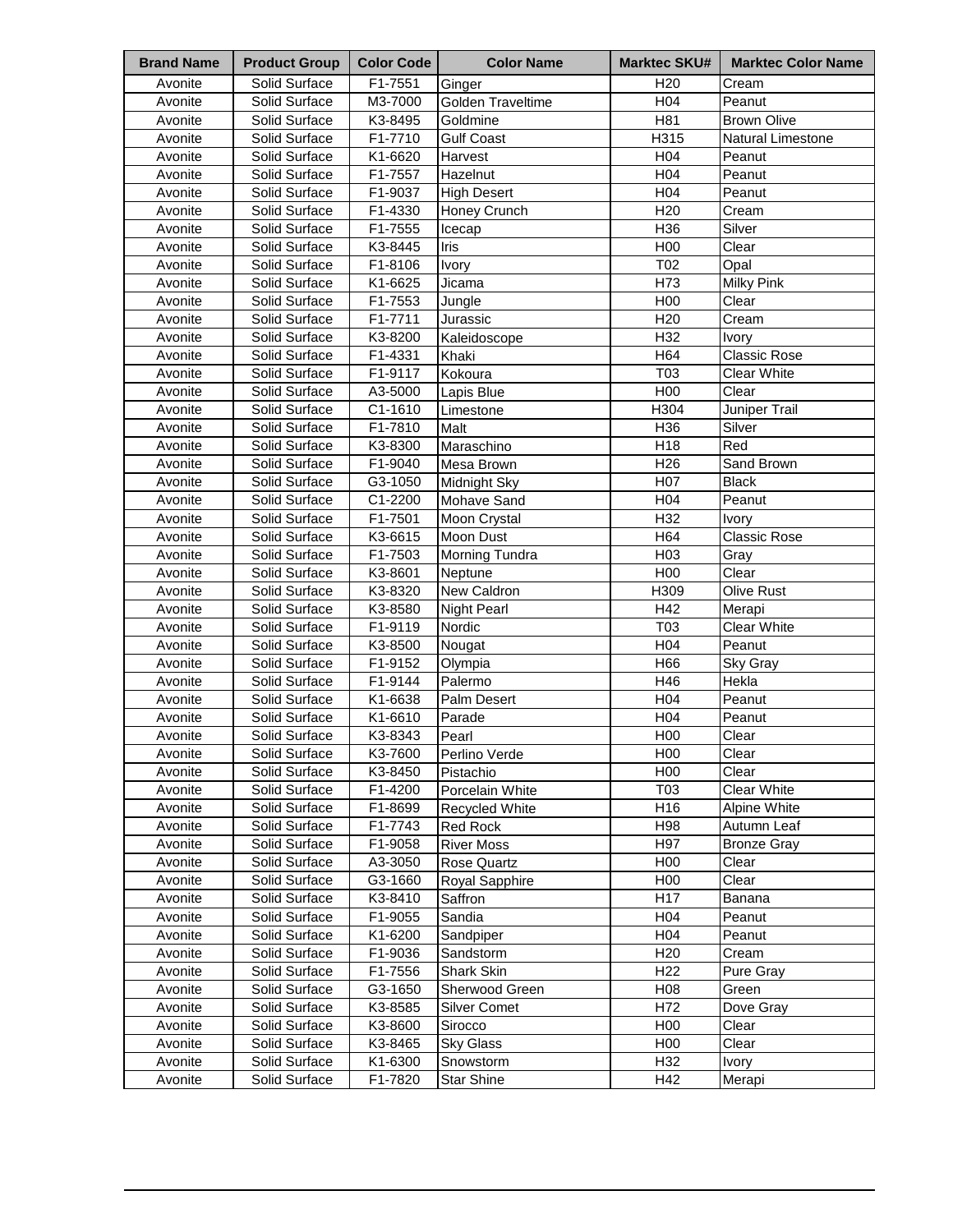| <b>Brand Name</b> | <b>Product Group</b> | <b>Color Code</b> | <b>Color Name</b>   | <b>Marktec SKU#</b> | <b>Marktec Color Name</b> |
|-------------------|----------------------|-------------------|---------------------|---------------------|---------------------------|
| Avonite           | Solid Surface        | F1-9010           | <b>Stormy Gray</b>  | H <sub>61</sub>     | Oyster                    |
| Avonite           | Solid Surface        | F1-8026           | <b>Super White</b>  | H16                 | Alpine White              |
| Avonite           | Solid Surface        | F1-7552           | Tango               | H <sub>19</sub>     | Orange                    |
| Avonite           | Solid Surface        | K3-7500           | Tempest             | H66                 | <b>Sky Gray</b>           |
| Avonite           | Solid Surface        | C1-2500           | <b>Tuscany Rose</b> | H <sub>05</sub>     | Apricot                   |
| Avonite           | Solid Surface        | K3-8340           | Tusk                | H312                | Solar Canyon              |
| Avonite           | Solid Surface        | A3-3100           | Venetian White      | H <sub>0</sub>      | Clear                     |
| Avonite           | Solid Surface        | F1-8016           | White               | H <sub>16</sub>     | <b>Alpine White</b>       |
| Avonite           | Solid Surface        | K1-6636           | <b>White Sands</b>  | T <sub>02</sub>     | Opal                      |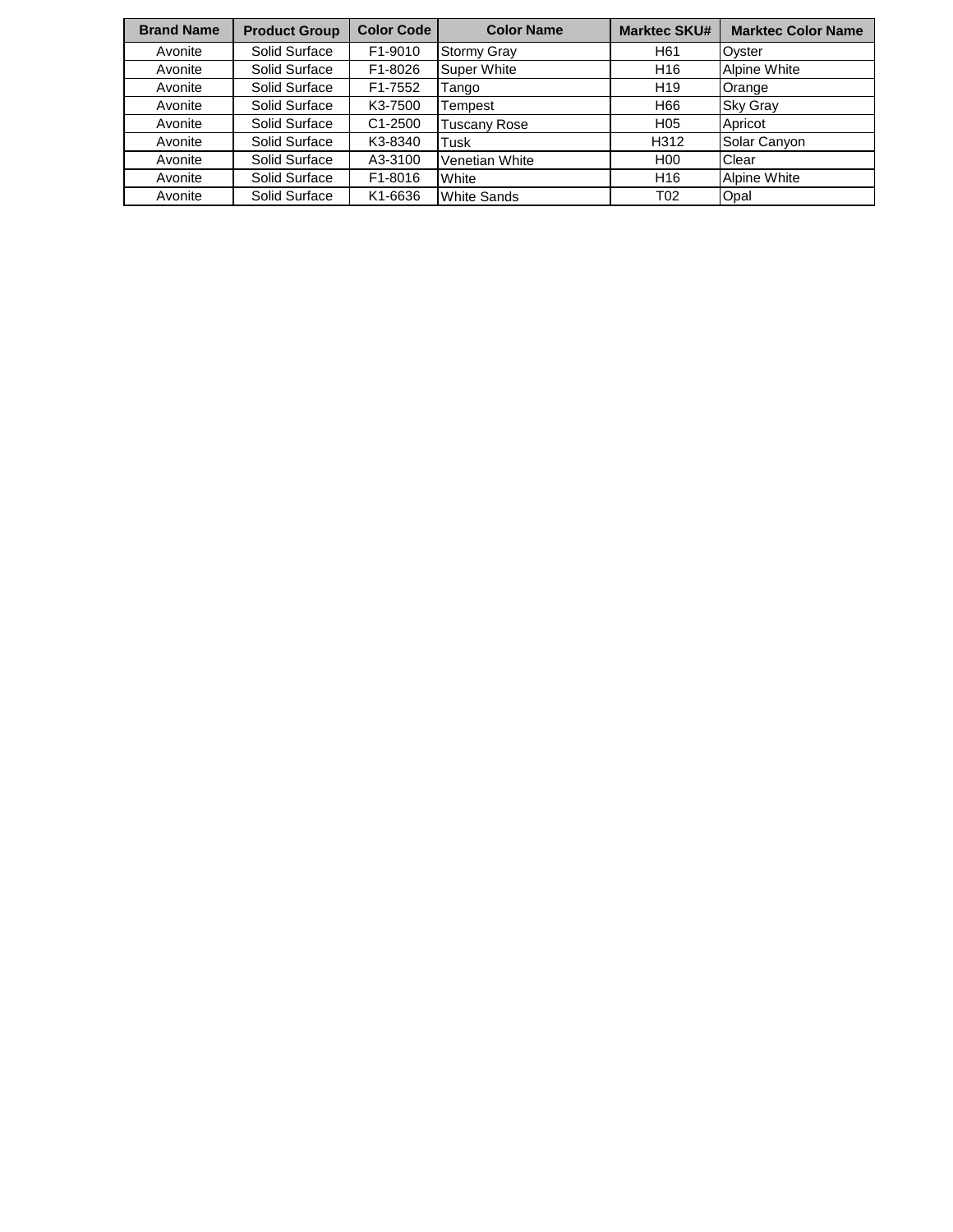| <b>Marktec Glue Color List - Basix</b> |  |  |
|----------------------------------------|--|--|
|                                        |  |  |

| <b>Brand Name</b> | <b>Product Group</b> | <b>Color Code</b> | <b>Color Name</b>   | <b>Marktec SKU#</b> | <b>Marktec Color Name</b> |
|-------------------|----------------------|-------------------|---------------------|---------------------|---------------------------|
| <b>Basix</b>      | Solid Surface        |                   | Acadia              | H36                 | Silver                    |
| Basix             | Solid Surface        | 203               | Autumn              | H <sub>04</sub>     | Peanut                    |
| Basix             | Solid Surface        |                   | Aztec               | H46                 | Hekla                     |
| <b>Basix</b>      | Solid Surface        | 617               | Barcelona           | H80                 | Beige                     |
| Basix             | Solid Surface        |                   | Bayshore            | <b>T01</b>          | Clear Ivory               |
| Basix             | Solid Surface        |                   | <b>Bright White</b> | H16                 | Alpine white              |
| Basix             | Solid Surface        |                   | <b>Buff</b>         | H304                | Juniper Trail             |
| Basix             | Solid Surface        |                   | Buttercream         | H <sub>32</sub>     | Ivory                     |
| Basix             | Solid Surface        | $\overline{518}$  | Calm                | H <sub>16</sub>     | <b>Alpine White</b>       |
| <b>Basix</b>      | Solid Surface        | 397               | Calypso             | H <sub>01</sub>     | Satin White               |
| Basix             | Solid Surface        | $\overline{210}$  | Catalina            | H <sub>04</sub>     | Peanut                    |
| Basix             | Solid Surface        |                   | Caltle Path         | <b>H80</b>          | Beige                     |
| Basix             | Solid Surface        | 451               | <b>Crystal Cove</b> | H01                 | Satin White               |
| Basix             | Solid Surface        | 146               | Dakota              | H46                 | Hekla                     |
| <b>Basix</b>      | Solid Surface        |                   | Dovetail            | H66                 | Sky Gray                  |
| Basix             | Solid Surface        | 444               | Driftwood           | H04                 | Peanut                    |
| Basix             | Solid Surface        | 502               | Flurry              | H <sub>36</sub>     | Silver                    |
| Basix             | Solid Surface        |                   | <b>Forest Trail</b> | H <sub>20</sub>     | Cream                     |
| Basix             | Solid Surface        |                   | Glacier Lake        | H <sub>21</sub>     | Pure White                |
| Basix             | Solid Surface        | 857               | Granada             | H <sub>12</sub>     | Light Brown               |
| <b>Basix</b>      | Solid Surface        |                   | Harmony             | H <sub>20</sub>     | Cream                     |
| Basix             | Solid Surface        | 660               | Harvest             | H04                 | Peanut                    |
| Basix             | Solid Surface        |                   | <b>Ivory</b>        | H20                 | Cream                     |
| <b>Basix</b>      | Solid Surface        |                   | Laurel Bay          | T01                 | Clear Ivory               |
| Basix             | Solid Surface        |                   | Maple Lane          | H73                 | <b>Milky Pink</b>         |
| Basix             | Solid Surface        |                   | Meadow              | H305                | Kenai                     |
| Basix             | Solid Surface        | 227               | Monterey            | H80                 | Beige                     |
| Basix             | Solid Surface        | 206               | Moondance           | H <sub>32</sub>     | Ivory                     |
| Basix             | Solid Surface        |                   | Siena               | H46                 | Hekla                     |
| Basix             | Solid Surface        | 690               | Snow                | H <sub>32</sub>     | Ivory                     |
| Basix             | Solid Surface        | 707               | Speckle             | H <sub>36</sub>     | Silver                    |
| <b>Basix</b>      | Solid Surface        |                   | Sumatra             | H316                | Vintage Limestone         |
| Basix             | Solid Surface        |                   | Tahiti              | H <sub>37</sub>     | Mocha                     |
| Basix             | Solid Surface        |                   | Warmth              | H <sub>20</sub>     | Cream                     |
| Basix             | Solid Surface        | 906               | White Mist          | T02                 | Opal                      |
| Basix             | Solid Surface        |                   | Wild Oats           | H75                 | Shasta                    |
| Basix             | Solid Surface        |                   | Winsor              | H <sub>36</sub>     | Silver                    |
| Basix             | Quartz               |                   | Alabaster           | H <sub>36</sub>     | Silver                    |
| Basix             | Quartz               |                   | Cobblestone         | H312                | Solar Canyon              |
| Basix             | Quartz               |                   | Dream Catcher       | T <sub>03</sub>     | Clear White               |
| Basix             | Quartz               |                   | <b>Mystic</b>       | T01                 | Clear Ivory               |
| Basix             | Quartz               |                   | Opulence            | H309                | Olive Rust                |
| Basix             | Quartz               |                   | Ore                 | H312                | Solar Canyon              |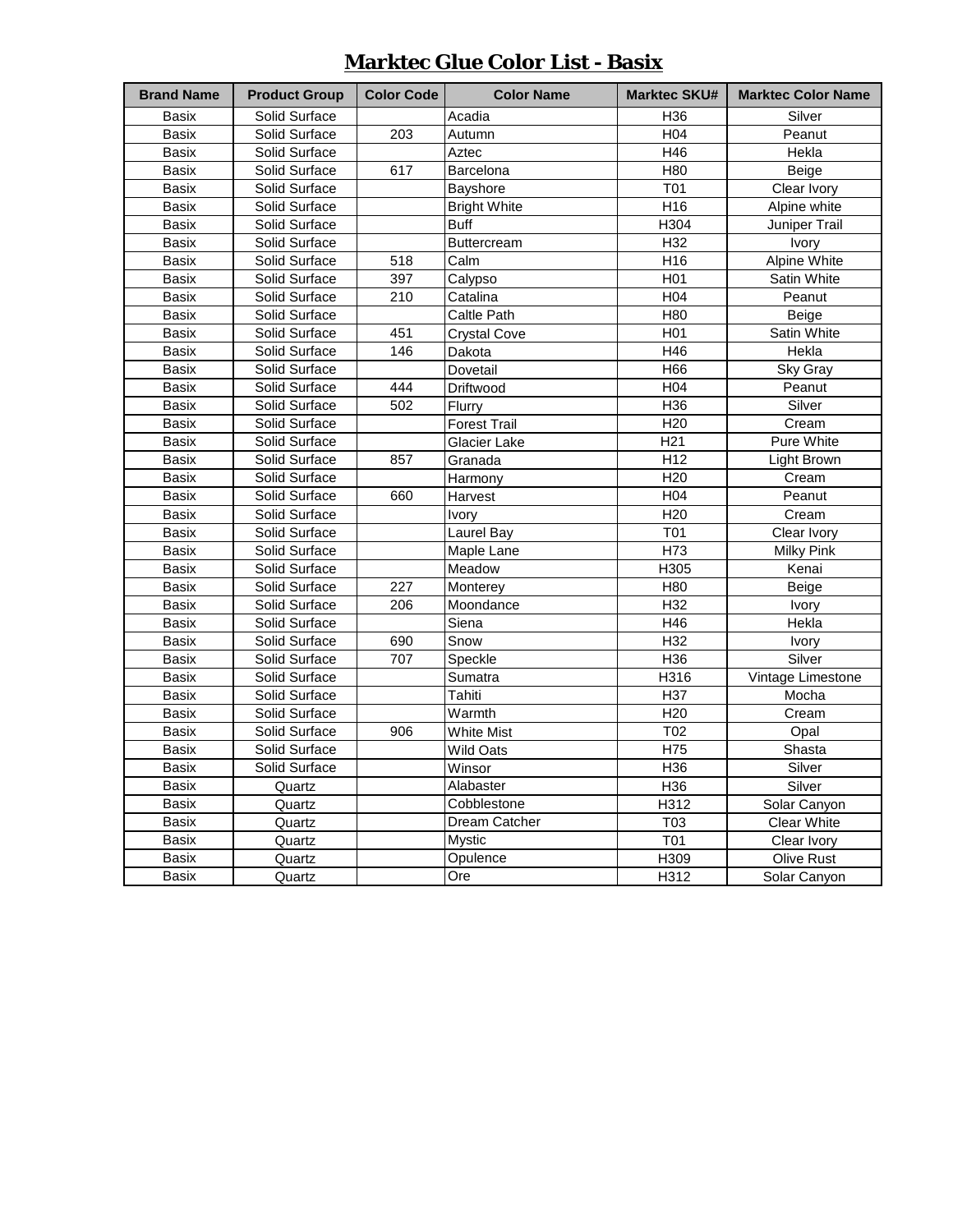### **Marktec Glue Color List - Caesarstone**

| <b>Brand Name</b> | <b>Product Group</b> | <b>Color Code</b> | <b>Color Name</b>        | <b>Marktec SKU#</b> | <b>Marktec Color Name</b> |
|-------------------|----------------------|-------------------|--------------------------|---------------------|---------------------------|
| Caesarstone       | Quartz               | 6100              | Absolute Noir            | H42                 | Merapi                    |
| Caesarstone       | Quartz               | 2710              | Apple Martini            | H00                 | Clear                     |
| Caesarstone       | Quartz               | 6270              | Atlantic Salt            | T02                 | Opal                      |
| Caesarstone       | Quartz               | 3200              | Baja                     | T01                 | Clear Ivory               |
| Caesarstone       | Quartz               | 6185T             | <b>Basalt Black</b>      | H42                 | Merapi                    |
| Caesarstone       | Quartz               | 4100              | Belgian Moon             | $\overline{H42}$    | Merapi                    |
| Caesarstone       | Quartz               | 2141              | <b>Blizzard</b>          | T02                 | Opal                      |
| Caesarstone       | Quartz               | 4220              | <b>Buttermilk</b>        | T02                 | Opal                      |
| Caesarstone       | Quartz               | 7150              | Carbone                  | H302                | <b>Charcoal Mist</b>      |
| Caesarstone       | Quartz               | 9350              | Carmel                   | H310                | Royal Teak                |
| Caesarstone       | Quartz               | 2400              | Champagne Limestone      | T01                 | Clear Ivory               |
| Caesarstone       | Quartz               | 6350              | <b>Chocolate Truffle</b> | H312                | Solar Canyon              |
| Caesarstone       | Quartz               | 2020              | Cinder                   | H305                | Kenai                     |
| Caesarstone       | Quartz               | 2003              | Concrete                 | H72                 | Dove Gray                 |
| Caesarstone       | Quartz               | 4550              | Deep Ocean               | H209                | Dark Navy                 |
| Caesarstone       | Quartz               | 2200              | Desert Limestone         | T01                 | Clear Ivory               |
| Caesarstone       | Quartz               | 3141              | Eggshell                 | H36                 | Silver                    |
| Caesarstone       | Quartz               | 3380              | Espresso                 | H309                | Olive Rust                |
| Caesarstone       | Quartz               | 2030              | Haze                     | H <sub>03</sub>     | Gray                      |
| Caesarstone       | Quartz               | 4250              | Jerusalem Sand           | T01                 | Clear Ivory               |
| Caesarstone       | Quartz               | 4350              | Lagos Blue               | H316                | Vintage Limestone         |
| Caesarstone       | Quartz               | 6380              | Late Autumn              | H316                | Vintage Limestone         |
| Caesarstone       | Quartz               | 2230              | Linen                    | H312                | Solar Canyon              |
| Caesarstone       | Quartz               | 7250              | Marrone                  | H316                | Vintage Limestone         |
| Caesarstone       | Quartz               | 4141              | Misty Carrera            | T02                 | Opal                      |
| Caesarstone       | Quartz               | 2370              | Mocha                    | H316                | Vintage Limestone         |
| Caesarstone       | Quartz               | 6600              | Nougat                   | T02                 | Opal                      |
| Caesarstone       | Quartz               | 4600              | Organic White            | H36                 | Silver                    |
| Caesarstone       | Quartz               | 9601              | Oyster                   | T02                 | Opal                      |
| Caesarstone       | Quartz               | 4030              | Pebble                   | H <sub>03</sub>     | Gray                      |
| Caesarstone       | Quartz               | 1141              | Pure White               | T02                 | Opal                      |
| Caesarstone       | Quartz               | 7141              | <b>Quartz Reflection</b> | T02                 | Opal                      |
| Caesarstone       | Quartz               | 4120              | Raven                    | H62                 | <b>Steel Gray</b>         |
| Caesarstone       | Quartz               | 7450              | <b>Ruby Reflections</b>  | H <sub>18</sub>     | Red                       |
| Caesarstone       | Quartz               | 4230              | Shitake                  | H313                | Wildwood                  |
| Caesarstone       | Quartz               | 6140              | Smoky Ash                | H305                | Kenai                     |
| Caesarstone       | Quartz               | 7200              | Spring Blossom           | T02                 | Opal                      |
| Caesarstone       | Quartz               | 7080              | <b>Starry Night</b>      | H42                 | Merapi                    |
| Caesarstone       | Quartz               | 9260              | White Ash                | H316                | Vintage Limestone         |
| Caesarstone       | Quartz               | 4360              | Wild Rice                | H316                | Vintage Limestone         |
| Caesarstone       | Quartz               | 6250              | <b>Wild Rocks</b>        | H316                | Vintage Limestone         |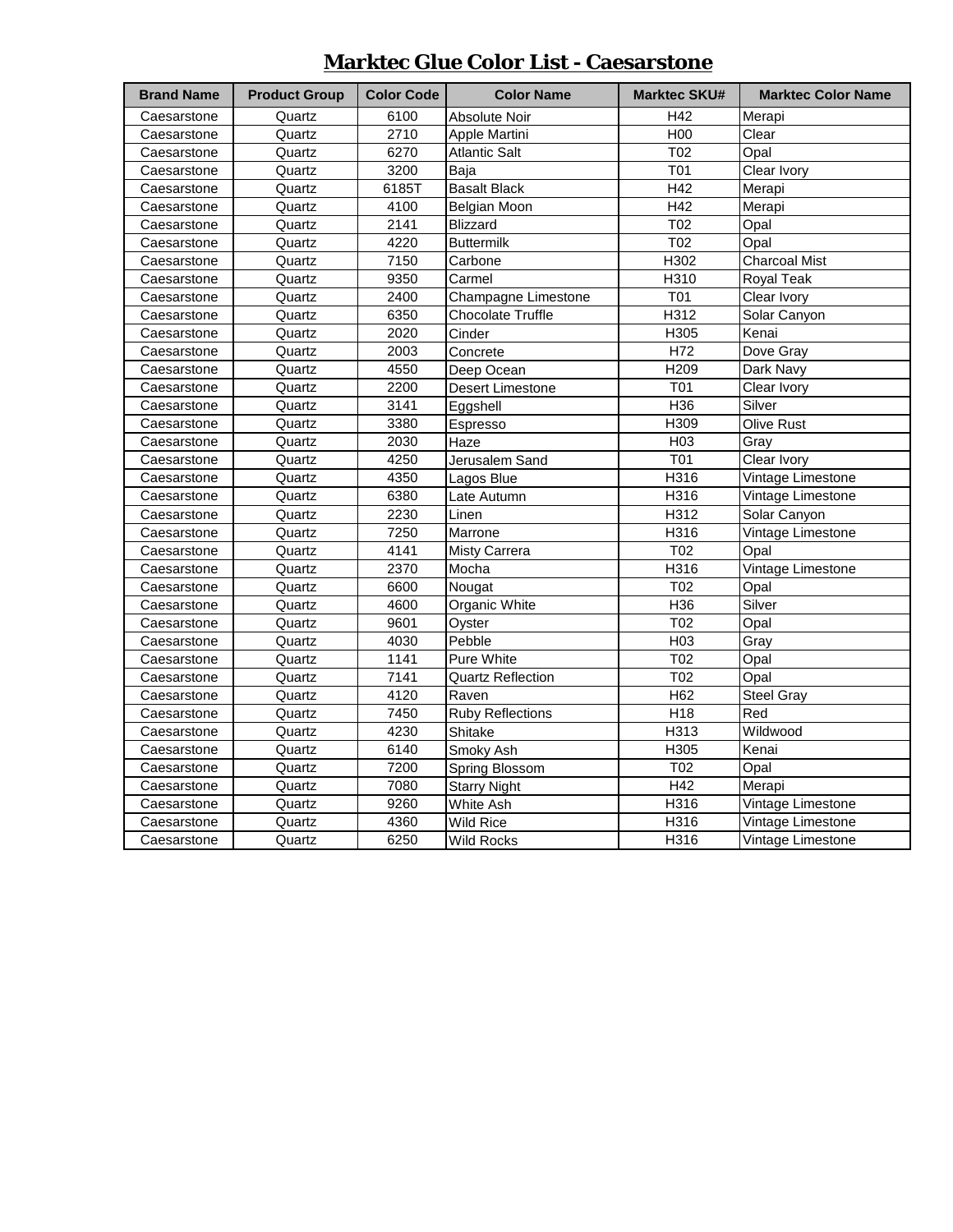### **Marktec Glue Color List - Cambria**

| <b>Brand Name</b> | <b>Product Group</b> | <b>Color Code</b> | <b>Color Name</b>   | <b>Marktec SKU#</b> | <b>Marktec Color Name</b> |
|-------------------|----------------------|-------------------|---------------------|---------------------|---------------------------|
| Cambria           | Quartz               |                   | Aberdeen            | H98                 | Autumn Leaf               |
| Cambria           | Quartz               |                   | Aragon              | H312                | Solar Canyon              |
| Cambria           | Quartz               |                   | Armitage            | H305                | Kenai                     |
| Cambria           | Quartz               |                   | Ashford             | H310                | Royal Teak                |
| Cambria           | Quartz               |                   | <b>Bala Blue</b>    | H210                | Blue Lagoon               |
| Cambria           | Quartz               |                   | Bellingham          | H316                | Vintage Limestone         |
| Cambria           | Quartz               |                   | Blackwood           | H302                | <b>Charcoal Mist</b>      |
| Cambria           | Quartz               |                   | <b>Bradshaw</b>     | H304                | Juniper Trail             |
| Cambria           | Quartz               |                   | <b>Braemar</b>      | H316                | Vintage Limestone         |
| Cambria           | Quartz               |                   | <b>Bradford</b>     | H305                | Kenai                     |
| Cambria           | Quartz               |                   | <b>Brecon Brown</b> | H309                | <b>Olive Rust</b>         |
| Cambria           | Quartz               |                   | Brentwood           | H305                | Kenai                     |
| Cambria           | Quartz               |                   | <b>Bristol Blue</b> | H209                | Dark Navy                 |
| Cambria           | Quartz               |                   | <b>Brownhill</b>    | H310                | Royal Teak                |
| Cambria           | Quartz               |                   | Buckingham          | H309                | Olive Rust                |
| Cambria           | Quartz               |                   | Burnbury            | H309                | <b>Olive Rust</b>         |
| Cambria           | Quartz               |                   | <b>Burton Brown</b> | H309                | Olive Rust                |
| Cambria           | Quartz               |                   | Caerphilly Green    | H305                | Kenai                     |
| Cambria           | Quartz               |                   | Cambrian Black      | H302                | <b>Charcoal Mist</b>      |
| Cambria           | Quartz               |                   | Cambrian Gold       | H312                | Solar Canyon              |
| Cambria           | Quartz               |                   | Canterbury          | H309                | Olive Rust                |
| Cambria           | Quartz               |                   | Cardian Red         | H18                 | Red                       |
| Cambria           | Quartz               |                   | Cardiff Cream       | T02                 | Opal                      |
| Cambria           | Quartz               |                   | Carlisle Gray       | H312                | Solar Canyon              |
| Cambria           | Quartz               |                   | Carmarthen Brown    | H309                | <b>Olive Rust</b>         |
| Cambria           | Quartz               |                   | Castell             | H305                | Kenai                     |
| Cambria           | Quartz               |                   | Charston            | H302                | <b>Charcoal Mist</b>      |
| Cambria           | Quartz               |                   | Chatham             | H309                | Olive Rust                |
| Cambria           | Quartz               |                   | Cherrybook          | H309                | Olive Rust                |
| Cambria           | Quartz               |                   | Clyde               | H312                | Solar Canyon              |
| Cambria           | Quartz               |                   | Collybrook          | H316                | Vintage Limestone         |
| Cambria           | Quartz               |                   | Coswell Cream       | T01                 | Clear Ivory               |
| Cambria           | Quartz               |                   | Cranbrook           | H316                | Vintage Limestone         |
| Cambria           | Quartz               |                   | Cuddington          | T02                 | Opal                      |
| Cambria           | Quartz               |                   | Darlington          | H316                | Vintage Limestone         |
| Cambria           | Quartz               |                   | Devon               | H305                | Kenai                     |
| Cambria           | Quartz               |                   | Dovedale            | T02                 | Opal                      |
| Cambria           | Quartz               |                   | Dover               | H312                | Solar Canyon              |
| Cambria           | Quartz               |                   | Durham              | H81                 | <b>Brown Olive</b>        |
| Cambria           | Quartz               |                   | Edinburough         | H302                | <b>Charcoal Mist</b>      |
| Cambria           | Quartz               |                   | Ferndale            | H316                | Vintage Limestone         |
| Cambria           | Quartz               |                   | Fieldstone          | H305                | Kenai                     |
| Cambria           | Quartz               |                   | <b>Flint Black</b>  | H81                 | <b>Brown Olive</b>        |
| Cambria           | Quartz               |                   | Greystone           | H <sub>22</sub>     | Pure Gray                 |
| Cambria           | Quartz               |                   | Halstead            | H309                | Olive Rust                |
| Cambria           | Quartz               |                   | Hamilton            | H302                | <b>Charcoal Mist</b>      |
| Cambria           | Quartz               |                   | Hazelford           | H309                | Olive Rust                |
| Cambria           | Quartz               |                   | Henley              | H316                | Vintage Limestone         |
| Cambria           | Quartz               |                   | Hollinsbrook        | H305                | Kenai                     |
| Cambria           | Quartz               |                   | <b>Hyde Park</b>    | H316                | Vintage Limestone         |
| Cambria           | Quartz               |                   | Kensington          | H305                | Kenai                     |
| Cambria           | Quartz               |                   | Kingston            | H316                | Vintage Limestone         |
| Cambria           | Quartz               |                   | Lancaster           | H309                | Olive Rust                |
| Cambria           | Quartz               |                   | Laneshaw            | H81                 | <b>Brown Olive</b>        |
| Cambria           | Quartz               |                   | Lincolnshire        | H316                | Vintage Limestone         |
| Cambria           | Quartz               |                   | Linwood             | H316                | Vintage Limestone         |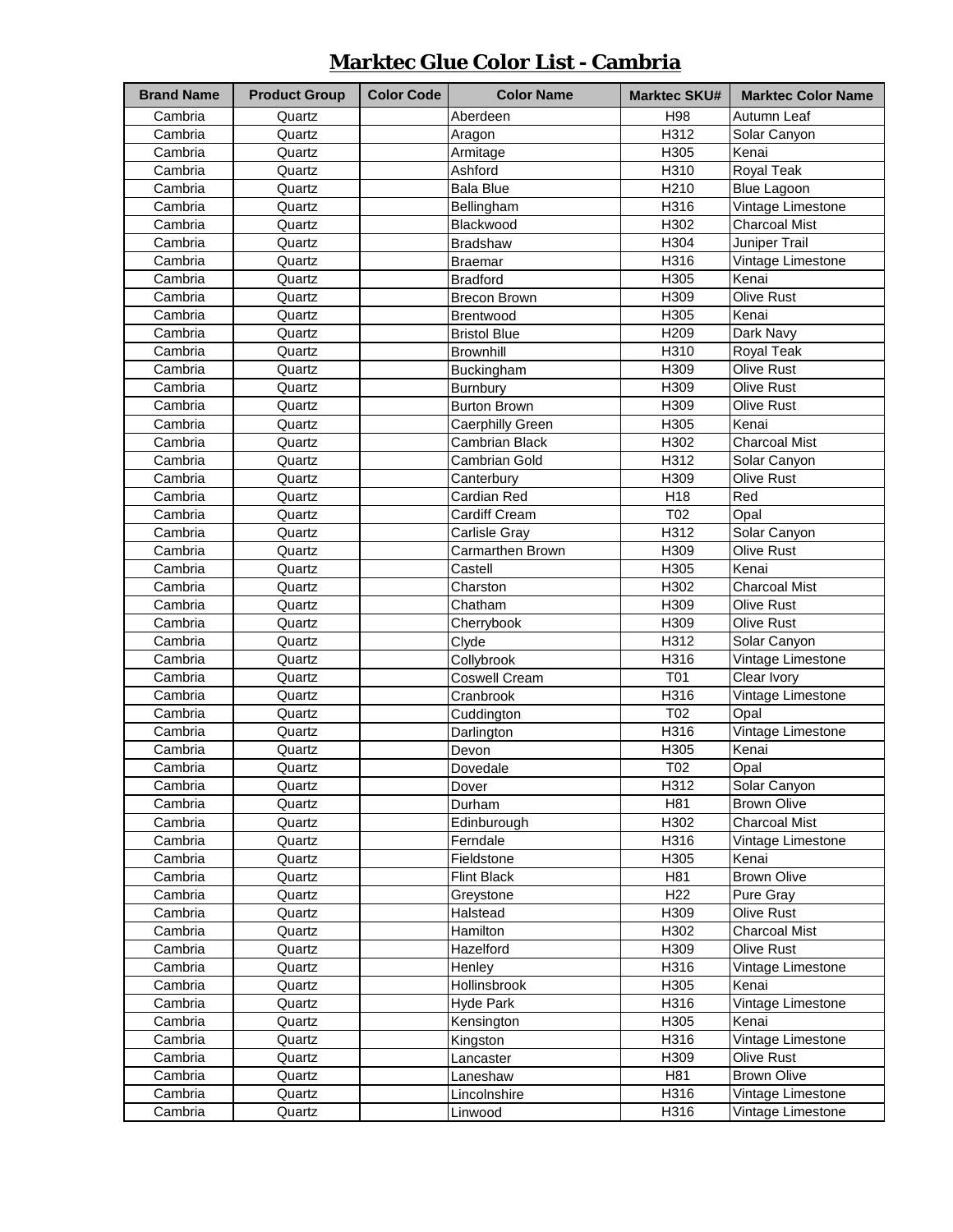| <b>Brand Name</b> | <b>Product Group</b> | <b>Color Code</b> | <b>Color Name</b>      | <b>Marktec SKU#</b> | <b>Marktec Color Name</b> |
|-------------------|----------------------|-------------------|------------------------|---------------------|---------------------------|
| Cambria           | Quartz               |                   | Minera                 | H316                | Vintage Limestone         |
| Cambria           | Quartz               |                   | New Brighton           | H81                 | <b>Brown Olive</b>        |
| Cambria           | Quartz               |                   | New Castle             | H312                | Solar Canyon              |
| Cambria           | Quartz               |                   | New Quay               | H316                | Vintage Limestone         |
| Cambria           | Quartz               |                   | Newhaven               | H312                | Solar Canyon              |
| Cambria           | Quartz               |                   | Newport                | T02                 | Opal                      |
| Cambria           | Quartz               |                   | Nottingham             | H81                 | <b>Brown Olive</b>        |
| Cambria           | Quartz               |                   | Oakhampton             | H302                | <b>Charcoal Mist</b>      |
| Cambria           | Quartz               |                   | Oxford                 | H309                | Olive Rust                |
| Cambria           | Quartz               |                   | Oxwich Green           | H305                | Kenai                     |
| Cambria           | Quartz               |                   | Park Gate              | H81                 | <b>Brown Olive</b>        |
| Cambria           | Quartz               |                   | Parys                  | H302                | <b>Charcoal Mist</b>      |
| Cambria           | Quartz               |                   | Praa Sands             | H316                | Vintage Limestone         |
| Cambria           | Quartz               |                   | Preston                | H305                | Kenai                     |
| Cambria           | Quartz               |                   | Resding                | H309                | Olive Rust                |
| Cambria           | Quartz               |                   | Sanford                | T01                 | Clear Ivory               |
| Cambria           | Quartz               |                   | Sharpham               | H42                 | Merapi                    |
| Cambria           | Quartz               |                   | Sheffield              | H81                 | <b>Brown Olive</b>        |
| Cambria           | Quartz               |                   | Shirebrook             | H309                | Olive Rust                |
| Cambria           | Quartz               |                   | Snowdon White          | T02                 | Opal                      |
| Cambria           | Quartz               |                   | Somerset               | H309                | <b>Olive Rust</b>         |
| Cambria           | Quartz               |                   | Southampton            | H302                | <b>Charcoal Mist</b>      |
| Cambria           | Quartz               |                   | <b>Stafford Brown</b>  | H312                | Solar Canyon              |
| Cambria           | Quartz               |                   | <b>Sussex</b>          | H316                | Vintage Limestone         |
| Cambria           | Quartz               |                   | Sutton                 | H312                | Solar Canyon              |
| Cambria           | Quartz               |                   | <b>Talbo Gray</b>      | H305                | Kenai                     |
| Cambria           | Quartz               |                   | Templeton              | T02                 | Opal                      |
| Cambria           | Quartz               |                   | <b>Tenby Cream</b>     | H316                | Vintage Limestone         |
| Cambria           | Quartz               |                   | Torquay                | T02                 | Opal                      |
| Cambria           | Quartz               |                   | Vistoria               | H312                | Solar Canyon              |
| Cambria           | Quartz               |                   | Waterford              | H302                | <b>Charcoal Mist</b>      |
| Cambria           | Quartz               |                   | Waverton               | T02                 | Opal                      |
| Cambria           | Quartz               |                   | Wellington             | H314                | Antique Limestone         |
| Cambria           | Quartz               |                   | <b>Welshpool Black</b> | H81                 | <b>Brown Olive</b>        |
| Cambria           | Quartz               |                   | Westminster            | H81                 | <b>Brown Olive</b>        |
| Cambria           | Quartz               |                   | <b>White Cliff</b>     | T02                 | Opal                      |
| Cambria           | Quartz               |                   | Whitehall              | T02                 | Opal                      |
| Cambria           | Quartz               |                   | Whitney                | H <sub>0</sub>      | Clear                     |
| Cambria           | Quartz               |                   | Williston              | H316                | Vintage Limestone         |
| Cambria           | Quartz               |                   | Wilshire Red           | H302                | Charcoal Mist             |
| Cambria           | Quartz               |                   | Winchester             | H309                | Olive Rust                |
| Cambria           | Quartz               |                   | Windermere             | H316                | Vintage Limestone         |
| Cambria           | Quartz               |                   | Windsor                | H81                 | <b>Brown Olive</b>        |
| Cambria           | Quartz               |                   | Yorkshire              | <b>T01</b>          | Clear Ivory               |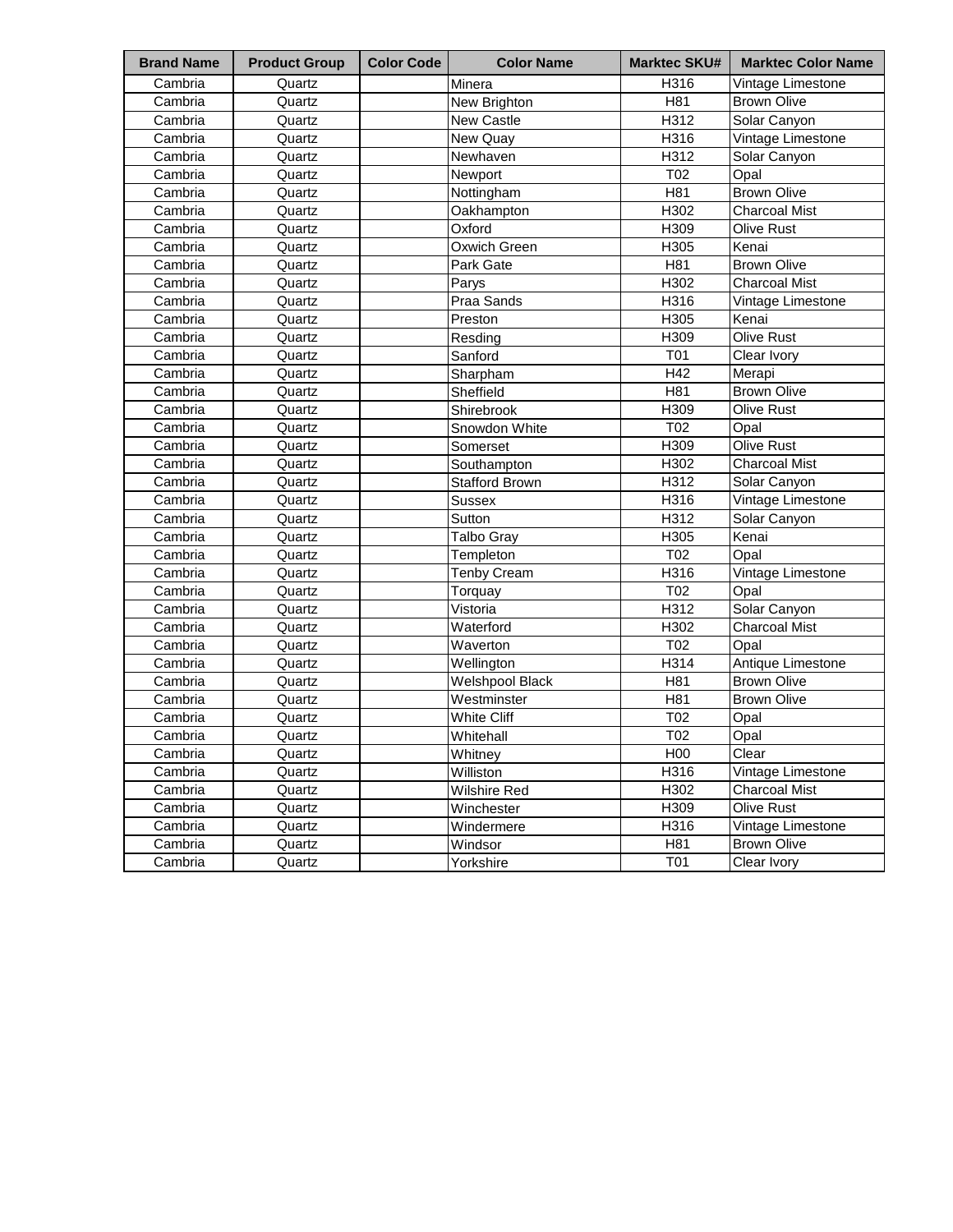### **Marktec Glue Color List - Corian**

| <b>Brand Name</b> | <b>Product Group</b> | <b>Color Code</b> | <b>Color Name</b>        | <b>Marktec SKU#</b> | <b>Marktec Color Name</b> |
|-------------------|----------------------|-------------------|--------------------------|---------------------|---------------------------|
| Corian            | Solid Surface        |                   | Abalone                  | H <sub>01</sub>     | Satin White               |
| Corian            | Solid Surface        |                   | Acorn                    | H <sub>04</sub>     | Peanut                    |
| Corian            | Solid Surface        |                   | Adobe                    | H98                 | Autumn Leaf               |
| Corian            | Solid Surface        |                   | Allspice                 | H67                 | Gamet                     |
| Corian            | Solid Surface        |                   | Antarctica               | T03                 | <b>Clear White</b>        |
| Corian            | Solid Surface        |                   | Anthracite               | H42                 | Merapi                    |
| Corian            | Solid Surface        |                   | Aqua                     | H03                 | Gray                      |
| Corian            | Solid Surface        |                   | Aqualite                 | H82                 | Sky                       |
| Corian            | Solid Surface        |                   | <b>Arctic Blueberry</b>  | H00                 | Clear                     |
| Corian            | Solid Surface        |                   | Arctic Ice               | T02                 | Opal                      |
| Corian            | Solid Surface        |                   | Arctic Lime              | H00                 | Clear                     |
| Corian            | Solid Surface        |                   | <b>Arctic Mint</b>       | H00                 | Clear                     |
| Corian            | Solid Surface        |                   | <b>Arctic Strawberry</b> | H77                 | Peach Blossom             |
| Corian            | Solid Surface        |                   | Arrowroot                | H36                 | Silver                    |
| Corian            | Solid Surface        |                   | Aurora                   | H <sub>04</sub>     | Peanut                    |
| Corian            | Solid Surface        |                   | Aztec Gold               | H <sub>05</sub>     | Apricot                   |
| Corian            | Solid Surface        |                   | Azure                    | H <sub>10</sub>     | <b>Blue</b>               |
| Corian            | Solid Surface        |                   | Basil                    | H226                | Smoky Beige               |
| Corian            | Solid Surface        |                   | Bethany                  | H91                 | Pale Apricot              |
| Corian            | Solid Surface        |                   | <b>Bisque</b>            | H32                 | Ivory                     |
| Corian            | Solid Surface        |                   | <b>Black Quartz</b>      | H07                 | <b>Black</b>              |
| Corian            | Solid Surface        |                   | <b>Blizzard</b>          | H <sub>21</sub>     | Pure White                |
| Corian            | Solid Surface        |                   | <b>Blue Crush</b>        | H <sub>21</sub>     | Pure White                |
| Corian            | Solid Surface        |                   | <b>Blue Pebble</b>       | H03                 | Gray                      |
| Corian            | Solid Surface        |                   | <b>Blue Ridge</b>        | H <sub>03</sub>     | Gray                      |
| Corian            | Solid Surface        |                   | <b>Blue Spice</b>        | H209                | Dark Navy                 |
| Corian            | Solid Surface        |                   | <b>Bluberry Ice</b>      | H00                 | Clear                     |
| Corian            | Solid Surface        |                   | Bone                     | H04                 | Peanut                    |
| Corian            | Solid Surface        |                   | <b>Bronze Patina</b>     | H79                 | Dark Bronze               |
| Corian            | Solid Surface        |                   | <b>Bronzite</b>          | H37                 | Mocha                     |
| Corian            | Solid Surface        |                   | <b>Burled Beach</b>      | H32                 | Ivory                     |
| Corian            | Solid Surface        |                   | Cameo White              | H36                 | Silver                    |
| Corian            | Solid Surface        |                   | Canvas                   | H <sub>20</sub>     | Cream                     |
| Corian            | Solid Surface        |                   | Canyon                   | H89                 | Dark Brown                |
| Corian            | Solid Surface        |                   | Carribean                | H11                 | Sage Green                |
| Corian            | Solid Surface        |                   | Chamois                  | H91                 | Pale Apricot              |
| Corian            | Solid Surface        |                   | Cilantro                 | H <sub>11</sub>     | Sage Green                |
| Corian            | Solid Surface        |                   | Cinnabar                 | H93                 | Cayenne                   |
| Corian            | Solid Surface        |                   | Cirrus White             | H16                 | Alpine White              |
| Corian            | Solid Surface        |                   | Clam Shell               | H32                 | <b>Ivory</b>              |
| Corian            | Solid Surface        |                   | Clove                    | H99                 | Copperite                 |
| Corian            | Solid Surface        |                   | Cobalt                   | H10                 | Blue                      |
| Corian            | Solid Surface        |                   | Cocoa Brown              | H39                 | Latte                     |
| Corian            | Solid Surface        |                   | Concrete                 | H64                 | <b>Classic Rose</b>       |
| Corian            | Solid Surface        |                   | Copperite                | H99                 | Copperite                 |
| Corian            | Solid Surface        |                   | Cottage Lane             | H32                 | <b>Ivory</b>              |
| Corian            | Solid Surface        |                   | Delta Sand               | H <sub>04</sub>     | Peanut                    |
| Corian            | Solid Surface        |                   | Designer White           | H16                 | Alpine White              |
| Corian            | Solid Surface        |                   | Doeskin                  | H64                 | <b>Classic Rose</b>       |
| Corian            | Solid Surface        |                   | Dove                     | H <sub>03</sub>     | Gray                      |
| Corian            | Solid Surface        |                   | Dune                     | H <sub>0</sub> 1    | Satin White               |
| Corian            | Solid Surface        |                   | Dusk                     | H <sub>03</sub>     | Gray                      |
| Corian            | Solid Surface        |                   | Earth                    | H37                 | Mocha                     |
| Corian            | Solid Surface        |                   | Eclipse                  | H <sub>03</sub>     | Gray                      |
| Corian            | Solid Surface        |                   | Ecru                     | T01                 | Clear Ivory               |
| Corian            | Solid Surface        |                   | Elderberry               | H10                 | Blue                      |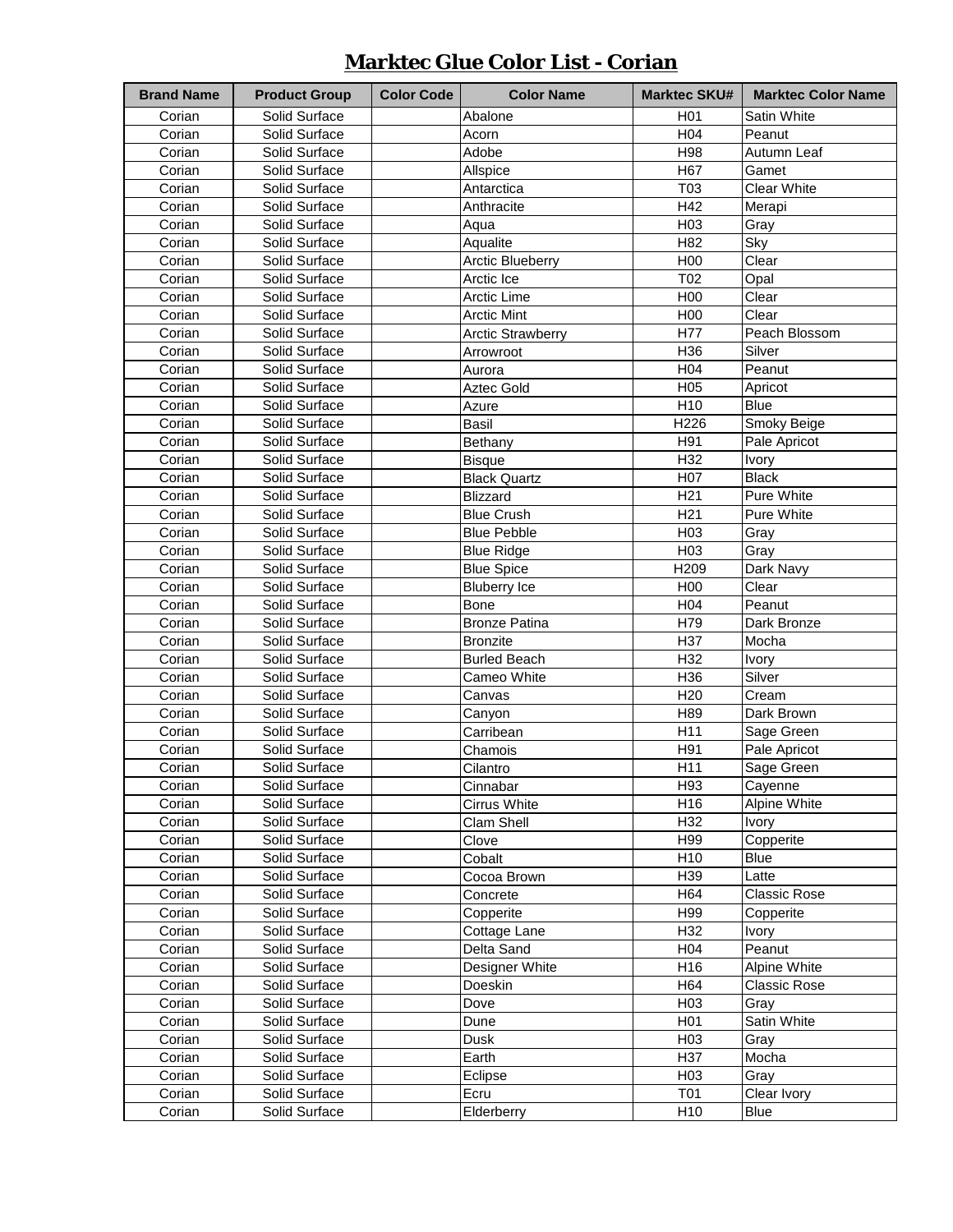| <b>Brand Name</b> | <b>Product Group</b> | <b>Color Code</b> | <b>Color Name</b>      | <b>Marktec SKU#</b> | <b>Marktec Color Name</b> |
|-------------------|----------------------|-------------------|------------------------|---------------------|---------------------------|
| Corian            | Solid Surface        |                   | Emerald                | H08                 | Green                     |
| Corian            | Solid Surface        |                   | Everest                | H36                 | Silver                    |
| Corian            | Solid Surface        |                   | Fawn                   | H46                 | Hekla                     |
| Corian            | Solid Surface        |                   | Festival               | H <sub>0</sub> 1    | Satin White               |
| Corian            | Solid Surface        |                   | Flint                  | H72                 | Dove Gray                 |
| Corian            | Solid Surface        |                   | Fossil                 | H04                 | Peanut                    |
| Corian            | Solid Surface        |                   | Glacier Ice            | T02                 | Opal                      |
| Corian            | Solid Surface        |                   | <b>Glacier White</b>   | H16                 | Alpine White              |
| Corian            | Solid Surface        |                   | Granola                | H70                 | Flesh                     |
| Corian            | Solid Surface        |                   | <b>Graphic Blue</b>    | H210                | <b>Blue Lagoon</b>        |
| Corian            | Solid Surface        |                   | <b>Gray Fieldstone</b> | H72                 | Dove Gray                 |
| Corian            | Solid Surface        |                   | Graylite               | H72                 | Dove Gray                 |
| Corian            | Solid Surface        |                   | Green Tea              | H <sub>15</sub>     | Sand                      |
| Corian            | Solid Surface        |                   | Hazelnut               | T02                 | Opal                      |
| Corian            | Solid Surface        |                   | <b>Hickory Smoke</b>   | H05                 | Apricot                   |
| Corian            | Solid Surface        |                   | Hot                    | H <sub>18</sub>     | Red                       |
| Corian            | Solid Surface        |                   | Jasmine                | H08                 | Green                     |
| Corian            | Solid Surface        |                   | Juniper                | H <sub>03</sub>     | Grav                      |
| Corian            | Solid Surface        |                   | Kilimanjaro            | H05                 | Apricot                   |
| Corian            | Solid Surface        |                   | Lava Rock              | H62                 | Steel Gray                |
| Corian            | Solid Surface        |                   | Lilac                  | H210                | <b>Blue Lagoon</b>        |
| Corian            | Solid Surface        |                   | Lime Ice               | H00                 | Clear                     |
| Corian            | Solid Surface        |                   | Linen                  | H36                 | Silver                    |
| Corian            | Solid Surface        |                   | Malachite              | H08                 | Green                     |
| Corian            | Solid Surface        |                   | Mandarin               | H19                 | Orange                    |
| Corian            | Solid Surface        |                   | Mardi Gras             | H42                 | Merapi                    |
| Corian            | Solid Surface        |                   | Matterhorn             | H46                 | Hekla                     |
| Corian            | Solid Surface        |                   | Maui                   | H89                 | Dark Brown                |
| Corian            | Solid Surface        |                   | Medea                  | H79                 | Dark Bronze               |
| Corian            | Solid Surface        |                   | Midnight               | H42                 | Merapi                    |
| Corian            | Solid Surface        |                   | Mint Ice               | H <sub>00</sub>     | Clear                     |
| Corian            | Solid Surface        |                   | Mojave                 | H04                 | Peanut                    |
| Corian            | Solid Surface        |                   | Mont Blanc             | H <sub>03</sub>     | Gray                      |
| Corian            | Solid Surface        |                   | Moss                   | H13                 | Olive Yellow              |
| Corian            | Solid Surface        |                   | <b>Natural Gray</b>    | H <sub>22</sub>     | Pure Gray                 |
| Corian            | Solid Surface        |                   | <b>Natural Pearl</b>   | H <sub>04</sub>     | Peanut                    |
| Corian            | Solid Surface        |                   | Night Sky              | H42                 | Merapi                    |
| Corian            | Solid Surface        |                   | Nocturne               | H42                 | Merapi                    |
| Corian            | Solid Surface        |                   | Oat                    | H46                 | Hekla                     |
| Corian            | Solid Surface        |                   | Oceanic                | H <sub>10</sub>     | Blue                      |
| Corian            | Solid Surface        |                   | Olivite                | H13                 | Olive Yellow              |
| Corian            | Solid Surface        |                   | Peach                  | H <sub>05</sub>     | Apricot                   |
| Corian            | Solid Surface        |                   | Pearl Gray             | H <sub>22</sub>     | <b>Pure Gray</b>          |
| Corian            | Solid Surface        |                   | Pepper Ivory           | H <sub>03</sub>     | Gray                      |
| Corian            | Solid Surface        |                   | Pine                   | H66                 | Sky Gray                  |
| Corian            | Solid Surface        |                   | Platinum               | H <sub>22</sub>     | Pure Gray                 |
| Corian            | Solid Surface        |                   | Pompeii Red            | H309                | Olive Rust                |
| Corian            | Solid Surface        |                   | Primrose               | H <sub>06</sub>     | Pink                      |
| Corian            | Solid Surface        |                   | Raffia                 | H75                 | Shasta                    |
| Corian            | Solid Surface        |                   | Rain Cloud             | H <sub>36</sub>     | Silver                    |
| Corian            | Solid Surface        |                   | Rain Forest            | H <sub>08</sub>     | Green                     |
| Corian            | Solid Surface        |                   | <b>Rice Paper</b>      | H <sub>32</sub>     | Ivory                     |
| Corian            | Solid Surface        |                   | Riviera                | H <sub>04</sub>     | Peanut                    |
| Corian            | Solid Surface        |                   | Rosemary               | H97                 | <b>Bronze Gray</b>        |
| Corian            | Solid Surface        |                   | Rosetta                | H <sub>05</sub>     | Apricot                   |
| Corian            | Solid Surface        |                   | Saffron                | T02                 | Opal                      |
|                   |                      |                   |                        |                     |                           |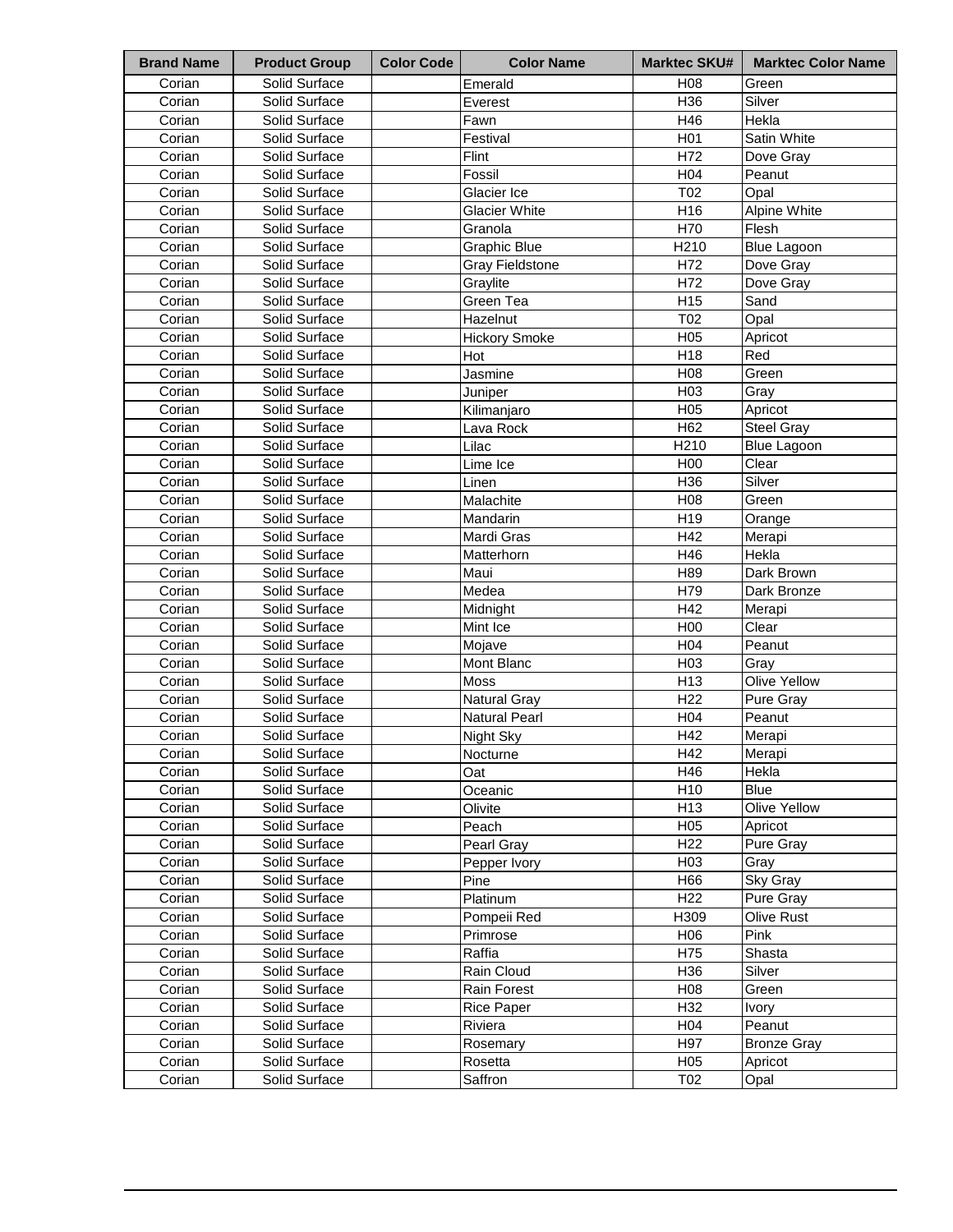| <b>Brand Name</b> | <b>Product Group</b> | <b>Color Code</b> | <b>Color Name</b>   | <b>Marktec SKU#</b> | <b>Marktec Color Name</b> |
|-------------------|----------------------|-------------------|---------------------|---------------------|---------------------------|
| Corian            | Solid Surface        |                   | Sagebrush           | H <sub>03</sub>     | Gray                      |
| Corian            | Solid Surface        |                   | Sahara              | H <sub>04</sub>     | Peanut                    |
| Corian            | Solid Surface        |                   | Sand                | H <sub>73</sub>     | <b>Milky Pink</b>         |
| Corian            | Solid Surface        |                   | Sandalwood          | T <sub>02</sub>     | Opal                      |
| Corian            | Solid Surface        |                   | Sandstone           | H04                 | Peanut                    |
| Corian            | Solid Surface        |                   | Savannah            | H <sub>01</sub>     | Satin White               |
| Corian            | Solid Surface        |                   | Sequoia             | H <sub>05</sub>     | Apricot                   |
| Corian            | Solid Surface        |                   | Serene Sage         | H97                 | <b>Bronze Gray</b>        |
| Corian            | Solid Surface        |                   | Shadow              | H <sub>22</sub>     | Pure Gray                 |
| Corian            | Solid Surface        |                   | Shale               | H37                 | Mocha                     |
| Corian            | Solid Surface        |                   | Silt                | H <sub>15</sub>     | Sand                      |
| Corian            | Solid Surface        |                   | Silver Birch        | H36                 | Silver                    |
| Corian            | Solid Surface        |                   | Silverite           | H92                 | Marta Gray                |
| Corian            | Solid Surface        |                   | Slate               | H66                 | Sky Gray                  |
| Corian            | Solid Surface        |                   | Sonora              | H46                 | Hekla                     |
| Corian            | Solid Surface        |                   | Sorrel              | H69                 | <b>Chestnut Brown</b>     |
| Corian            | Solid Surface        |                   | Spruce              | H08                 | Green                     |
| Corian            | Solid Surface        |                   | Stone Harbor        | H62                 | <b>Steel Gray</b>         |
| Corian            | Solid Surface        |                   | Strawberry Ice      | H77                 | Peach Blossom             |
| Corian            | Solid Surface        |                   | Suede               | H <sub>26</sub>     | Sand Brown                |
| Corian            | Solid Surface        |                   | Sun                 | H <sub>17</sub>     | Banana                    |
| Corian            | Solid Surface        |                   | Tarragon            | H11                 | Sage Green                |
| Corian            | Solid Surface        |                   | <b>Tea Rose</b>     | H06                 | Pink                      |
| Corian            | Solid Surface        |                   | Terra               | H12                 | Light Brown               |
| Corian            | Solid Surface        |                   | Thyme               | H67                 | Gamet                     |
| Corian            | Solid Surface        |                   | Tranquil            | H <sub>21</sub>     | Pure White                |
| Corian            | Solid Surface        |                   | Tumbleweed          | H88                 | Leather Beige             |
| Corian            | Solid Surface        |                   | Vanilla             | H <sub>20</sub>     | Cream                     |
| Corian            | Solid Surface        |                   | Venaro Champagne    | H05                 | Apricot                   |
| Corian            | Solid Surface        |                   | Venaro Grey         | H <sub>03</sub>     | Gray                      |
| Corian            | Solid Surface        |                   | Venaro Rose         | H05                 | Apricot                   |
| Corian            | Solid Surface        |                   | Venaro White        | H36                 | Silver                    |
| Corian            | Solid Surface        |                   | Verde               | H <sub>15</sub>     | Sand                      |
| Corian            | Solid Surface        |                   | Vesuvius            | H06                 | Pink                      |
| Corian            | Solid Surface        |                   | Whisper             | H88                 | Leather Beige             |
| Corian            | Solid Surface        |                   | White Jasmine       | T03                 | <b>Clear White</b>        |
| Corian            | Solid Surface        |                   | Willow              | H03                 | Gray                      |
| Corian            | Solid Surface        |                   | <b>Winter Wheat</b> | H04                 | Peanut                    |
| Corian            | Solid Surface        |                   | <b>Witch Hazel</b>  | T02                 | Opal                      |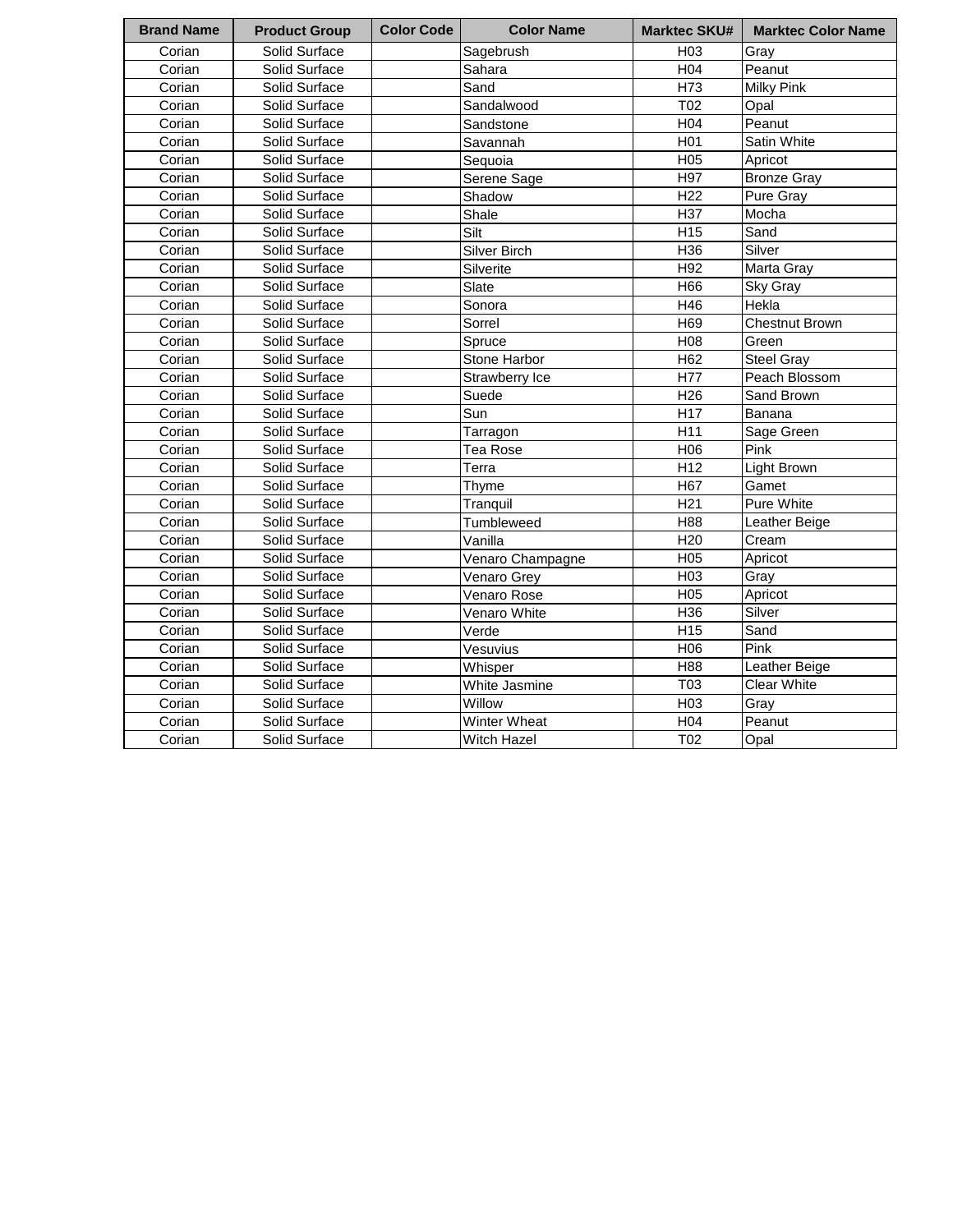| <b>Brand Name</b> | <b>Product Group</b> | <b>Color Code</b> | <b>Color Name</b> | <b>Marktec SKU#</b> | <b>Marktec Color Name</b> |
|-------------------|----------------------|-------------------|-------------------|---------------------|---------------------------|
| Earthstone        | Solid Surface        | 9042              | Bedrock           | H312                | Solar Canyon              |
| Earthstone        | Solid Surface        | 9074              | <b>Bluestone</b>  | H <sub>36</sub>     | Silver                    |
| Earthstone        | Solid Surface        | 9038              | Flagstone         | H <sub>04</sub>     | Peanut                    |
| Earthstone        | Solid Surface        | 9093              | Mineral           | H <sub>61</sub>     | Oyster                    |
| Earthstone        | Solid Surface        | 9084              | Palmetto          | H <sub>15</sub>     | Sand                      |
| Earthstone        | Solid Surface        | 9036              | Pebble            | H <sub>04</sub>     | Peanut                    |
| Earthstone        | Solid Surface        | 9037              | Sandrift          | H <sub>0</sub> 1    | Satin White               |
| Earthstone        | Solid Surface        | 9034              | Terrazo           | H <sub>0</sub> 1    | <b>Satin White</b>        |

### **Marktec Glue Color List - Earthstone**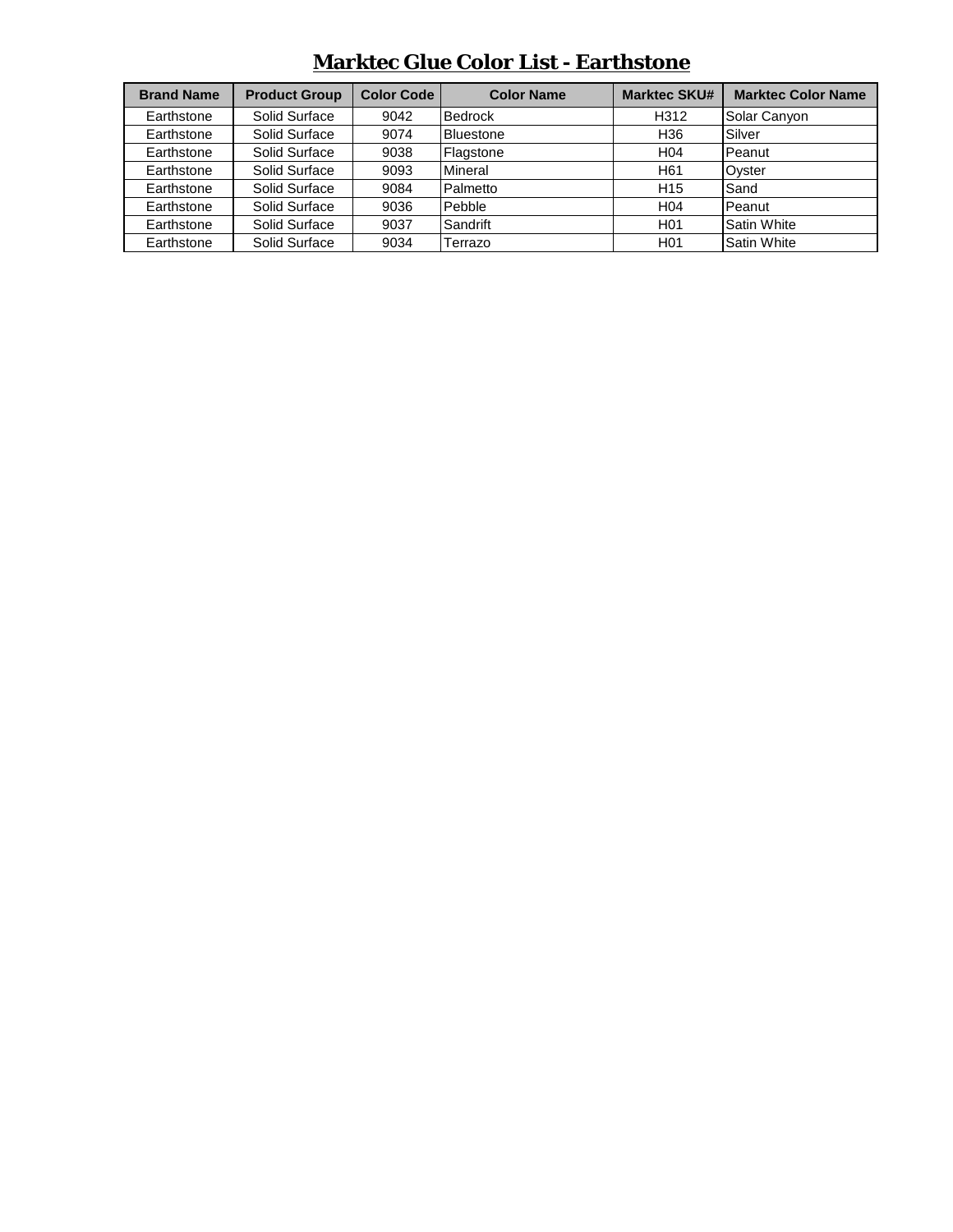#### **Marktec Glue Color List - EOS**

| <b>Brand Name</b> | <b>Product Group</b> | <b>Color Code</b> | <b>Color Name</b>    | <b>Marktec SKU#</b> | <b>Marktec Color Name</b> |
|-------------------|----------------------|-------------------|----------------------|---------------------|---------------------------|
| <b>EOS</b>        | Solid Surface        |                   | Barrington           | H313                | Wildwood                  |
| <b>EOS</b>        | Solid Surface        |                   | <b>Bristol</b>       | H316                | Vintage Limestone         |
| <b>EOS</b>        | Solid Surface        |                   | Cardiff              | H80                 | Beige                     |
| <b>EOS</b>        | Solid Surface        |                   | Carmel               | H <sub>12</sub>     | <b>Light Brown</b>        |
| <b>EOS</b>        | Solid Surface        |                   | <b>DelMar</b>        | H81                 | <b>Brown Olive</b>        |
| <b>EOS</b>        | Solid Surface        |                   | Dover                | H <sub>03</sub>     | Grav                      |
| <b>EOS</b>        | Solid Surface        |                   | Galvestone           | H312                | Solar Canyon              |
| <b>EOS</b>        | Solid Surface        |                   | <b>Glacier White</b> | T03                 | <b>Clear White</b>        |
| <b>EOS</b>        | Solid Surface        |                   | Halifax              | H04                 | Peanut                    |
| <b>EOS</b>        | Solid Surface        |                   | <b>Hatteras</b>      | H <sub>01</sub>     | Satin White               |
| <b>EOS</b>        | Solid Surface        |                   | Malibu               | T02                 | Opal                      |
| <b>EOS</b>        | Solid Surface        |                   | Montauk              | H81                 | <b>Brown Olive</b>        |
| <b>EOS</b>        | Solid Surface        |                   | Newport              | H46                 | Hekla                     |
| <b>EOS</b>        | Solid Surface        |                   | Portland             | H316                | Vintage Limestone         |
| <b>EOS</b>        | Solid Surface        |                   | Sanbridge            | H36                 | Silver                    |
| <b>EOS</b>        | Solid Surface        |                   | Sonoma               | H66                 | <b>Sky Gray</b>           |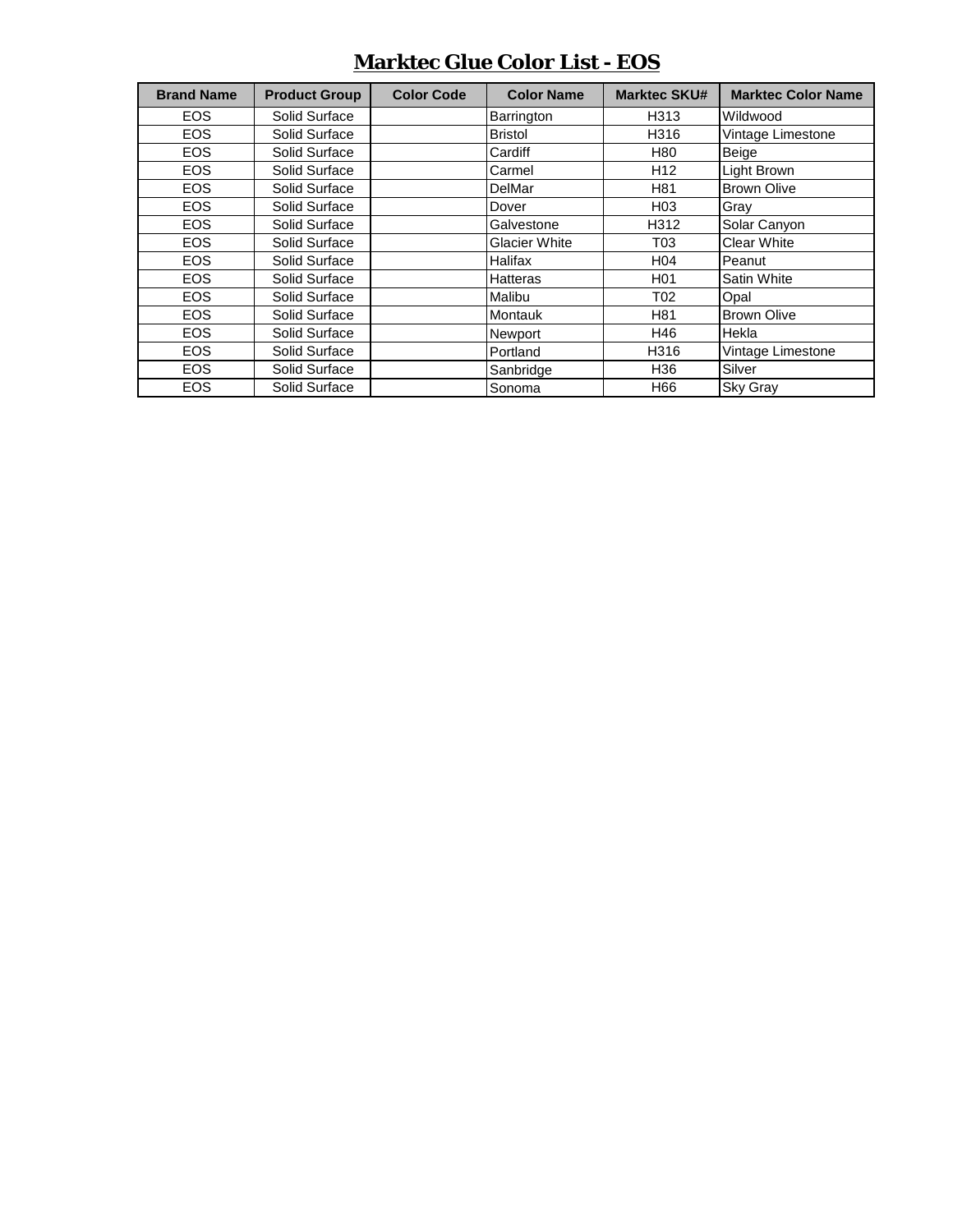## **Marktec Glue Color List - Formica**

| <b>Brand Name</b> | <b>Product Group</b> | <b>Color Code</b> | <b>Color Name</b>          | <b>Marktec SKU#</b> | <b>Marktec Color Name</b> |
|-------------------|----------------------|-------------------|----------------------------|---------------------|---------------------------|
| Formica           | Solid Surface        | 407               | All That Jazz              | H <sub>36</sub>     | Silver                    |
| Formica           | Solid Surface        | 101               | Almondine                  | H04                 | Peanut                    |
| Formica           | Solid Surface        | 388               | Amber Graniti              | H <sub>12</sub>     | Light Brown               |
| Formica           | Solid Surface        | 903               | Amber Mica                 | H309                | Olive Rust                |
| Formica           | Solid Surface        | 102               | Arctic                     | H16                 | Alpine White              |
| Formica           | Solid Surface        | 503               | <b>Basilica</b>            | T <sub>02</sub>     | Opal                      |
| Formica           | Solid Surface        | 758               | <b>Bianco Mineral</b>      | T03                 | <b>Clear White</b>        |
| Formica           | Solid Surface        | 935               | <b>Birch Spex</b>          | H88                 | Leather Beige             |
| Formica           | Solid Surface        | 932               | <b>Biscuit Spex</b>        | H <sub>20</sub>     | Cream                     |
| Formica           | Solid Surface        |                   | <b>Black Impala Quartz</b> | H42                 | Merapi                    |
| Formica           | Solid Surface        | 501               | <b>Black Lava</b>          | H305                | Kenai                     |
| Formica           | Solid Surface        | 324               | <b>Black Matrix</b>        | H42                 | Merapi                    |
| Formica           | Solid Surface        | 742               | <b>Blanco Terrazo</b>      | T03                 | <b>Clear White</b>        |
| Formica           | Solid Surface        | 601               | <b>Bleached Concrete</b>   | H03                 | Gray                      |
| Formica           | Solid Surface        | 654               | <b>Botanical Mosaic</b>    | H <sub>13</sub>     | Olive Yellow              |
| Formica           | Solid Surface        | 180               | <b>Bronz</b>               | H67                 | Gamet                     |
| Formica           | Solid Surface        | 820               | <b>Burnished Artifacts</b> | H93                 | Cayenne                   |
| Formica           | Solid Surface        | 768               | Caramelo Mineral           | H68                 | <b>Terra Cotta</b>        |
| Formica           | Solid Surface        | 707               | Carrara Stone              | H04                 | Peanut                    |
| Formica           | Solid Surface        | 308               | Cayenne Mist               | H77                 | Peach Blossom             |
| Formica           | Solid Surface        | 937               | <b>Chamois Spex</b>        | H68                 | <b>Terra Cotta</b>        |
| Formica           | Solid Surface        | 717               | Chesapeake Shell           | H88                 | Leather Beige             |
| Formica           | Solid Surface        | 651               | <b>Chicory Mosaic</b>      | H37                 | Mocha                     |
| Formica           | Solid Surface        | 810               | Citron Ice                 | H00                 | Clear                     |
| Formica           | Solid Surface        | 655               | Coastal Mosaic             | H10                 | <b>Blue</b>               |
| Formica           | Solid Surface        | 763               | Coffee Silica              | H226                | Smoky Beige               |
| Formica           | Solid Surface        | 801               | <b>Copper Artifacts</b>    | H93                 | Cayenne                   |
| Formica           | Solid Surface        | 334               | <b>Copper Matrix</b>       | H99                 | Copperite                 |
| Formica           | Solid Surface        | 451               | Copper Nugget              | H93                 | Cayenne                   |
| Formica           | Solid Surface        | 934               | Cotta Spex                 | H06                 | Pink                      |
| Formica           | Solid Surface        | 386               | Crema Graniti              | H88                 | Leather Beige             |
| Formica           | Solid Surface        | 744               | Crema Terrazzo             | H32                 | Ivory                     |
| Formica           | Solid Surface        | 936               | Denim Spex                 | H10                 | <b>Blue</b>               |
| Formica           | Solid Surface        | 318               | <b>Desert Mist</b>         | H04                 | Peanut                    |
| Formica           | Solid Surface        | 752               | e Café                     | H91                 | Pale Apricot              |
| Formica           | Solid Surface        | 753               | e Earthen                  | H46                 | Hekla                     |
| Formica           | Solid Surface        | 755               | e Fog                      | H66                 | Sky Gray                  |
| Formica           | Solid Surface        | 751               | e Natural                  | H304                | Juniper Trail             |
| Formica           | Solid Surface        | 754               | e Seed                     | H <sub>20</sub> 7   | Crystal Mint              |
| Formica           | Solid Surface        | 750               | e Surf                     | H36                 | Silver                    |
| Formica           | Solid Surface        | 650               | <b>Ebony Mosaic</b>        | H42                 | Merapi                    |
| Formica           | Solid Surface        | 332               | Fawn Matrix                | H <sub>05</sub>     | Apricot                   |
| Formica           | Solid Surface        | 714               | <b>Federal Cornerstone</b> | H <sub>03</sub>     | Gray                      |
| Formica           | Solid Surface        | 103               | Frost                      | H <sub>0</sub> 1    | Satin White               |
| Formica           | Solid Surface        | 306               | <b>Ginger Root Mist</b>    | H91                 | Pale Apricot              |
| Formica           | Solid Surface        | 403               | Glacier Ore                | H <sub>20</sub>     | Cream                     |
| Formica           | Solid Surface        | 450               | Gold Nugget                | H70                 | Flesh                     |
| Formica           | Solid Surface        | 715               | <b>Gothic Cornerstone</b>  | H92                 | Marta Gray                |
| Formica           | Solid Surface        | 204               | Graphite                   | H92                 | Marta Gray                |
| Formica           | Solid Surface        | 602               | Greentea Concrete          | H <sub>207</sub>    | <b>Crystal Mint</b>       |
| Formica           | Solid Surface        | 745               | Haze Agate                 | T02                 | Opal                      |
| Formica           | Solid Surface        | 706               | Jasper Stone               | H08                 | Green                     |
| Formica           | Solid Surface        | 757               | Luna Sand                  | T03                 | <b>Clear White</b>        |
| Formica           | Solid Surface        | 805               | Marine Ice                 | H00                 | Clear                     |
| Formica           | Solid Surface        | 389               | Marron Graniti             | H302                | <b>Charcoal Mist</b>      |
| Formica           | Solid Surface        | 904               | <b>Mineral Mica</b>        | H310                | Royal Teak                |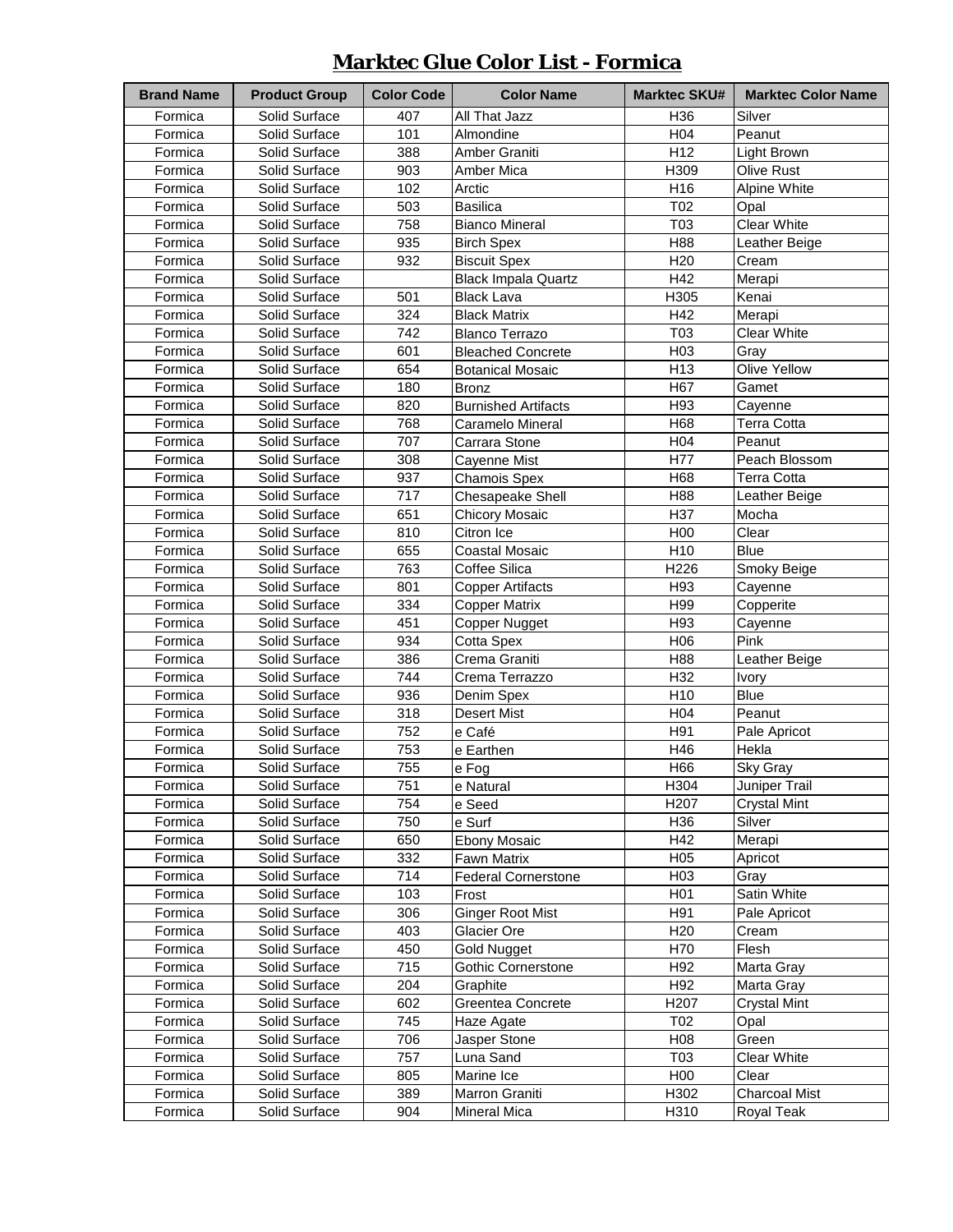| <b>Brand Name</b> | <b>Product Group</b> | <b>Color Code</b> | <b>Color Name</b>         | <b>Marktec SKU#</b> | <b>Marktec Color Name</b> |
|-------------------|----------------------|-------------------|---------------------------|---------------------|---------------------------|
| Formica           | Solid Surface        | 938               | Mocha Spex                | H81                 | <b>Brown Olive</b>        |
| Formica           | Solid Surface        | 387               | Mokka Graniti             | H05                 | Apricot                   |
| Formica           | Solid Surface        | 933               | Moss Spex                 | H <sub>207</sub>    | <b>Crystal Mint</b>       |
| Formica           | Solid Surface        | 603               | Natural Concrete          | H46                 | Hekla                     |
| Formica           | Solid Surface        | 175               | Nickle                    | H92                 | Marta Gray                |
| Formica           | Solid Surface        | 901               | Nickel Mica               | H305                | Kenai                     |
| Formica           | Solid Surface        | 302               | Night Mist                | H62                 | <b>Steel Gray</b>         |
| Formica           | Solid Surface        | 331               | <b>Nutmeg Classix</b>     | H06                 | Pink                      |
| Formica           | Solid Surface        | 900               | Pearl Mica                | T <sub>02</sub>     | Opal                      |
| Formica           | Solid Surface        | 652               | Pecan Mosaic              | H70                 | Flesh                     |
| Formica           | Solid Surface        | 326               | Peppercorn Classix        | H81                 | <b>Brown Olive</b>        |
| Formica           | Solid Surface        | 309               | Pesto Mist                | H <sub>15</sub>     | Sand                      |
| Formica           | Solid Surface        | 766               | Portofino Mineral         | H88                 | Leather Beige             |
| Formica           | Solid Surface        | 803               | Pure Ice                  | T01                 | Clear Ivory               |
| Formica           | Solid Surface        | 605               | <b>Real Concrete</b>      | H <sub>15</sub>     | Sand                      |
| Formica           | Solid Surface        | 656               | <b>River Rock Mosaic</b>  | H64                 | <b>Classic Rose</b>       |
| Formica           | Solid Surface        | 108               | Sail White                | H <sub>01</sub>     | <b>Satin White</b>        |
| Formica           | Solid Surface        | 704               | Saltillo Stone            | H93                 | Cayenne                   |
| Formica           | Solid Surface        | 304               | Sandy Mist                | H05                 | Apricot                   |
| Formica           | Solid Surface        | 505               | Sea Glass                 | H <sub>21</sub>     | <b>Pure White</b>         |
| Formica           | Solid Surface        | 730               | <b>Shell Stone</b>        | H <sub>20</sub>     | Cream                     |
| Formica           | Solid Surface        | 319               | Sierra Mist               | H04                 | Peanut                    |
| Formica           | Solid Surface        | 107               | Silk                      | H <sub>20</sub>     | Cream                     |
| Formica           | Solid Surface        |                   | <b>Silver Stone</b>       | H93                 | Cavenne                   |
| Formica           | Solid Surface        | 212               | Silverado                 | H <sub>03</sub>     | Gray                      |
| Formica           | Solid Surface        | 809               | Smoke Ice                 | H305                | Kenai                     |
| Formica           | Solid Surface        | 821               | Spa Artifacts             | H <sub>00</sub>     | Clear                     |
| Formica           | Solid Surface        | 307               | Spanish Paprike Mist      | H81                 | <b>Brown Olive</b>        |
| Formica           | Solid Surface        | 743               | <b>Tawny Agate</b>        | H73                 | <b>Milky Pink</b>         |
| Formica           | Solid Surface        | 802               | <b>Treasure Artifacts</b> | H309                | <b>Olive Rust</b>         |
| Formica           | Solid Surface        | 902               | Vintage Green Mica        | H313                | Wildwood                  |
| Formica           | Solid Surface        | 333               | <b>Wheat Matrix</b>       | H <sub>04</sub>     | Peanut                    |
| Formica           | Solid Surface        | 931               | White Spex                | H36                 | Silver                    |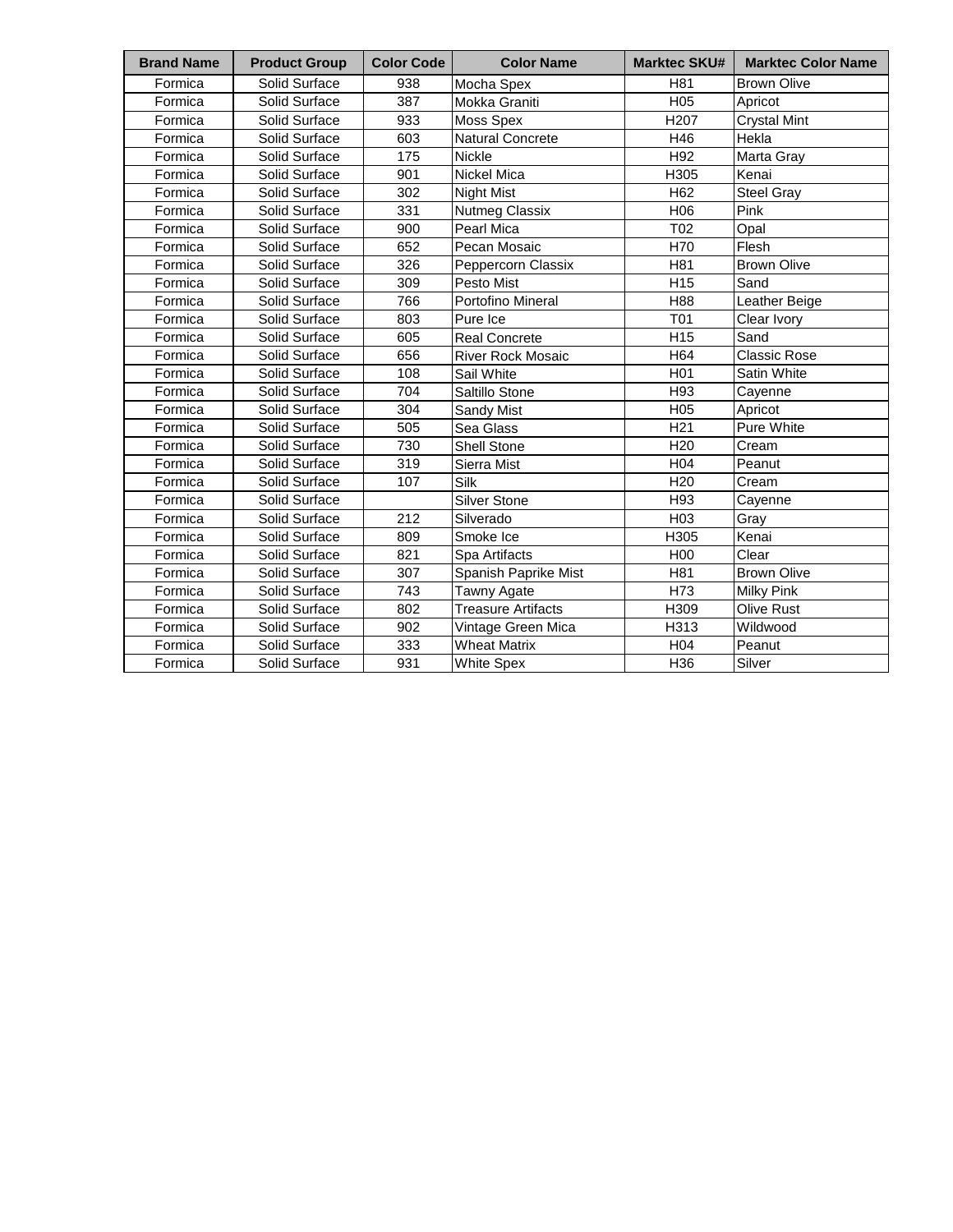## **Marktec Glue Color List - Gibraltar**

| <b>Brand Name</b> | <b>Product Group</b> | <b>Color Code</b> | <b>Color Name</b>          | <b>Marktec SKU#</b> | <b>Marktec Color Name</b> |
|-------------------|----------------------|-------------------|----------------------------|---------------------|---------------------------|
| Gibraltar         | Solid Surface        | 1572SL            | Antique White              | H <sub>0</sub> 1    | Satin White               |
| Gibraltar         | Solid Surface        | 9032ML            | Arabian Melange            | H36                 | Silver                    |
| Gibraltar         | Solid Surface        | 9070ML            | <b>Arctic Melange</b>      | H36                 | Silver                    |
| Gibraltar         | Solid Surface        | 9030ML            | Baja Melange               | H <sub>04</sub>     | Peanut                    |
| Gibraltar         | Solid Surface        | 9042EA            | Bedrock                    | H46                 | Hekla                     |
| Gibraltar         | Solid Surface        | 1530TM            | <b>Beige Tempest</b>       | H <sub>20</sub>     | Cream                     |
| Gibraltar         | Solid Surface        | 9092MG            | <b>Black Onyx Mirage</b>   | H42                 | Merapi                    |
| Gibraltar         | Solid Surface        | 9137RS            | <b>Blanco Riverstone</b>   | H <sub>20</sub>     | Cream                     |
| Gibraltar         | Solid Surface        | 9074EA            | <b>Bluestone</b>           | H36                 | Silver                    |
| Gibraltar         | Solid Surface        | 9043RS            | <b>Bluff Riverstone</b>    | H64                 | Classic Rose              |
| Gibraltar         | Solid Surface        | 9040MG            | <b>Burnt Amber Mirage</b>  | H <sub>26</sub>     | Sand Brown                |
| Gibraltar         | Solid Surface        | 9073ML            | Calypso Melange            | H36                 | Silver                    |
| Gibraltar         | Solid Surface        | 9063GG            | Capers                     | H14                 | Sephia                    |
| Gibraltar         | Solid Surface        | 9033ML            | Caramel Melange            | H04                 | Peanut                    |
| Gibraltar         | Solid Surface        | 9135MG            | Cashmere Mirage            | H <sub>01</sub>     | Satin White               |
| Gibraltar         | Solid Surface        | 9047ML            | <b>Chicory Cream</b>       | H46                 | Hekla                     |
| Gibraltar         | Solid Surface        | 9065GG            | Cocoa Chile                | H89                 | Dark Brown                |
| Gibraltar         | Solid Surface        | 9100GS            | Coconut Oil                | H <sub>16</sub>     | Alpine White              |
| Gibraltar         | Solid Surface        | 9026CY            | <b>Crystal Blue</b>        | H82                 | Sky                       |
| Gibraltar         | Solid Surface        | 9145CY            | Crystal Champagne          | H80                 | Beige                     |
| Gibraltar         | Solid Surface        | 9054CY            | <b>Crystal Mint</b>        | H207                | <b>Crystal Mint</b>       |
| Gibraltar         | Solid Surface        | 9067GG            | Cumin                      | H80                 | Beige                     |
| Gibraltar         | Solid Surface        | D354SL            | Designer White             | H <sub>16</sub>     | Alpine White              |
| Gibraltar         | Solid Surface        | 9136RS            | Dry Creek Riverstone       | H <sub>04</sub>     | Peanut                    |
| Gibraltar         | Solid Surface        | 9174EA            | Durango                    | H36                 | Silver                    |
| Gibraltar         | Solid Surface        | 9038EA            | Flagstone                  | H04                 | Peanut                    |
| Gibraltar         | Solid Surface        | 9024ML            | French Blue Melange        | H82                 | Sky                       |
| Gibraltar         | Solid Surface        | 1573SL            | <b>Frosty White</b>        | T03                 | <b>Clear White</b>        |
| Gibraltar         | Solid Surface        | 1573MG            | <b>Frosty White Mirage</b> | H36                 | Silver                    |
| Gibraltar         | Solid Surface        | 9102GS            | <b>Herbal Mint</b>         | H66                 | Sky Gray                  |
| Gibraltar         | Solid Surface        | 9072ML            | Indigo Melange             | H <sub>00</sub>     | Clear                     |
| Gibraltar         | Solid Surface        | 9085MG            | Juniper Mirage             | H65                 | Olive Drab                |
| Gibraltar         | Solid Surface        | D50TM             | Khaki Brown Tempest        | H88                 | Leather Beige             |
| Gibraltar         | Solid Surface        | 1531MG            | Light Beige Mirage         | H <sub>01</sub>     | Satin White               |
| Gibraltar         | Solid Surface        | 9130MG            | Marzipan Mirage            | H04                 | Peanut                    |
| Gibraltar         | Solid Surface        | 9091ML            | Midnight Melange           | H62                 | <b>Steel Gray</b>         |
| Gibraltar         | Solid Surface        | 9103GS            | Milk & Honey               | H36                 | Silver                    |
| Gibraltar         | Solid Surface        | 9077ST            | Milk Glass Spectra         | T02                 | Opal                      |
| Gibraltar         | Solid Surface        | 9031ML            | Mojave Melange             | H304                | Juniper Trail             |
| Gibraltar         | Solid Surface        | D30SL             | Natural Almond             | H <sub>20</sub>     | Cream                     |
| Gibraltar         | Solid Surface        | 9140EA            | Nevada                     | H <sub>20</sub>     | Cream                     |
| Gibraltar         | Solid Surface        | 9195ML            | Northern Melange           | H03                 | Gray                      |
| Gibraltar         | Solid Surface        | 9064GG            | Nutmeg                     | H46                 | Hekla                     |
| Gibraltar         | Solid Surface        | 9101GS            | Oatmeal                    | H <sub>0</sub> 1    | Satin White               |
| Gibraltar         | Solid Surface        | 9036EA            | Pebble                     | H32                 | <b>Ivory</b>              |
| Gibraltar         | Solid Surface        | 9041ML            | <b>Quarry Melange</b>      | H46                 | Hekla                     |
| Gibraltar         | Solid Surface        | D426MG            | Raven Mirage               | H72                 | Dove Gray                 |
| Gibraltar         | Solid Surface        | 9028MG            | Royal Mirage               | H <sub>209</sub>    | Dark Navy                 |
| Gibraltar         | Solid Surface        | 9138RS            | San Gabriel Riverstone     | H <sub>20</sub>     | Cream                     |
| Gibraltar         | Solid Surface        | 9089MG            | Sea Mist Mirage            | H <sub>11</sub>     | Sage Green                |
| Gibraltar         | Solid Surface        | 9066GG            | Sesame                     | H75                 | Shasta                    |
| Gibraltar         | Solid Surface        | 9148RS            | Sienna Riverstone          | H62                 | <b>Steel Gray</b>         |
| Gibraltar         | Solid Surface        | 9144SN            | Sonata Chocolate           | H37                 | Mocha                     |
| Gibraltar         | Solid Surface        | 9191SN            | Sonata Espresso            | H37                 | Mocha                     |
| Gibraltar         | Solid Surface        | 9053SN            | Sonata Spruce              | H14                 | Sephia                    |
| Gibraltar         | Solid Surface        | 9098ST            | <b>Stardust Spectra</b>    | H42                 | Merapi                    |
|                   |                      |                   |                            |                     |                           |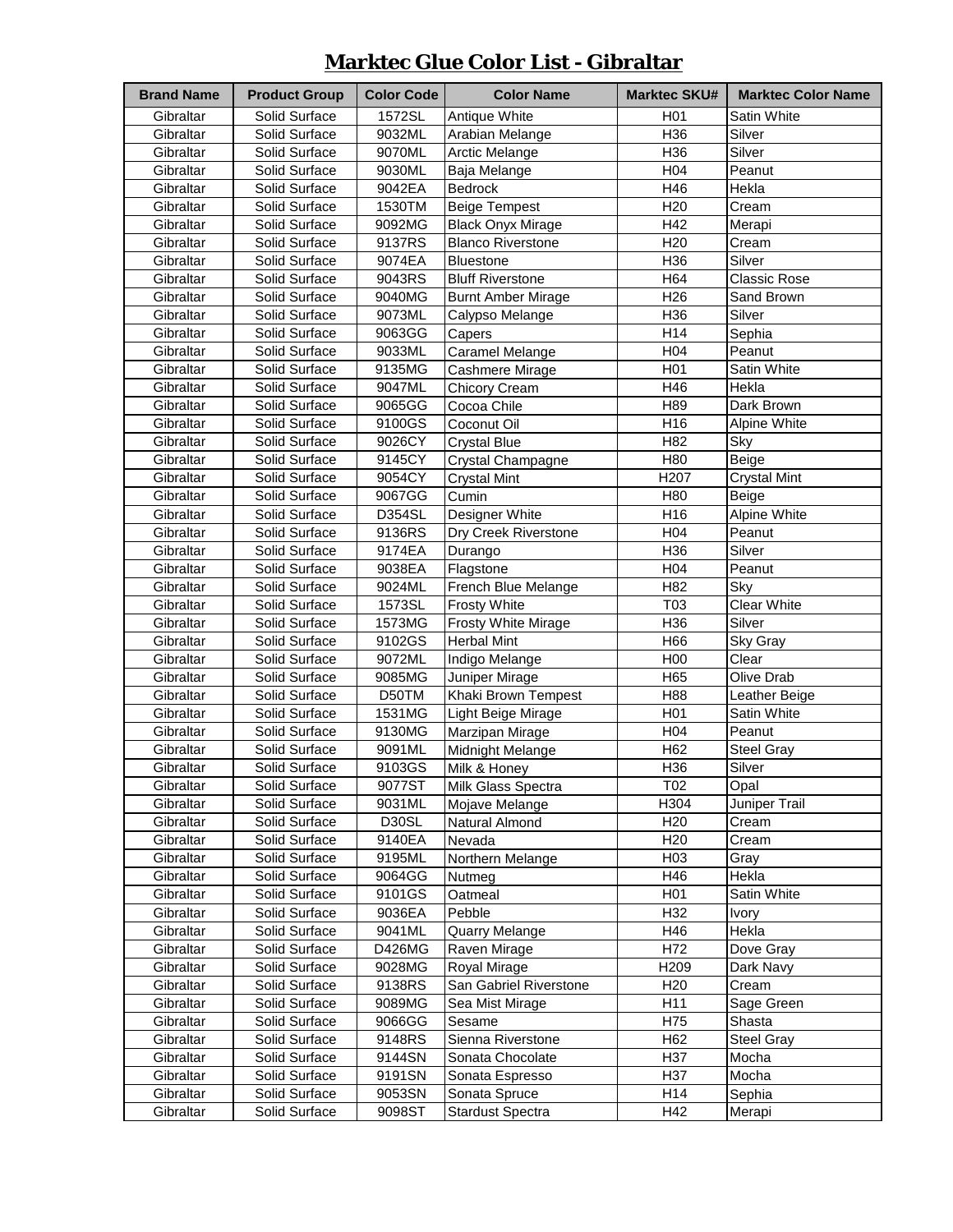| <b>Brand Name</b> | <b>Product Group</b> | <b>Color Code</b> | <b>Color Name</b>         | <b>Marktec SKU#</b> | <b>Marktec Color Name</b> |
|-------------------|----------------------|-------------------|---------------------------|---------------------|---------------------------|
| Gibraltar         | Solid Surface        | 9194TM            | <b>Steel Grev Tempest</b> | H61                 | Ovster                    |
| Gibraltar         | Solid Surface        | 9034EA            | Terrazo                   | H36                 | Silver                    |
| Gibraltar         | Solid Surface        | 9062GG            | White Pepper              | H80                 | Beige                     |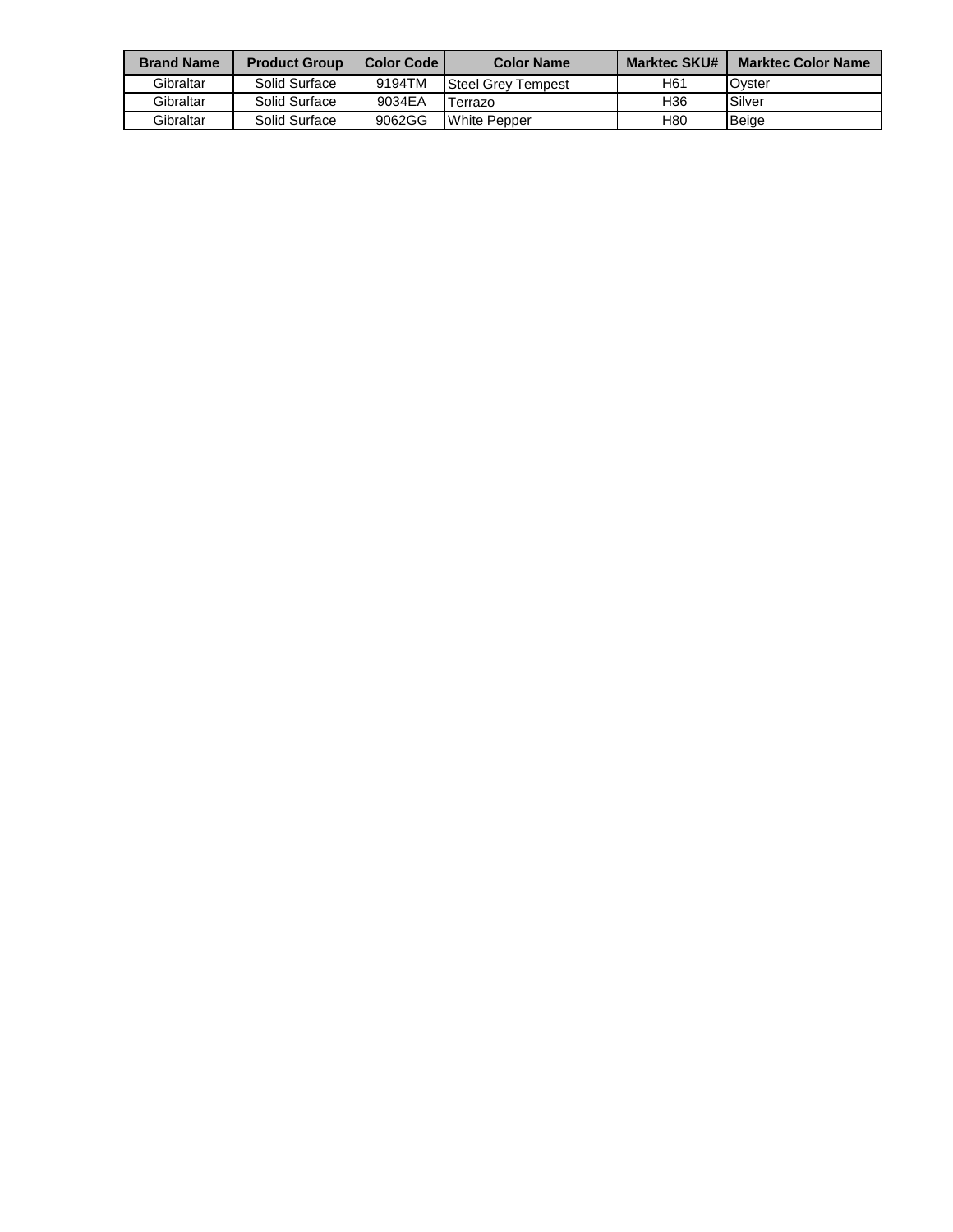### **Marktec Glue Color List - Hanex**

| <b>Brand Name</b> | <b>Product Group</b> | <b>Color Code</b> | <b>Color Name</b>    | <b>Marktec SKU#</b> | <b>Marktec Color Name</b> |
|-------------------|----------------------|-------------------|----------------------|---------------------|---------------------------|
| Hanex             | Solid Surface        | <b>HL-708</b>     | <b>After Snow</b>    | H16                 | Alpine White              |
| Hanex             | Solid Surface        | HL-055            | Alaska               | T02                 | Opal                      |
| Hanex             | Solid Surface        | HL-038            | Amber                | H04                 | Peanut                    |
| Hanex             | Solid Surface        | GL-004            | Andromeda            | H46                 | Hekla                     |
| Hanex             | Solid Surface        | S-014             | Aqueous              | H <sub>00</sub>     | Clear                     |
| Hanex             | Solid Surface        | <b>HL-701</b>     | <b>Atlantic Blue</b> | H209                | Dark Navy                 |
| Hanex             | Solid Surface        | B-024             | Aura                 | H39                 | Latte                     |
| Hanex             | Solid Surface        | HL-501            | Bayleaf              | H65                 | Olive Drab                |
| Hanex             | Solid Surface        | B-013             | <b>Bosque</b>        | H73                 | <b>Milky Pink</b>         |
| Hanex             | Solid Surface        | HL-605            | <b>Brook Chase</b>   | H39                 | Latte                     |
| <b>Hanex</b>      | Solid Surface        | <b>BL-002</b>     | Celadon              | H16                 | Alpine White              |
| Hanex             | Solid Surface        | HL-601            | Chestnut             | H <sub>37</sub>     | Mocha                     |
| Hanex             | Solid Surface        | HL-062            | Chiffon              | H04                 | Peanut                    |
| Hanex             | Solid Surface        | HL-607            | Cotton Wood          | H04                 | Peanut                    |
| Hanex             | Solid Surface        | HL-610            | Crema                | H04                 | Peanut                    |
| Hanex             | Solid Surface        | HL-053            | Cubic Transblanc     | T02                 | Opal                      |
| Hanex             | Solid Surface        | B-016             | Dancing Quartz       | H73                 | <b>Milky Pink</b>         |
| Hanex             | Solid Surface        | HL-710            | <b>Desert Castle</b> | H <sub>26</sub>     | Sand Brown                |
| Hanex             | Solid Surface        | HL-510            | Desert Walk          | H04                 | Peanut                    |
| Hanex             | Solid Surface        | <b>HL-507</b>     | Dijon Beige          | H04                 | Peanut                    |
| Hanex             | Solid Surface        | HL-039            | Eclipse              | H42                 | Merapi                    |
| Hanex             | Solid Surface        | HL-056            | Fantasia             | H42                 | Merapi                    |
| Hanex             | Solid Surface        | HL-023            | Goldbrown            | H04                 | Peanut                    |
| Hanex             | Solid Surface        | HL-702            | Harvest Moon         | T02                 | Opal                      |
| Hanex             | Solid Surface        | HL-703            | Havana Sand          | H36                 | Silver                    |
| Hanex             | Solid Surface        | HL-604            | Hazelnut             | H81                 | <b>Brown Olive</b>        |
| Hanex             | Solid Surface        | <b>HL-048</b>     | H-Cloudy             | H <sub>22</sub>     | Pure Gray                 |
| Hanex             | Solid Surface        | HL-041            | H-Eldorado           | H73                 | <b>Milky Pink</b>         |
| Hanex             | Solid Surface        | HL-049            | H-Elegance           | H <sub>20</sub>     | Cream                     |
| Hanex             | Solid Surface        | <b>HL-047</b>     | H-Indigoblue         | H <sub>210</sub>    | <b>Blue Lagoon</b>        |
| Hanex             | Solid Surface        | HL-043            | H-Ivory              | H <sub>0</sub> 1    | Satin White               |
| Hanex             | Solid Surface        | <b>HL-704</b>     | Honey Wheat          | H <sub>04</sub>     | Peanut                    |
| Hanex             | Solid Surface        | HL-042            | H-Redrock            | H <sub>01</sub>     | Satin White               |
| Hanex             | Solid Surface        | HL-050            | H-Sandcopper         | H93                 | Cayenne                   |
| Hanex             | Solid Surface        | S-013             | Hydra                | H <sub>0</sub>      | Clear                     |
| Hanex             | Solid Surface        | HL-002            | Ivory                | H <sub>20</sub>     | Cream                     |
| Hanex             | Solid Surface        | <b>BL-009</b>     | Latierra             | H79                 | Dark Bronze               |
| Hanex             | Solid Surface        | B-028             | Leche                | H73                 | <b>Milky Pink</b>         |
| Hanex             | Solid Surface        | GL-003            | Libra                | H92                 | Marta Gray                |
| Hanex             | Solid Surface        | <b>HL-031</b>     | Lightbrown           | H32                 | <b>Ivory</b>              |
| Hanex             | Solid Surface        | HL-024            | Lightgreen           | T02                 | Opal                      |
| Hanex             | Solid Surface        | <b>BL-006</b>     | Maple Wood           | H91                 | Pale Apricot              |
| Hanex             | Solid Surface        | <b>BL-007</b>     | Mayfair              | H80                 | Beige                     |
| Hanex             | Solid Surface        | HL-606            | <b>Meadow Creek</b>  | H88                 | Leather Beige             |
| Hanex             | Solid Surface        | HL-027            | Mist                 | H61                 | Oyster                    |
| Hanex             | Solid Surface        | HL-505            | Navajo               | H04                 | Peanut                    |
| Hanex             | Solid Surface        | HL-003            | Neo White            | H16                 | <b>Alpine White</b>       |
| Hanex             | Solid Surface        | HL-609            | <b>Night Shadow</b>  | H07                 | <b>Black</b>              |
| Hanex             | Solid Surface        | HL-709            | Olive Garden         | H <sub>207</sub>    | <b>Crystal Mint</b>       |
| Hanex             | Solid Surface        | B-022             | Orange Moon          | H12                 | Light Brown               |
| Hanex             | Solid Surface        | HL-502            | Orchid               | H03                 | Gray                      |
| Hanex             | Solid Surface        | B-012             | Oslo White           | H36                 | Silver                    |
| Hanex             | Solid Surface        | GL-001            | Pegasus              | H36                 | Silver                    |
| Hanex             | Solid Surface        | <b>BL-003</b>     | Pietra Panna         | H <sub>20</sub>     | Cream                     |
| Hanex             | Solid Surface        | HL-025            | Pinetree             | H08                 | Green                     |
| Hanex             | Solid Surface        | HL-602            | Ponderosa            | H65                 | Olive Drab                |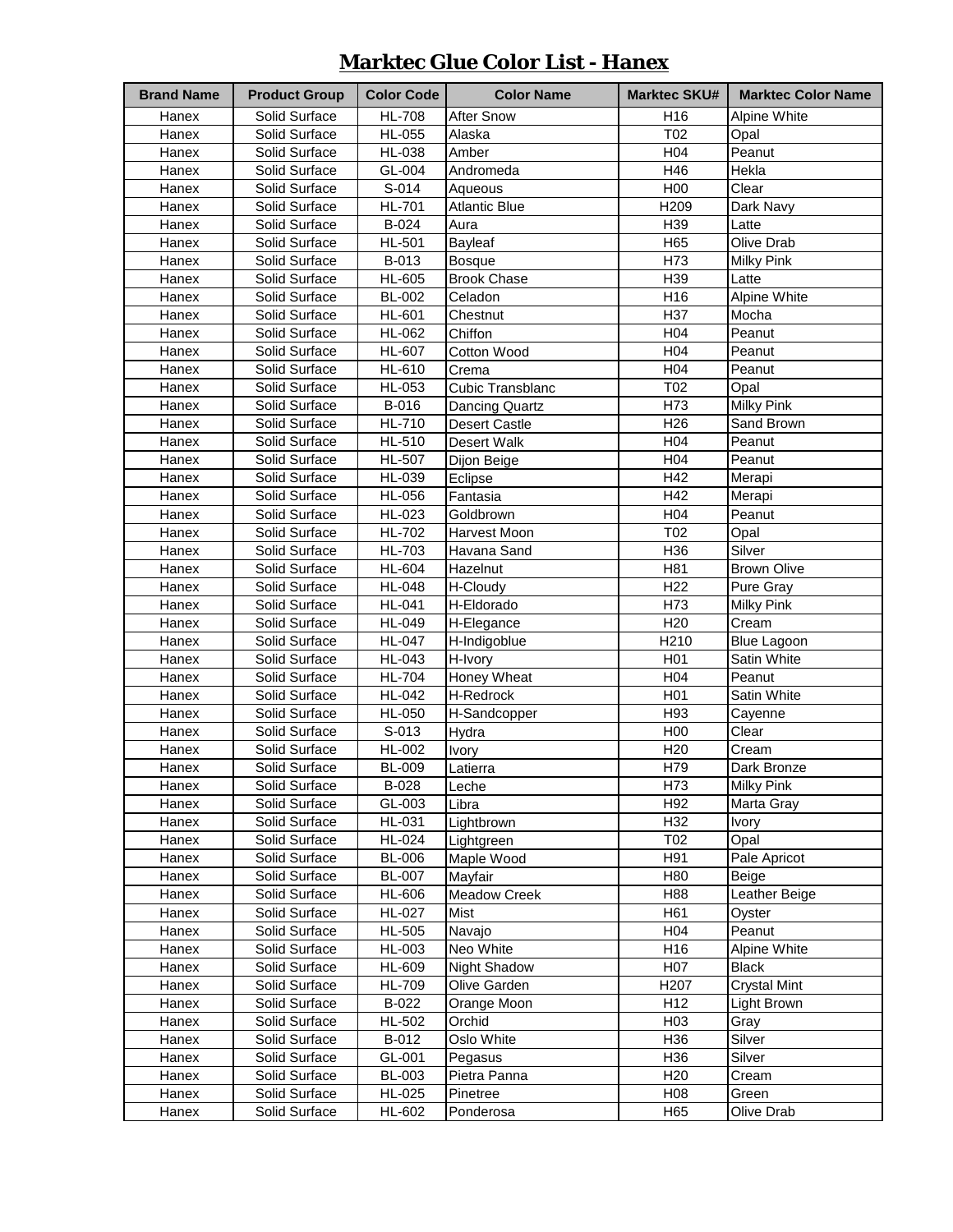| <b>Brand Name</b> | <b>Product Group</b> | <b>Color Code</b> | <b>Color Name</b>     | <b>Marktec SKU#</b> | <b>Marktec Color Name</b> |
|-------------------|----------------------|-------------------|-----------------------|---------------------|---------------------------|
| Hanex             | Solid Surface        | B-002             | Prima                 | H73                 | Milky Pink                |
| Hanex             | Solid Surface        | B-019             | <b>Rhythmic Shine</b> | H73                 | <b>Milky Pink</b>         |
| Hanex             | Solid Surface        | <b>HL-705</b>     | Royal Black           | H42                 | Merapi                    |
| Hanex             | Solid Surface        | <b>HL-028</b>     | Sandbank              | H04                 | Peanut                    |
| Hanex             | Solid Surface        | <b>HL-506</b>     | Shasta                | H89                 | Dark Brown                |
| Hanex             | Solid Surface        | B-020             | <b>Siesta</b>         | H73                 | <b>Milky Pink</b>         |
| Hanex             | Solid Surface        | HL-021            | Silverstone           | H36                 | Silver                    |
| Hanex             | Solid Surface        | <b>HL-608</b>     | Stone Hedge           | H <sub>22</sub>     | Pure Gray                 |
| Hanex             | Solid Surface        | GL-005            | Taurus                | H98                 | Autumn Leaf               |
| Hanex             | Solid Surface        | <b>HL-706</b>     | Terra Sienna          | H39                 | Latte                     |
| Hanex             | Solid Surface        | <b>BL-010</b>     | Terracotta            | H <sub>26</sub>     | Sand Brown                |
| Hanex             | Solid Surface        | B-030             | Tierra                | H42                 | Merapi                    |
| Hanex             | Solid Surface        | HL-603            | Timberland            | H70                 | Flesh                     |
| Hanex             | Solid Surface        | <b>BL-005</b>     | Trebarro              | H75                 | Shasta                    |
| Hanex             | Solid Surface        | <b>B-009</b>      | Tribella              | H <sub>05</sub>     | Apricot                   |
| Hanex             | Solid Surface        | B-025             | Tumoro                | H62                 | Steel Gray                |
| Hanex             | Solid Surface        | <b>HL-503</b>     | Turquoise             | H <sub>11</sub>     | Sage Green                |
| Hanex             | Solid Surface        | <b>HL-504</b>     | Vineyard              | H <sub>15</sub>     | Sand                      |
| Hanex             | Solid Surface        | <b>HL-001</b>     | White                 | H36                 | Silver                    |
| Hanex             | Solid Surface        | B-012             | Wine Black            | H42                 | Merapi                    |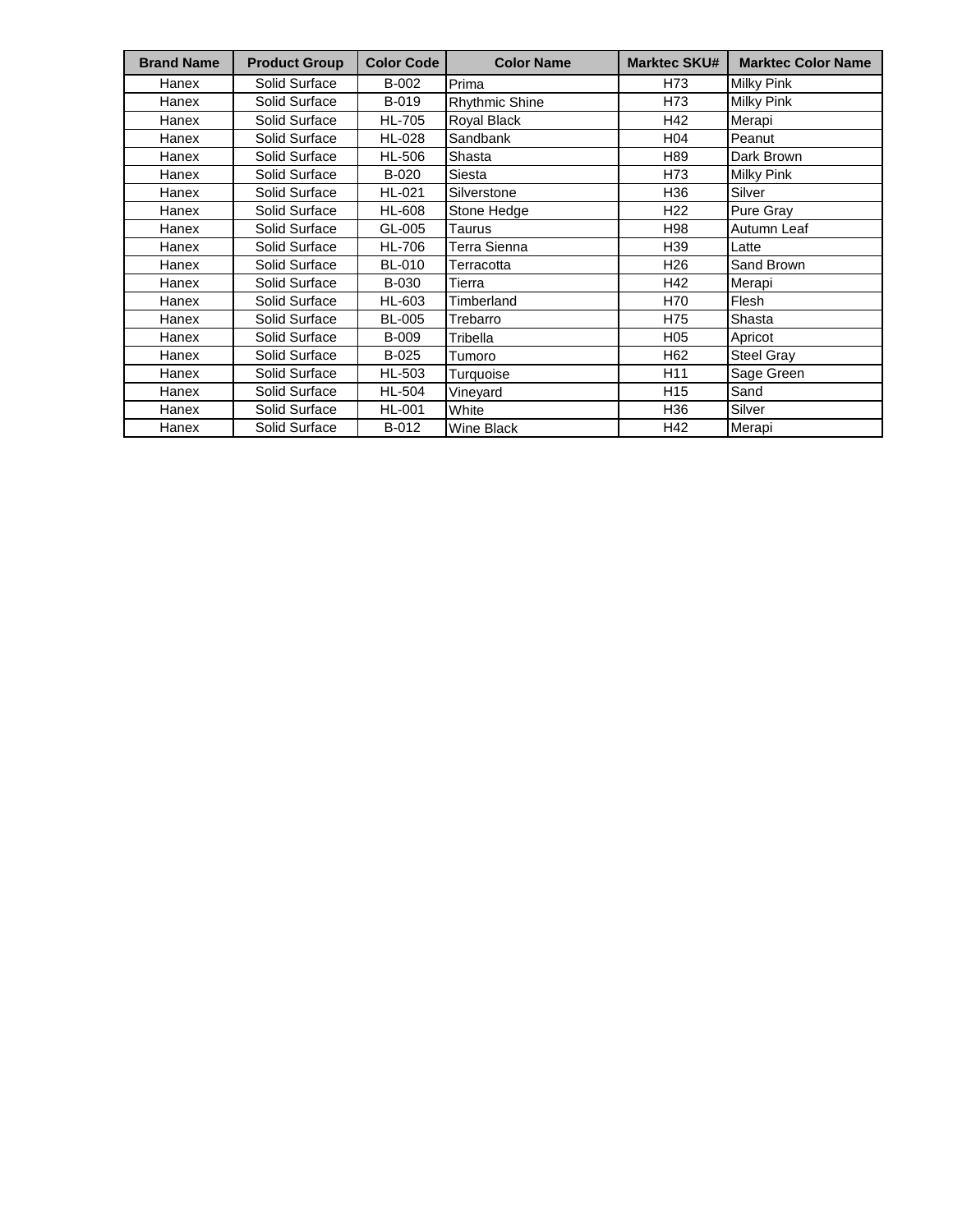# **Marktec Glue Color List - Hanstone**

| <b>Brand Name</b> | <b>Product Group</b> | <b>Color Code</b> | <b>Color Name</b>     | <b>Marktec SKU#</b> | <b>Marktec Color Name</b> |
|-------------------|----------------------|-------------------|-----------------------|---------------------|---------------------------|
| Hanstone          | Quartz               | <b>RM504</b>      | Ajanta                | H316                | Vintage Limestone         |
| Hanstone          | Quartz               | <b>RU606</b>      | Alexandria            | H307                | Mesquito Moon             |
| Hanstone          | Quartz               | <b>RS334</b>      | Antique Sable         | H307                | Mesquito Moon             |
| Hanstone          | Quartz               | <b>RU601</b>      | Aspen                 | T02                 | Opal                      |
| Hanstone          | Quartz               | <b>CL101</b>      | Aurora Snow           | T02                 | Opal                      |
| Hanstone          | Quartz               | <b>RS305</b>      | Autumn Leaf           | H316                | Vintage Limestone         |
| Hanstone          | Quartz               | <b>RU604</b>      | Basento               | H305                | Kenai                     |
| Hanstone          | Quartz               | RT351             | Bavaria               | H312                | Solar Canyon              |
| Hanstone          | Quartz               | <b>BA201</b>      | <b>Bianco Canvas</b>  | T02                 | Opal                      |
| Hanstone          | Quartz               | <b>RS306</b>      | <b>Black Coral</b>    | H305                | Kenai                     |
| Hanstone          | Quartz               | <b>RS401</b>      | Blackburn             | H305                | Kenai                     |
| Hanstone          | Quartz               | <b>RS311</b>      | <b>Blue Lagoon</b>    | H302                | <b>Charcoal Mist</b>      |
| Hanstone          | Quartz               | <b>RS316</b>      | Carribbean Blue       | H312                | Solar Canyon              |
| Hanstone          | Quartz               | CL102             | Champagne Pearl       | T02                 | Opal                      |
| Hanstone          | Quartz               | <b>RS315</b>      | Chocolate Cognac      | H316                | Vintage Limestone         |
| Hanstone          | Quartz               | BT315             | <b>Coral Mist</b>     | H316                | Vintage Limestone         |
| Hanstone          | Quartz               | <b>RS324</b>      | Coronado              | H310                | Royal Teak                |
| Hanstone          | Quartz               | <b>RS333</b>      | <b>Emerald Isle</b>   | H305                | Kenai                     |
| Hanstone          | Quartz               | <b>RS462</b>      | <b>English Toffee</b> | H312                | Solar Canyon              |
| Hanstone          | Quartz               | <b>BA204</b>      | Genesis               | H305                | Kenai                     |
| Hanstone          | Quartz               | MV611             | Grigio                | H305                | Kenai                     |
| Hanstone          | Quartz               | MV607             | <b>Indian Pearl</b>   | T02                 | Opal                      |
| Hanstone          | Quartz               | <b>RS319</b>      | Kahlua Brown          | H316                | Vintage Limestone         |
| Hanstone          | Quartz               | <b>RU603</b>      | Liscia                | H312                | Solar Canyon              |
| Hanstone          | Quartz               | RM502             | Magellan              | H316                | Vintage Limestone         |
| Hanstone          | Quartz               | <b>RS321</b>      | Maple Canyon          | H310                | Royal Teak                |
| Hanstone          | Quartz               | <b>RS323</b>      | Maroon                | H <sub>309</sub>    | Olive Rust                |
| Hanstone          | Quartz               | <b>RS307</b>      | Mesquite Brown        | H313                | Wildwood                  |
| Hanstone          | Quartz               | <b>RS309</b>      | <b>Midnight Monet</b> | H305                | Kenai                     |
| Hanstone          | Quartz               | CT407             | Mystic Blue           | H302                | <b>Charcoal Mist</b>      |
| Hanstone          | Quartz               | CT401             | <b>Obsidian Black</b> | H305                | Kenai                     |
| Hanstone          | Quartz               | <b>RN501</b>      | Odyssey               | H307                | Mesquito Moon             |
| Hanstone          | Quartz               | CT405             | Passion Rouge         | H <sub>00</sub>     | Clear                     |
| Hanstone          | Quartz               | RC101             | Pewter                | H66                 | Sky Gray                  |
| Hanstone          | Quartz               | <b>RU605</b>      | Piave                 | H <sub>309</sub>    | <b>Olive Rust</b>         |
| Hanstone          | Quartz               | BT323             | Riverwalk             | H316                | Vintage Limestone         |
| Hanstone          | Quartz               | MV608             | Sabbia                | H315                | Natural Limestone         |
| Hanstone          | Quartz               | <b>RS505</b>      | Sahara                | H316                | Vintage Limestone         |
| Hanstone          | Quartz               | RC102             | Sand Dune             | H304                | Juniper Trail             |
| Hanstone          | Quartz               | CL106             | Sand Castle           | H316                | Vintage Limestone         |
| Hanstone          | Quartz               | <b>RS461</b>      | Seaside               | H312                | Solar Canyon              |
| Hanstone          | Quartz               | <b>BT327</b>      | Serengeti             | H312                | Solar Canyon              |
| Hanstone          | Quartz               | CT402             | Specchio White        | T02                 | Opal                      |
| Hanstone          | Quartz               | LS451             | <b>Sterling Grey</b>  | H305                | Kenai                     |
| Hanstone          | Quartz               | <b>RS301</b>      | Swan Cotton           | T02                 | Opal                      |
| Hanstone          | Quartz               | <b>RU602</b>      | Teslin                | H304                | Juniper Trail             |
| Hanstone          | Quartz               | <b>CL105</b>      | <b>Tiffany Grey</b>   | H316                | Vintage Limestone         |
| Hanstone          | Quartz               | <b>RS314</b>      | Venetian Avorio       | H312                | Solar Canyon              |
| Hanstone          | Quartz               | <b>RS308</b>      | Vistorian Sands       | H316                | Vintage Limestone         |
| Hanstone          | Quartz               | MV606             | Winter Riviera        | H302                | <b>Charcoal Mist</b>      |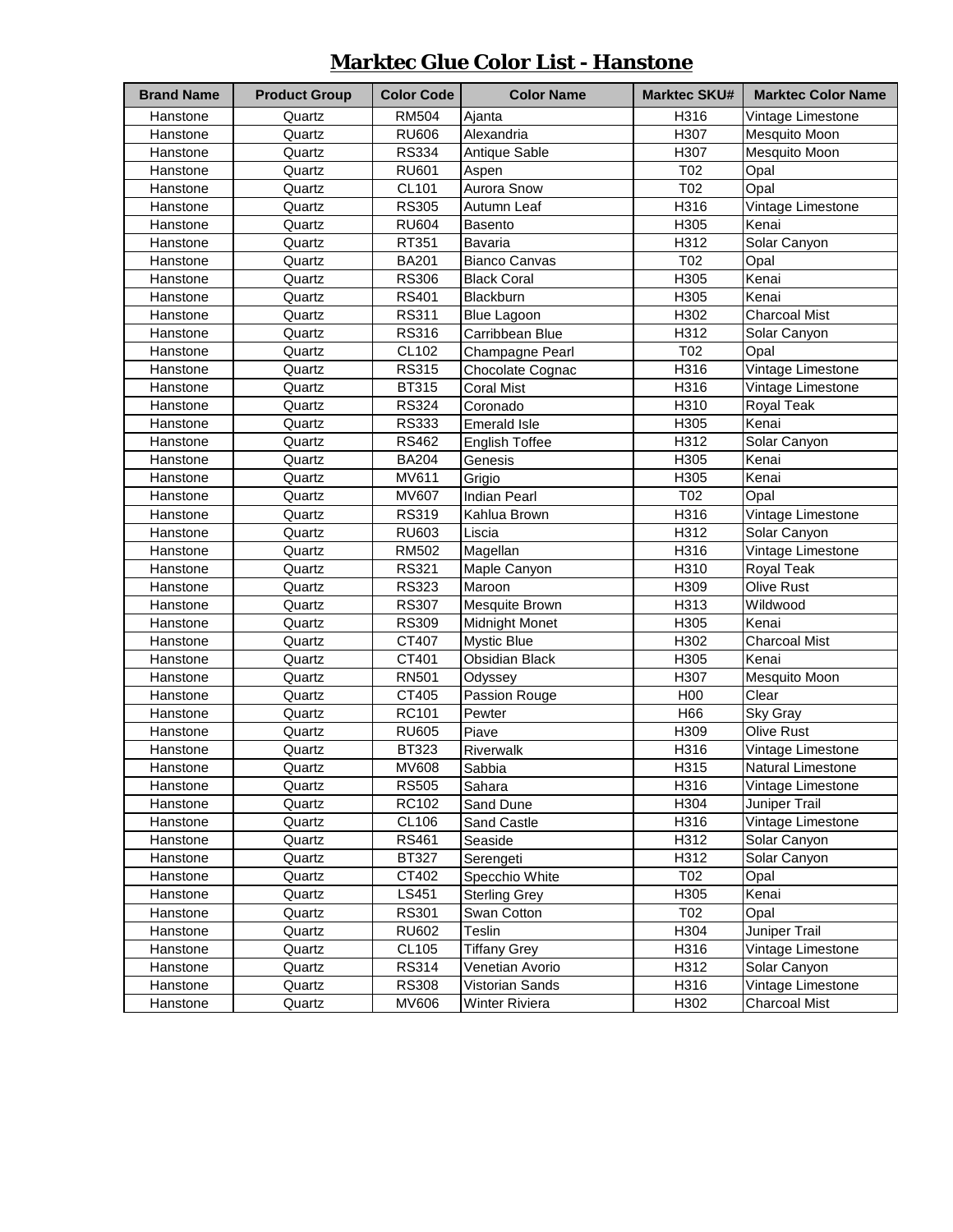### **Marktec Glue Color List - HI-MACS**

| <b>Brand Name</b>  | <b>Product Group</b>           | <b>Color Code</b> | <b>Color Name</b>          | <b>Marktec SKU#</b>    | <b>Marktec Color Name</b> |
|--------------------|--------------------------------|-------------------|----------------------------|------------------------|---------------------------|
| <b>HI-MACS</b>     | Solid Surface                  | G63               | <b>Allspice Quartz</b>     | H <sub>14</sub>        | Sephia                    |
| <b>HI-MACS</b>     | Solid Surface                  | S02               | Almond                     | H <sub>04</sub>        | Peanut                    |
| <b>HI-MACS</b>     | Solid Surface                  | G08               | <b>Almond Pearl</b>        | H <sub>04</sub>        | Peanut                    |
| <b>HI-MACS</b>     | Solid Surface                  | S28               | Alpine white               | H16                    | Alpine White              |
| <b>HI-MACS</b>     | Solid Surface                  | <b>VE11</b>       | Amberglow                  | H <sub>04</sub>        | Peanut                    |
| <b>HI-MACS</b>     | Solid Surface                  | G606              | Annato Granite             | H70                    | Flesh                     |
| <b>HI-MACS</b>     | Solid Surface                  | G26               | Apple Green Sand           | H11                    | Sage Green                |
| <b>HI-MACS</b>     | Solid Surface                  | <b>S04</b>        | Apricot                    | H <sub>05</sub>        | Apricot                   |
| <b>HI-MACS</b>     | Solid Surface                  | G24               | Aqua Granite               | H08                    | Green                     |
|                    |                                | G34               |                            | H36                    | Silver                    |
| <b>HI-MACS</b>     | Solid Surface                  |                   | <b>Arctic Granite</b>      |                        |                           |
| <b>HI-MACS</b>     | Solid Surface                  | S06               | <b>Arctic White</b>        | T03                    | <b>Clear White</b>        |
| <b>HI-MACS</b>     | Solid Surface                  | GT909             | Armadillo                  | H79                    | Dark Bronze               |
| <b>HI-MACS</b>     | Solid Surface                  | G33               | <b>Aztec Quartz</b>        | H04                    | Peanut                    |
| <b>HI-MACS</b>     | Solid Surface                  | G39               | <b>Azure Quartz</b>        | H03                    | Gray                      |
| <b>HI-MACS</b>     | Solid Surface                  |                   | <b>Babylon Beige</b>       | H80                    | Beige                     |
| <b>HI-MACS</b>     | Solid Surface                  | G122              | Bamboo Leaf                | H39                    | Latte                     |
| <b>HI-MACS</b>     | Solid Surface                  | S26               | Banana                     | H17                    | Banana                    |
| <b>HI-MACS</b>     | Solid Surface                  | GT937             | <b>Barley</b>              | H70                    | Flesh                     |
| <b>HI-MACS</b>     | Solid Surface                  | <b>VG22</b>       | Basil                      | H <sub>13</sub>        | Olive Yellow              |
| <b>HI-MACS</b>     | Solid Surface                  | G48               | <b>Beach Sand</b>          | H04                    | Peanut                    |
| <b>HI-MACS</b>     | Solid Surface                  | G22               | Beige Sand                 | H03                    | Gray                      |
| <b>HI-MACS</b>     | Solid Surface                  | GT933             | <b>Bellany</b>             | H <sub>04</sub>        | Peanut                    |
| <b>HI-MACS</b>     | Solid Surface                  | M204              | Bergamo                    | H <sub>26</sub>        | Sand Brown                |
| <b>HI-MACS</b>     | Solid Surface                  | G714              | <b>Birch Bark</b>          | H <sub>01</sub>        | Satin White               |
| <b>HI-MACS</b>     | Solid Surface                  | G124              | Birchwood                  | H <sub>0</sub> 1       | Satin White               |
| <b>HI-MACS</b>     | Solid Surface                  | S22               | <b>Black</b>               | H42                    | Merapi                    |
| <b>HI-MACS</b>     | Solid Surface                  | G31               | <b>Black Granite</b>       | H07                    | <b>Black</b>              |
| <b>HI-MACS</b>     | Solid Surface                  | G10               | <b>Black Pearl</b>         | H07                    | <b>Black</b>              |
| <b>HI-MACS</b>     | Solid Surface                  | G09               | <b>Black Sand</b>          | H42                    | Merapi                    |
| <b>HI-MACS</b>     | Solid Surface                  | <b>T08</b>        | Blackhole                  | H62                    | <b>Steel Gray</b>         |
| <b>HI-MACS</b>     | Solid Surface                  | V <sub>N21</sub>  | Cameroon                   | H64                    | <b>Classic Rose</b>       |
| <b>HI-MACS</b>     | Solid Surface                  | M202              | Canossa                    | H <sub>15</sub>        | Sand                      |
| <b>HI-MACS</b>     | Solid Surface                  | G117              | Cappuccino                 | H03                    | Gray                      |
| <b>HI-MACS</b>     | Solid Surface                  | VE24              | Casera                     | H <sub>04</sub>        | Peanut                    |
| <b>HI-MACS</b>     | Solid Surface                  | <b>VN23</b>       | Castle                     | H <sub>22</sub>        | Pure Gray                 |
| <b>HI-MACS</b>     | Solid Surface                  |                   | Cayenne                    | H93                    | Cayenne                   |
| <b>HI-MACS</b>     | Solid Surface                  | G40               | <b>Celebration Granite</b> | H07                    | <b>Black</b>              |
| HI-MACS            | Solid Surface                  | GT921             | Chamois                    | H91                    | Pale Apricot              |
| <b>HI-MACS</b>     | Solid Surface                  | G501R             | Cocoa                      | H67                    | Gamet                     |
| <b>HI-MACS</b>     | Solid Surface                  | S <sub>100</sub>  | Coffee Brown               | H37                    | Mocha                     |
|                    |                                | S103              |                            |                        |                           |
| HI-MACS<br>HI-MACS | Solid Surface<br>Solid Surface | GT911             | Concrete Gray<br>Cork      | H <sub>92</sub><br>H75 | Marta Gray<br>Shasta      |
| <b>HI-MACS</b>     |                                | T002              |                            | H04                    |                           |
|                    | Solid Surface                  |                   | Cosmos                     |                        | Peanut                    |
| <b>HI-MACS</b>     | Solid Surface                  | G125              | Coswal                     | H88                    | Leather Beige             |
| <b>HI-MACS</b>     | Solid Surface                  | G123              | <b>Cotton Dust</b>         | T03                    | Clear White               |
| <b>HI-MACS</b>     | Solid Surface                  | <b>S09</b>        | Cream                      | H <sub>20</sub>        | Cream                     |
| <b>HI-MACS</b>     | Solid Surface                  | G102              | <b>Crystal Granite</b>     | H61                    | Oyster                    |
| HI-MACS            | Solid Surface                  | G70               | Delta Sand                 | H15                    | Sand                      |
| HI-MACS            | Solid Surface                  | G01               | Desert Sand                | H04                    | Peanut                    |
| HI-MACS            | Solid Surface                  | <b>VN22</b>       | Dominica                   | H46                    | Hekla                     |
| HI-MACS            | Solid Surface                  | <b>VB24</b>       | Dorado                     | H39                    | Latte                     |
| <b>HI-MACS</b>     | Solid Surface                  | GT910             | Egg White                  | H36                    | Silver                    |
| HI-MACS            | Solid Surface                  | G601              | <b>Eucalyptus Granite</b>  | H65                    | Olive Drab                |
| HI-MACS            | Solid Surface                  | S <sub>25</sub>   | Fiery Red                  | H <sub>18</sub>        | Red                       |
| <b>HI-MACS</b>     | Solid Surface                  | M103              | Firenze                    | H32                    | <b>Ivory</b>              |
| <b>HI-MACS</b>     | Solid Surface                  | G64               | <b>Foliage Quartz</b>      | H <sub>15</sub>        | Sand                      |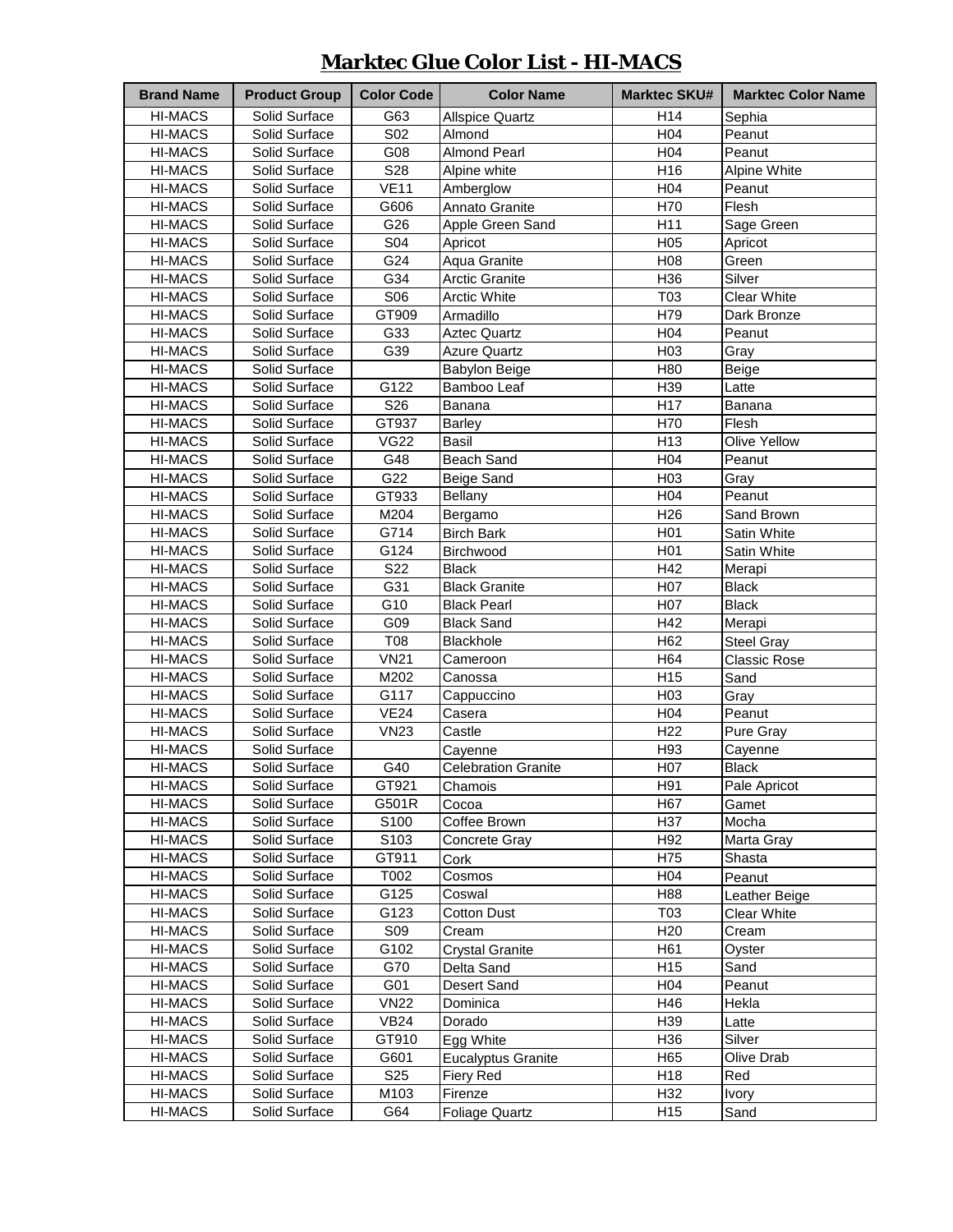| <b>HI-MACS</b><br>Solid Surface<br><b>VW21</b><br>T03<br><b>Clear White</b><br>Fresh<br>H36<br>M209<br>HI-MACS<br>Solid Surface<br>Silver<br>Genova<br>H62<br>G103<br><b>Graphite Granite</b><br>HI-MACS<br>Solid Surface<br><b>Steel Gray</b><br>S <sub>05</sub><br>H <sub>03</sub><br><b>HI-MACS</b><br>Solid Surface<br>Gray<br>Grav<br>G17<br><b>Gray Granite</b><br>H <sub>03</sub><br>HI-MACS<br>Solid Surface<br>Gray<br>G02<br>H03<br>HI-MACS<br>Solid Surface<br>Gray Sand<br>Gray<br>GT908<br>H70<br>Flesh<br>HI-MACS<br>Solid Surface<br>Harvest<br><b>HI-MACS</b><br>ST903<br>H70<br>Flesh<br>Solid Surface<br>Hazelnut<br>H88<br><b>HI-MACS</b><br>Solid Surface<br>GT934<br><b>Hazelnut Shell</b><br>Leather Beige<br><b>HI-MACS</b><br>H <sub>04</sub><br>Solid Surface<br>Hickory<br>Peanut<br>G504R<br>H46<br><b>HI-MACS</b><br>Solid Surface<br>Hekla<br>Honeysuckle<br>G712R<br>H39<br>HI-MACS<br>Solid Surface<br>Horse Chestnut NR<br>Latte<br>HI-MACS<br>Solid Surface<br>G30<br>H <sub>04</sub><br>Ivory Quartz<br>Peanut<br>S29<br>H32<br>HI-MACS<br>Solid Surface<br><b>Ivory White</b><br><b>Ivory</b><br>H13<br>HI-MACS<br>Solid Surface<br>Olive Yellow<br><b>Ivy Granite</b><br>Solid Surface<br>S101<br>H14<br>HI-MACS<br>Jasmine Green<br>Sephia<br><b>VE13</b><br>H73<br>HI-MACS<br>Solid Surface<br>Kaffa<br>Milky Pink<br><b>VN24</b><br>Kohala<br>H37<br>HI-MACS<br>Solid Surface<br>Mocha<br><b>VE21</b><br>HI-MACS<br>Solid Surface<br>H <sub>04</sub><br>Lattetude<br>Peanut<br>H04<br>HI-MACS<br>Solid Surface<br>G503R<br>Lemongrass<br>Peanut<br><b>HI-MACS</b><br>M203<br>H <sub>06</sub><br>Solid Surface<br>Lucca<br>Pink<br>H36<br><b>HI-MACS</b><br>Lunar Sand<br>Solid Surface<br>Silver<br>G111<br>H36<br>HI-MACS<br>Solid Surface<br>Macchiato<br>Silver<br>G121<br>H80<br><b>HI-MACS</b><br>Solid Surface<br>Maple Meadow<br>Beige<br><b>VG23</b><br>H <sub>03</sub><br><b>HI-MACS</b><br>Solid Surface<br>Marin<br>Gray<br>H92<br><b>HI-MACS</b><br>S207<br>Solid Surface<br>Marta Gray<br>Marta Gray<br>G223R<br>H04<br>HI-MACS<br>Solid Surface<br>Maui Quartz<br>Peanut<br><b>HI-MACS</b><br>S215<br>H10<br>Solid Surface<br>Mazarin Blue<br>Blue<br>H42<br>HI-MACS<br>Solid Surface<br><b>VB01</b><br>Merapi<br>Merapi<br>T04<br>H75<br>HI-MACS<br>Solid Surface<br>Mercury<br>Shasta<br><b>VL22</b><br>H <sub>21</sub><br>Pure White<br>HI-MACS<br>Solid Surface<br>Merea<br>GT914<br>H36<br>HI-MACS<br>Solid Surface<br>Silver<br>Merino<br>G73<br>H14<br>HI-MACS<br>Solid Surface<br>Mesa Granite<br>Sephia<br>GT915<br>H42<br>HI-MACS<br>Solid Surface<br>Merapi<br>Meteor<br><b>HI-MACS</b><br>G15<br>H10<br>Solid Surface<br><b>Midnight Pearl</b><br>Blue<br>Silver<br>HI-MACS<br>Solid Surface<br>T009<br>Milky Way<br>H <sub>36</sub><br>H37<br>G74<br>Mocha Granite<br><b>HI-MACS</b><br>Solid Surface<br>Mocha<br>HI-MACS<br>Solid Surface<br>M206<br>Monza<br>H07<br><b>Black</b><br>H32<br>HI-MACS<br>G118<br>Solid Surface<br>Moon Haze<br>Ivory<br><b>VE12</b><br>HI-MACS<br>Solid Surface<br>Moonmist<br>H <sub>0</sub> 1<br>Satin White<br>H04<br><b>HI-MACS</b><br>G58<br>Solid Surface<br>Peanut<br>Moonscape Quartz<br>H46<br>G128<br>HI-MACS<br>Solid Surface<br>Morel<br>Hekla<br>H04<br><b>HI-MACS</b><br>Solid Surface<br>Mountain Ash<br>Peanut<br><b>HI-MACS</b><br>T024<br>H64<br>Solid Surface<br>Classic Rose<br>Murano<br>G23<br><b>HI-MACS</b><br>H03<br>Solid Surface<br><b>Natural Granite</b><br>Gray<br>Leather Beige<br>HI-MACS<br>Solid Surface<br>GT938<br>H88<br>Oatmeal<br>HI-MACS<br>T02<br>Solid Surface<br>S302<br>Opal<br>Opal<br>H19<br>HI-MACS<br>Solid Surface<br>Orange<br>Orange<br>HI-MACS<br>Solid Surface<br>G62<br>H13<br>Oregano Sand<br>Olive Yellow<br>H39<br>HI-MACS<br>Solid Surface<br>M205<br>Parma<br>Latte<br>HI-MACS<br>Pebble Pearl<br>H03<br>Solid Surface<br>Gray<br>HI-MACS<br>Solid Surface<br>H80<br>Pecan<br>Beige<br>HI-MACS<br>H36<br>Solid Surface<br>GT924<br>Silver<br>Pepper Blanco<br>T03<br>HI-MACS<br>Solid Surface<br>S <sub>108</sub><br>Phantom White<br><b>Clear White</b><br>T06<br>H03<br>HI-MACS<br>Solid Surface<br>Phobos<br>Gray<br><b>HI-MACS</b><br>H <sub>26</sub><br>Solid Surface<br>M207<br>Pisa<br>Sand Brown | <b>Brand Name</b> | <b>Product Group</b> | <b>Color Code</b> | <b>Color Name</b> | <b>Marktec SKU#</b> | <b>Marktec Color Name</b> |
|----------------------------------------------------------------------------------------------------------------------------------------------------------------------------------------------------------------------------------------------------------------------------------------------------------------------------------------------------------------------------------------------------------------------------------------------------------------------------------------------------------------------------------------------------------------------------------------------------------------------------------------------------------------------------------------------------------------------------------------------------------------------------------------------------------------------------------------------------------------------------------------------------------------------------------------------------------------------------------------------------------------------------------------------------------------------------------------------------------------------------------------------------------------------------------------------------------------------------------------------------------------------------------------------------------------------------------------------------------------------------------------------------------------------------------------------------------------------------------------------------------------------------------------------------------------------------------------------------------------------------------------------------------------------------------------------------------------------------------------------------------------------------------------------------------------------------------------------------------------------------------------------------------------------------------------------------------------------------------------------------------------------------------------------------------------------------------------------------------------------------------------------------------------------------------------------------------------------------------------------------------------------------------------------------------------------------------------------------------------------------------------------------------------------------------------------------------------------------------------------------------------------------------------------------------------------------------------------------------------------------------------------------------------------------------------------------------------------------------------------------------------------------------------------------------------------------------------------------------------------------------------------------------------------------------------------------------------------------------------------------------------------------------------------------------------------------------------------------------------------------------------------------------------------------------------------------------------------------------------------------------------------------------------------------------------------------------------------------------------------------------------------------------------------------------------------------------------------------------------------------------------------------------------------------------------------------------------------------------------------------------------------------------------------------------------------------------------------------------------------------------------------------------------------------------------------------------------------------------------------------------------------------------------------------------------------------------------------------------------------------------------------------------------------------------------------------------------------------------------------------------------------------------------------------------------------------------------------------------------------------------------------|-------------------|----------------------|-------------------|-------------------|---------------------|---------------------------|
|                                                                                                                                                                                                                                                                                                                                                                                                                                                                                                                                                                                                                                                                                                                                                                                                                                                                                                                                                                                                                                                                                                                                                                                                                                                                                                                                                                                                                                                                                                                                                                                                                                                                                                                                                                                                                                                                                                                                                                                                                                                                                                                                                                                                                                                                                                                                                                                                                                                                                                                                                                                                                                                                                                                                                                                                                                                                                                                                                                                                                                                                                                                                                                                                                                                                                                                                                                                                                                                                                                                                                                                                                                                                                                                                                                                                                                                                                                                                                                                                                                                                                                                                                                                                                                                                      |                   |                      |                   |                   |                     |                           |
|                                                                                                                                                                                                                                                                                                                                                                                                                                                                                                                                                                                                                                                                                                                                                                                                                                                                                                                                                                                                                                                                                                                                                                                                                                                                                                                                                                                                                                                                                                                                                                                                                                                                                                                                                                                                                                                                                                                                                                                                                                                                                                                                                                                                                                                                                                                                                                                                                                                                                                                                                                                                                                                                                                                                                                                                                                                                                                                                                                                                                                                                                                                                                                                                                                                                                                                                                                                                                                                                                                                                                                                                                                                                                                                                                                                                                                                                                                                                                                                                                                                                                                                                                                                                                                                                      |                   |                      |                   |                   |                     |                           |
|                                                                                                                                                                                                                                                                                                                                                                                                                                                                                                                                                                                                                                                                                                                                                                                                                                                                                                                                                                                                                                                                                                                                                                                                                                                                                                                                                                                                                                                                                                                                                                                                                                                                                                                                                                                                                                                                                                                                                                                                                                                                                                                                                                                                                                                                                                                                                                                                                                                                                                                                                                                                                                                                                                                                                                                                                                                                                                                                                                                                                                                                                                                                                                                                                                                                                                                                                                                                                                                                                                                                                                                                                                                                                                                                                                                                                                                                                                                                                                                                                                                                                                                                                                                                                                                                      |                   |                      |                   |                   |                     |                           |
|                                                                                                                                                                                                                                                                                                                                                                                                                                                                                                                                                                                                                                                                                                                                                                                                                                                                                                                                                                                                                                                                                                                                                                                                                                                                                                                                                                                                                                                                                                                                                                                                                                                                                                                                                                                                                                                                                                                                                                                                                                                                                                                                                                                                                                                                                                                                                                                                                                                                                                                                                                                                                                                                                                                                                                                                                                                                                                                                                                                                                                                                                                                                                                                                                                                                                                                                                                                                                                                                                                                                                                                                                                                                                                                                                                                                                                                                                                                                                                                                                                                                                                                                                                                                                                                                      |                   |                      |                   |                   |                     |                           |
|                                                                                                                                                                                                                                                                                                                                                                                                                                                                                                                                                                                                                                                                                                                                                                                                                                                                                                                                                                                                                                                                                                                                                                                                                                                                                                                                                                                                                                                                                                                                                                                                                                                                                                                                                                                                                                                                                                                                                                                                                                                                                                                                                                                                                                                                                                                                                                                                                                                                                                                                                                                                                                                                                                                                                                                                                                                                                                                                                                                                                                                                                                                                                                                                                                                                                                                                                                                                                                                                                                                                                                                                                                                                                                                                                                                                                                                                                                                                                                                                                                                                                                                                                                                                                                                                      |                   |                      |                   |                   |                     |                           |
|                                                                                                                                                                                                                                                                                                                                                                                                                                                                                                                                                                                                                                                                                                                                                                                                                                                                                                                                                                                                                                                                                                                                                                                                                                                                                                                                                                                                                                                                                                                                                                                                                                                                                                                                                                                                                                                                                                                                                                                                                                                                                                                                                                                                                                                                                                                                                                                                                                                                                                                                                                                                                                                                                                                                                                                                                                                                                                                                                                                                                                                                                                                                                                                                                                                                                                                                                                                                                                                                                                                                                                                                                                                                                                                                                                                                                                                                                                                                                                                                                                                                                                                                                                                                                                                                      |                   |                      |                   |                   |                     |                           |
|                                                                                                                                                                                                                                                                                                                                                                                                                                                                                                                                                                                                                                                                                                                                                                                                                                                                                                                                                                                                                                                                                                                                                                                                                                                                                                                                                                                                                                                                                                                                                                                                                                                                                                                                                                                                                                                                                                                                                                                                                                                                                                                                                                                                                                                                                                                                                                                                                                                                                                                                                                                                                                                                                                                                                                                                                                                                                                                                                                                                                                                                                                                                                                                                                                                                                                                                                                                                                                                                                                                                                                                                                                                                                                                                                                                                                                                                                                                                                                                                                                                                                                                                                                                                                                                                      |                   |                      |                   |                   |                     |                           |
|                                                                                                                                                                                                                                                                                                                                                                                                                                                                                                                                                                                                                                                                                                                                                                                                                                                                                                                                                                                                                                                                                                                                                                                                                                                                                                                                                                                                                                                                                                                                                                                                                                                                                                                                                                                                                                                                                                                                                                                                                                                                                                                                                                                                                                                                                                                                                                                                                                                                                                                                                                                                                                                                                                                                                                                                                                                                                                                                                                                                                                                                                                                                                                                                                                                                                                                                                                                                                                                                                                                                                                                                                                                                                                                                                                                                                                                                                                                                                                                                                                                                                                                                                                                                                                                                      |                   |                      |                   |                   |                     |                           |
|                                                                                                                                                                                                                                                                                                                                                                                                                                                                                                                                                                                                                                                                                                                                                                                                                                                                                                                                                                                                                                                                                                                                                                                                                                                                                                                                                                                                                                                                                                                                                                                                                                                                                                                                                                                                                                                                                                                                                                                                                                                                                                                                                                                                                                                                                                                                                                                                                                                                                                                                                                                                                                                                                                                                                                                                                                                                                                                                                                                                                                                                                                                                                                                                                                                                                                                                                                                                                                                                                                                                                                                                                                                                                                                                                                                                                                                                                                                                                                                                                                                                                                                                                                                                                                                                      |                   |                      |                   |                   |                     |                           |
|                                                                                                                                                                                                                                                                                                                                                                                                                                                                                                                                                                                                                                                                                                                                                                                                                                                                                                                                                                                                                                                                                                                                                                                                                                                                                                                                                                                                                                                                                                                                                                                                                                                                                                                                                                                                                                                                                                                                                                                                                                                                                                                                                                                                                                                                                                                                                                                                                                                                                                                                                                                                                                                                                                                                                                                                                                                                                                                                                                                                                                                                                                                                                                                                                                                                                                                                                                                                                                                                                                                                                                                                                                                                                                                                                                                                                                                                                                                                                                                                                                                                                                                                                                                                                                                                      |                   |                      |                   |                   |                     |                           |
|                                                                                                                                                                                                                                                                                                                                                                                                                                                                                                                                                                                                                                                                                                                                                                                                                                                                                                                                                                                                                                                                                                                                                                                                                                                                                                                                                                                                                                                                                                                                                                                                                                                                                                                                                                                                                                                                                                                                                                                                                                                                                                                                                                                                                                                                                                                                                                                                                                                                                                                                                                                                                                                                                                                                                                                                                                                                                                                                                                                                                                                                                                                                                                                                                                                                                                                                                                                                                                                                                                                                                                                                                                                                                                                                                                                                                                                                                                                                                                                                                                                                                                                                                                                                                                                                      |                   |                      |                   |                   |                     |                           |
|                                                                                                                                                                                                                                                                                                                                                                                                                                                                                                                                                                                                                                                                                                                                                                                                                                                                                                                                                                                                                                                                                                                                                                                                                                                                                                                                                                                                                                                                                                                                                                                                                                                                                                                                                                                                                                                                                                                                                                                                                                                                                                                                                                                                                                                                                                                                                                                                                                                                                                                                                                                                                                                                                                                                                                                                                                                                                                                                                                                                                                                                                                                                                                                                                                                                                                                                                                                                                                                                                                                                                                                                                                                                                                                                                                                                                                                                                                                                                                                                                                                                                                                                                                                                                                                                      |                   |                      |                   |                   |                     |                           |
|                                                                                                                                                                                                                                                                                                                                                                                                                                                                                                                                                                                                                                                                                                                                                                                                                                                                                                                                                                                                                                                                                                                                                                                                                                                                                                                                                                                                                                                                                                                                                                                                                                                                                                                                                                                                                                                                                                                                                                                                                                                                                                                                                                                                                                                                                                                                                                                                                                                                                                                                                                                                                                                                                                                                                                                                                                                                                                                                                                                                                                                                                                                                                                                                                                                                                                                                                                                                                                                                                                                                                                                                                                                                                                                                                                                                                                                                                                                                                                                                                                                                                                                                                                                                                                                                      |                   |                      |                   |                   |                     |                           |
|                                                                                                                                                                                                                                                                                                                                                                                                                                                                                                                                                                                                                                                                                                                                                                                                                                                                                                                                                                                                                                                                                                                                                                                                                                                                                                                                                                                                                                                                                                                                                                                                                                                                                                                                                                                                                                                                                                                                                                                                                                                                                                                                                                                                                                                                                                                                                                                                                                                                                                                                                                                                                                                                                                                                                                                                                                                                                                                                                                                                                                                                                                                                                                                                                                                                                                                                                                                                                                                                                                                                                                                                                                                                                                                                                                                                                                                                                                                                                                                                                                                                                                                                                                                                                                                                      |                   |                      |                   |                   |                     |                           |
|                                                                                                                                                                                                                                                                                                                                                                                                                                                                                                                                                                                                                                                                                                                                                                                                                                                                                                                                                                                                                                                                                                                                                                                                                                                                                                                                                                                                                                                                                                                                                                                                                                                                                                                                                                                                                                                                                                                                                                                                                                                                                                                                                                                                                                                                                                                                                                                                                                                                                                                                                                                                                                                                                                                                                                                                                                                                                                                                                                                                                                                                                                                                                                                                                                                                                                                                                                                                                                                                                                                                                                                                                                                                                                                                                                                                                                                                                                                                                                                                                                                                                                                                                                                                                                                                      |                   |                      |                   |                   |                     |                           |
|                                                                                                                                                                                                                                                                                                                                                                                                                                                                                                                                                                                                                                                                                                                                                                                                                                                                                                                                                                                                                                                                                                                                                                                                                                                                                                                                                                                                                                                                                                                                                                                                                                                                                                                                                                                                                                                                                                                                                                                                                                                                                                                                                                                                                                                                                                                                                                                                                                                                                                                                                                                                                                                                                                                                                                                                                                                                                                                                                                                                                                                                                                                                                                                                                                                                                                                                                                                                                                                                                                                                                                                                                                                                                                                                                                                                                                                                                                                                                                                                                                                                                                                                                                                                                                                                      |                   |                      |                   |                   |                     |                           |
|                                                                                                                                                                                                                                                                                                                                                                                                                                                                                                                                                                                                                                                                                                                                                                                                                                                                                                                                                                                                                                                                                                                                                                                                                                                                                                                                                                                                                                                                                                                                                                                                                                                                                                                                                                                                                                                                                                                                                                                                                                                                                                                                                                                                                                                                                                                                                                                                                                                                                                                                                                                                                                                                                                                                                                                                                                                                                                                                                                                                                                                                                                                                                                                                                                                                                                                                                                                                                                                                                                                                                                                                                                                                                                                                                                                                                                                                                                                                                                                                                                                                                                                                                                                                                                                                      |                   |                      |                   |                   |                     |                           |
|                                                                                                                                                                                                                                                                                                                                                                                                                                                                                                                                                                                                                                                                                                                                                                                                                                                                                                                                                                                                                                                                                                                                                                                                                                                                                                                                                                                                                                                                                                                                                                                                                                                                                                                                                                                                                                                                                                                                                                                                                                                                                                                                                                                                                                                                                                                                                                                                                                                                                                                                                                                                                                                                                                                                                                                                                                                                                                                                                                                                                                                                                                                                                                                                                                                                                                                                                                                                                                                                                                                                                                                                                                                                                                                                                                                                                                                                                                                                                                                                                                                                                                                                                                                                                                                                      |                   |                      |                   |                   |                     |                           |
|                                                                                                                                                                                                                                                                                                                                                                                                                                                                                                                                                                                                                                                                                                                                                                                                                                                                                                                                                                                                                                                                                                                                                                                                                                                                                                                                                                                                                                                                                                                                                                                                                                                                                                                                                                                                                                                                                                                                                                                                                                                                                                                                                                                                                                                                                                                                                                                                                                                                                                                                                                                                                                                                                                                                                                                                                                                                                                                                                                                                                                                                                                                                                                                                                                                                                                                                                                                                                                                                                                                                                                                                                                                                                                                                                                                                                                                                                                                                                                                                                                                                                                                                                                                                                                                                      |                   |                      |                   |                   |                     |                           |
|                                                                                                                                                                                                                                                                                                                                                                                                                                                                                                                                                                                                                                                                                                                                                                                                                                                                                                                                                                                                                                                                                                                                                                                                                                                                                                                                                                                                                                                                                                                                                                                                                                                                                                                                                                                                                                                                                                                                                                                                                                                                                                                                                                                                                                                                                                                                                                                                                                                                                                                                                                                                                                                                                                                                                                                                                                                                                                                                                                                                                                                                                                                                                                                                                                                                                                                                                                                                                                                                                                                                                                                                                                                                                                                                                                                                                                                                                                                                                                                                                                                                                                                                                                                                                                                                      |                   |                      |                   |                   |                     |                           |
|                                                                                                                                                                                                                                                                                                                                                                                                                                                                                                                                                                                                                                                                                                                                                                                                                                                                                                                                                                                                                                                                                                                                                                                                                                                                                                                                                                                                                                                                                                                                                                                                                                                                                                                                                                                                                                                                                                                                                                                                                                                                                                                                                                                                                                                                                                                                                                                                                                                                                                                                                                                                                                                                                                                                                                                                                                                                                                                                                                                                                                                                                                                                                                                                                                                                                                                                                                                                                                                                                                                                                                                                                                                                                                                                                                                                                                                                                                                                                                                                                                                                                                                                                                                                                                                                      |                   |                      |                   |                   |                     |                           |
|                                                                                                                                                                                                                                                                                                                                                                                                                                                                                                                                                                                                                                                                                                                                                                                                                                                                                                                                                                                                                                                                                                                                                                                                                                                                                                                                                                                                                                                                                                                                                                                                                                                                                                                                                                                                                                                                                                                                                                                                                                                                                                                                                                                                                                                                                                                                                                                                                                                                                                                                                                                                                                                                                                                                                                                                                                                                                                                                                                                                                                                                                                                                                                                                                                                                                                                                                                                                                                                                                                                                                                                                                                                                                                                                                                                                                                                                                                                                                                                                                                                                                                                                                                                                                                                                      |                   |                      |                   |                   |                     |                           |
|                                                                                                                                                                                                                                                                                                                                                                                                                                                                                                                                                                                                                                                                                                                                                                                                                                                                                                                                                                                                                                                                                                                                                                                                                                                                                                                                                                                                                                                                                                                                                                                                                                                                                                                                                                                                                                                                                                                                                                                                                                                                                                                                                                                                                                                                                                                                                                                                                                                                                                                                                                                                                                                                                                                                                                                                                                                                                                                                                                                                                                                                                                                                                                                                                                                                                                                                                                                                                                                                                                                                                                                                                                                                                                                                                                                                                                                                                                                                                                                                                                                                                                                                                                                                                                                                      |                   |                      |                   |                   |                     |                           |
|                                                                                                                                                                                                                                                                                                                                                                                                                                                                                                                                                                                                                                                                                                                                                                                                                                                                                                                                                                                                                                                                                                                                                                                                                                                                                                                                                                                                                                                                                                                                                                                                                                                                                                                                                                                                                                                                                                                                                                                                                                                                                                                                                                                                                                                                                                                                                                                                                                                                                                                                                                                                                                                                                                                                                                                                                                                                                                                                                                                                                                                                                                                                                                                                                                                                                                                                                                                                                                                                                                                                                                                                                                                                                                                                                                                                                                                                                                                                                                                                                                                                                                                                                                                                                                                                      |                   |                      |                   |                   |                     |                           |
|                                                                                                                                                                                                                                                                                                                                                                                                                                                                                                                                                                                                                                                                                                                                                                                                                                                                                                                                                                                                                                                                                                                                                                                                                                                                                                                                                                                                                                                                                                                                                                                                                                                                                                                                                                                                                                                                                                                                                                                                                                                                                                                                                                                                                                                                                                                                                                                                                                                                                                                                                                                                                                                                                                                                                                                                                                                                                                                                                                                                                                                                                                                                                                                                                                                                                                                                                                                                                                                                                                                                                                                                                                                                                                                                                                                                                                                                                                                                                                                                                                                                                                                                                                                                                                                                      |                   |                      |                   |                   |                     |                           |
|                                                                                                                                                                                                                                                                                                                                                                                                                                                                                                                                                                                                                                                                                                                                                                                                                                                                                                                                                                                                                                                                                                                                                                                                                                                                                                                                                                                                                                                                                                                                                                                                                                                                                                                                                                                                                                                                                                                                                                                                                                                                                                                                                                                                                                                                                                                                                                                                                                                                                                                                                                                                                                                                                                                                                                                                                                                                                                                                                                                                                                                                                                                                                                                                                                                                                                                                                                                                                                                                                                                                                                                                                                                                                                                                                                                                                                                                                                                                                                                                                                                                                                                                                                                                                                                                      |                   |                      |                   |                   |                     |                           |
|                                                                                                                                                                                                                                                                                                                                                                                                                                                                                                                                                                                                                                                                                                                                                                                                                                                                                                                                                                                                                                                                                                                                                                                                                                                                                                                                                                                                                                                                                                                                                                                                                                                                                                                                                                                                                                                                                                                                                                                                                                                                                                                                                                                                                                                                                                                                                                                                                                                                                                                                                                                                                                                                                                                                                                                                                                                                                                                                                                                                                                                                                                                                                                                                                                                                                                                                                                                                                                                                                                                                                                                                                                                                                                                                                                                                                                                                                                                                                                                                                                                                                                                                                                                                                                                                      |                   |                      |                   |                   |                     |                           |
|                                                                                                                                                                                                                                                                                                                                                                                                                                                                                                                                                                                                                                                                                                                                                                                                                                                                                                                                                                                                                                                                                                                                                                                                                                                                                                                                                                                                                                                                                                                                                                                                                                                                                                                                                                                                                                                                                                                                                                                                                                                                                                                                                                                                                                                                                                                                                                                                                                                                                                                                                                                                                                                                                                                                                                                                                                                                                                                                                                                                                                                                                                                                                                                                                                                                                                                                                                                                                                                                                                                                                                                                                                                                                                                                                                                                                                                                                                                                                                                                                                                                                                                                                                                                                                                                      |                   |                      |                   |                   |                     |                           |
|                                                                                                                                                                                                                                                                                                                                                                                                                                                                                                                                                                                                                                                                                                                                                                                                                                                                                                                                                                                                                                                                                                                                                                                                                                                                                                                                                                                                                                                                                                                                                                                                                                                                                                                                                                                                                                                                                                                                                                                                                                                                                                                                                                                                                                                                                                                                                                                                                                                                                                                                                                                                                                                                                                                                                                                                                                                                                                                                                                                                                                                                                                                                                                                                                                                                                                                                                                                                                                                                                                                                                                                                                                                                                                                                                                                                                                                                                                                                                                                                                                                                                                                                                                                                                                                                      |                   |                      |                   |                   |                     |                           |
|                                                                                                                                                                                                                                                                                                                                                                                                                                                                                                                                                                                                                                                                                                                                                                                                                                                                                                                                                                                                                                                                                                                                                                                                                                                                                                                                                                                                                                                                                                                                                                                                                                                                                                                                                                                                                                                                                                                                                                                                                                                                                                                                                                                                                                                                                                                                                                                                                                                                                                                                                                                                                                                                                                                                                                                                                                                                                                                                                                                                                                                                                                                                                                                                                                                                                                                                                                                                                                                                                                                                                                                                                                                                                                                                                                                                                                                                                                                                                                                                                                                                                                                                                                                                                                                                      |                   |                      |                   |                   |                     |                           |
|                                                                                                                                                                                                                                                                                                                                                                                                                                                                                                                                                                                                                                                                                                                                                                                                                                                                                                                                                                                                                                                                                                                                                                                                                                                                                                                                                                                                                                                                                                                                                                                                                                                                                                                                                                                                                                                                                                                                                                                                                                                                                                                                                                                                                                                                                                                                                                                                                                                                                                                                                                                                                                                                                                                                                                                                                                                                                                                                                                                                                                                                                                                                                                                                                                                                                                                                                                                                                                                                                                                                                                                                                                                                                                                                                                                                                                                                                                                                                                                                                                                                                                                                                                                                                                                                      |                   |                      |                   |                   |                     |                           |
|                                                                                                                                                                                                                                                                                                                                                                                                                                                                                                                                                                                                                                                                                                                                                                                                                                                                                                                                                                                                                                                                                                                                                                                                                                                                                                                                                                                                                                                                                                                                                                                                                                                                                                                                                                                                                                                                                                                                                                                                                                                                                                                                                                                                                                                                                                                                                                                                                                                                                                                                                                                                                                                                                                                                                                                                                                                                                                                                                                                                                                                                                                                                                                                                                                                                                                                                                                                                                                                                                                                                                                                                                                                                                                                                                                                                                                                                                                                                                                                                                                                                                                                                                                                                                                                                      |                   |                      |                   |                   |                     |                           |
|                                                                                                                                                                                                                                                                                                                                                                                                                                                                                                                                                                                                                                                                                                                                                                                                                                                                                                                                                                                                                                                                                                                                                                                                                                                                                                                                                                                                                                                                                                                                                                                                                                                                                                                                                                                                                                                                                                                                                                                                                                                                                                                                                                                                                                                                                                                                                                                                                                                                                                                                                                                                                                                                                                                                                                                                                                                                                                                                                                                                                                                                                                                                                                                                                                                                                                                                                                                                                                                                                                                                                                                                                                                                                                                                                                                                                                                                                                                                                                                                                                                                                                                                                                                                                                                                      |                   |                      |                   |                   |                     |                           |
|                                                                                                                                                                                                                                                                                                                                                                                                                                                                                                                                                                                                                                                                                                                                                                                                                                                                                                                                                                                                                                                                                                                                                                                                                                                                                                                                                                                                                                                                                                                                                                                                                                                                                                                                                                                                                                                                                                                                                                                                                                                                                                                                                                                                                                                                                                                                                                                                                                                                                                                                                                                                                                                                                                                                                                                                                                                                                                                                                                                                                                                                                                                                                                                                                                                                                                                                                                                                                                                                                                                                                                                                                                                                                                                                                                                                                                                                                                                                                                                                                                                                                                                                                                                                                                                                      |                   |                      |                   |                   |                     |                           |
|                                                                                                                                                                                                                                                                                                                                                                                                                                                                                                                                                                                                                                                                                                                                                                                                                                                                                                                                                                                                                                                                                                                                                                                                                                                                                                                                                                                                                                                                                                                                                                                                                                                                                                                                                                                                                                                                                                                                                                                                                                                                                                                                                                                                                                                                                                                                                                                                                                                                                                                                                                                                                                                                                                                                                                                                                                                                                                                                                                                                                                                                                                                                                                                                                                                                                                                                                                                                                                                                                                                                                                                                                                                                                                                                                                                                                                                                                                                                                                                                                                                                                                                                                                                                                                                                      |                   |                      |                   |                   |                     |                           |
|                                                                                                                                                                                                                                                                                                                                                                                                                                                                                                                                                                                                                                                                                                                                                                                                                                                                                                                                                                                                                                                                                                                                                                                                                                                                                                                                                                                                                                                                                                                                                                                                                                                                                                                                                                                                                                                                                                                                                                                                                                                                                                                                                                                                                                                                                                                                                                                                                                                                                                                                                                                                                                                                                                                                                                                                                                                                                                                                                                                                                                                                                                                                                                                                                                                                                                                                                                                                                                                                                                                                                                                                                                                                                                                                                                                                                                                                                                                                                                                                                                                                                                                                                                                                                                                                      |                   |                      |                   |                   |                     |                           |
|                                                                                                                                                                                                                                                                                                                                                                                                                                                                                                                                                                                                                                                                                                                                                                                                                                                                                                                                                                                                                                                                                                                                                                                                                                                                                                                                                                                                                                                                                                                                                                                                                                                                                                                                                                                                                                                                                                                                                                                                                                                                                                                                                                                                                                                                                                                                                                                                                                                                                                                                                                                                                                                                                                                                                                                                                                                                                                                                                                                                                                                                                                                                                                                                                                                                                                                                                                                                                                                                                                                                                                                                                                                                                                                                                                                                                                                                                                                                                                                                                                                                                                                                                                                                                                                                      |                   |                      |                   |                   |                     |                           |
|                                                                                                                                                                                                                                                                                                                                                                                                                                                                                                                                                                                                                                                                                                                                                                                                                                                                                                                                                                                                                                                                                                                                                                                                                                                                                                                                                                                                                                                                                                                                                                                                                                                                                                                                                                                                                                                                                                                                                                                                                                                                                                                                                                                                                                                                                                                                                                                                                                                                                                                                                                                                                                                                                                                                                                                                                                                                                                                                                                                                                                                                                                                                                                                                                                                                                                                                                                                                                                                                                                                                                                                                                                                                                                                                                                                                                                                                                                                                                                                                                                                                                                                                                                                                                                                                      |                   |                      |                   |                   |                     |                           |
|                                                                                                                                                                                                                                                                                                                                                                                                                                                                                                                                                                                                                                                                                                                                                                                                                                                                                                                                                                                                                                                                                                                                                                                                                                                                                                                                                                                                                                                                                                                                                                                                                                                                                                                                                                                                                                                                                                                                                                                                                                                                                                                                                                                                                                                                                                                                                                                                                                                                                                                                                                                                                                                                                                                                                                                                                                                                                                                                                                                                                                                                                                                                                                                                                                                                                                                                                                                                                                                                                                                                                                                                                                                                                                                                                                                                                                                                                                                                                                                                                                                                                                                                                                                                                                                                      |                   |                      |                   |                   |                     |                           |
|                                                                                                                                                                                                                                                                                                                                                                                                                                                                                                                                                                                                                                                                                                                                                                                                                                                                                                                                                                                                                                                                                                                                                                                                                                                                                                                                                                                                                                                                                                                                                                                                                                                                                                                                                                                                                                                                                                                                                                                                                                                                                                                                                                                                                                                                                                                                                                                                                                                                                                                                                                                                                                                                                                                                                                                                                                                                                                                                                                                                                                                                                                                                                                                                                                                                                                                                                                                                                                                                                                                                                                                                                                                                                                                                                                                                                                                                                                                                                                                                                                                                                                                                                                                                                                                                      |                   |                      |                   |                   |                     |                           |
|                                                                                                                                                                                                                                                                                                                                                                                                                                                                                                                                                                                                                                                                                                                                                                                                                                                                                                                                                                                                                                                                                                                                                                                                                                                                                                                                                                                                                                                                                                                                                                                                                                                                                                                                                                                                                                                                                                                                                                                                                                                                                                                                                                                                                                                                                                                                                                                                                                                                                                                                                                                                                                                                                                                                                                                                                                                                                                                                                                                                                                                                                                                                                                                                                                                                                                                                                                                                                                                                                                                                                                                                                                                                                                                                                                                                                                                                                                                                                                                                                                                                                                                                                                                                                                                                      |                   |                      |                   |                   |                     |                           |
|                                                                                                                                                                                                                                                                                                                                                                                                                                                                                                                                                                                                                                                                                                                                                                                                                                                                                                                                                                                                                                                                                                                                                                                                                                                                                                                                                                                                                                                                                                                                                                                                                                                                                                                                                                                                                                                                                                                                                                                                                                                                                                                                                                                                                                                                                                                                                                                                                                                                                                                                                                                                                                                                                                                                                                                                                                                                                                                                                                                                                                                                                                                                                                                                                                                                                                                                                                                                                                                                                                                                                                                                                                                                                                                                                                                                                                                                                                                                                                                                                                                                                                                                                                                                                                                                      |                   |                      |                   |                   |                     |                           |
|                                                                                                                                                                                                                                                                                                                                                                                                                                                                                                                                                                                                                                                                                                                                                                                                                                                                                                                                                                                                                                                                                                                                                                                                                                                                                                                                                                                                                                                                                                                                                                                                                                                                                                                                                                                                                                                                                                                                                                                                                                                                                                                                                                                                                                                                                                                                                                                                                                                                                                                                                                                                                                                                                                                                                                                                                                                                                                                                                                                                                                                                                                                                                                                                                                                                                                                                                                                                                                                                                                                                                                                                                                                                                                                                                                                                                                                                                                                                                                                                                                                                                                                                                                                                                                                                      |                   |                      |                   |                   |                     |                           |
|                                                                                                                                                                                                                                                                                                                                                                                                                                                                                                                                                                                                                                                                                                                                                                                                                                                                                                                                                                                                                                                                                                                                                                                                                                                                                                                                                                                                                                                                                                                                                                                                                                                                                                                                                                                                                                                                                                                                                                                                                                                                                                                                                                                                                                                                                                                                                                                                                                                                                                                                                                                                                                                                                                                                                                                                                                                                                                                                                                                                                                                                                                                                                                                                                                                                                                                                                                                                                                                                                                                                                                                                                                                                                                                                                                                                                                                                                                                                                                                                                                                                                                                                                                                                                                                                      |                   |                      |                   |                   |                     |                           |
|                                                                                                                                                                                                                                                                                                                                                                                                                                                                                                                                                                                                                                                                                                                                                                                                                                                                                                                                                                                                                                                                                                                                                                                                                                                                                                                                                                                                                                                                                                                                                                                                                                                                                                                                                                                                                                                                                                                                                                                                                                                                                                                                                                                                                                                                                                                                                                                                                                                                                                                                                                                                                                                                                                                                                                                                                                                                                                                                                                                                                                                                                                                                                                                                                                                                                                                                                                                                                                                                                                                                                                                                                                                                                                                                                                                                                                                                                                                                                                                                                                                                                                                                                                                                                                                                      |                   |                      |                   |                   |                     |                           |
|                                                                                                                                                                                                                                                                                                                                                                                                                                                                                                                                                                                                                                                                                                                                                                                                                                                                                                                                                                                                                                                                                                                                                                                                                                                                                                                                                                                                                                                                                                                                                                                                                                                                                                                                                                                                                                                                                                                                                                                                                                                                                                                                                                                                                                                                                                                                                                                                                                                                                                                                                                                                                                                                                                                                                                                                                                                                                                                                                                                                                                                                                                                                                                                                                                                                                                                                                                                                                                                                                                                                                                                                                                                                                                                                                                                                                                                                                                                                                                                                                                                                                                                                                                                                                                                                      |                   |                      |                   |                   |                     |                           |
|                                                                                                                                                                                                                                                                                                                                                                                                                                                                                                                                                                                                                                                                                                                                                                                                                                                                                                                                                                                                                                                                                                                                                                                                                                                                                                                                                                                                                                                                                                                                                                                                                                                                                                                                                                                                                                                                                                                                                                                                                                                                                                                                                                                                                                                                                                                                                                                                                                                                                                                                                                                                                                                                                                                                                                                                                                                                                                                                                                                                                                                                                                                                                                                                                                                                                                                                                                                                                                                                                                                                                                                                                                                                                                                                                                                                                                                                                                                                                                                                                                                                                                                                                                                                                                                                      |                   |                      |                   |                   |                     |                           |
|                                                                                                                                                                                                                                                                                                                                                                                                                                                                                                                                                                                                                                                                                                                                                                                                                                                                                                                                                                                                                                                                                                                                                                                                                                                                                                                                                                                                                                                                                                                                                                                                                                                                                                                                                                                                                                                                                                                                                                                                                                                                                                                                                                                                                                                                                                                                                                                                                                                                                                                                                                                                                                                                                                                                                                                                                                                                                                                                                                                                                                                                                                                                                                                                                                                                                                                                                                                                                                                                                                                                                                                                                                                                                                                                                                                                                                                                                                                                                                                                                                                                                                                                                                                                                                                                      |                   |                      |                   |                   |                     |                           |
|                                                                                                                                                                                                                                                                                                                                                                                                                                                                                                                                                                                                                                                                                                                                                                                                                                                                                                                                                                                                                                                                                                                                                                                                                                                                                                                                                                                                                                                                                                                                                                                                                                                                                                                                                                                                                                                                                                                                                                                                                                                                                                                                                                                                                                                                                                                                                                                                                                                                                                                                                                                                                                                                                                                                                                                                                                                                                                                                                                                                                                                                                                                                                                                                                                                                                                                                                                                                                                                                                                                                                                                                                                                                                                                                                                                                                                                                                                                                                                                                                                                                                                                                                                                                                                                                      |                   |                      |                   |                   |                     |                           |
|                                                                                                                                                                                                                                                                                                                                                                                                                                                                                                                                                                                                                                                                                                                                                                                                                                                                                                                                                                                                                                                                                                                                                                                                                                                                                                                                                                                                                                                                                                                                                                                                                                                                                                                                                                                                                                                                                                                                                                                                                                                                                                                                                                                                                                                                                                                                                                                                                                                                                                                                                                                                                                                                                                                                                                                                                                                                                                                                                                                                                                                                                                                                                                                                                                                                                                                                                                                                                                                                                                                                                                                                                                                                                                                                                                                                                                                                                                                                                                                                                                                                                                                                                                                                                                                                      |                   |                      |                   |                   |                     |                           |
|                                                                                                                                                                                                                                                                                                                                                                                                                                                                                                                                                                                                                                                                                                                                                                                                                                                                                                                                                                                                                                                                                                                                                                                                                                                                                                                                                                                                                                                                                                                                                                                                                                                                                                                                                                                                                                                                                                                                                                                                                                                                                                                                                                                                                                                                                                                                                                                                                                                                                                                                                                                                                                                                                                                                                                                                                                                                                                                                                                                                                                                                                                                                                                                                                                                                                                                                                                                                                                                                                                                                                                                                                                                                                                                                                                                                                                                                                                                                                                                                                                                                                                                                                                                                                                                                      |                   |                      |                   |                   |                     |                           |
|                                                                                                                                                                                                                                                                                                                                                                                                                                                                                                                                                                                                                                                                                                                                                                                                                                                                                                                                                                                                                                                                                                                                                                                                                                                                                                                                                                                                                                                                                                                                                                                                                                                                                                                                                                                                                                                                                                                                                                                                                                                                                                                                                                                                                                                                                                                                                                                                                                                                                                                                                                                                                                                                                                                                                                                                                                                                                                                                                                                                                                                                                                                                                                                                                                                                                                                                                                                                                                                                                                                                                                                                                                                                                                                                                                                                                                                                                                                                                                                                                                                                                                                                                                                                                                                                      |                   |                      |                   |                   |                     |                           |
|                                                                                                                                                                                                                                                                                                                                                                                                                                                                                                                                                                                                                                                                                                                                                                                                                                                                                                                                                                                                                                                                                                                                                                                                                                                                                                                                                                                                                                                                                                                                                                                                                                                                                                                                                                                                                                                                                                                                                                                                                                                                                                                                                                                                                                                                                                                                                                                                                                                                                                                                                                                                                                                                                                                                                                                                                                                                                                                                                                                                                                                                                                                                                                                                                                                                                                                                                                                                                                                                                                                                                                                                                                                                                                                                                                                                                                                                                                                                                                                                                                                                                                                                                                                                                                                                      |                   |                      |                   |                   |                     |                           |
|                                                                                                                                                                                                                                                                                                                                                                                                                                                                                                                                                                                                                                                                                                                                                                                                                                                                                                                                                                                                                                                                                                                                                                                                                                                                                                                                                                                                                                                                                                                                                                                                                                                                                                                                                                                                                                                                                                                                                                                                                                                                                                                                                                                                                                                                                                                                                                                                                                                                                                                                                                                                                                                                                                                                                                                                                                                                                                                                                                                                                                                                                                                                                                                                                                                                                                                                                                                                                                                                                                                                                                                                                                                                                                                                                                                                                                                                                                                                                                                                                                                                                                                                                                                                                                                                      |                   |                      |                   |                   |                     |                           |
|                                                                                                                                                                                                                                                                                                                                                                                                                                                                                                                                                                                                                                                                                                                                                                                                                                                                                                                                                                                                                                                                                                                                                                                                                                                                                                                                                                                                                                                                                                                                                                                                                                                                                                                                                                                                                                                                                                                                                                                                                                                                                                                                                                                                                                                                                                                                                                                                                                                                                                                                                                                                                                                                                                                                                                                                                                                                                                                                                                                                                                                                                                                                                                                                                                                                                                                                                                                                                                                                                                                                                                                                                                                                                                                                                                                                                                                                                                                                                                                                                                                                                                                                                                                                                                                                      |                   |                      |                   |                   |                     |                           |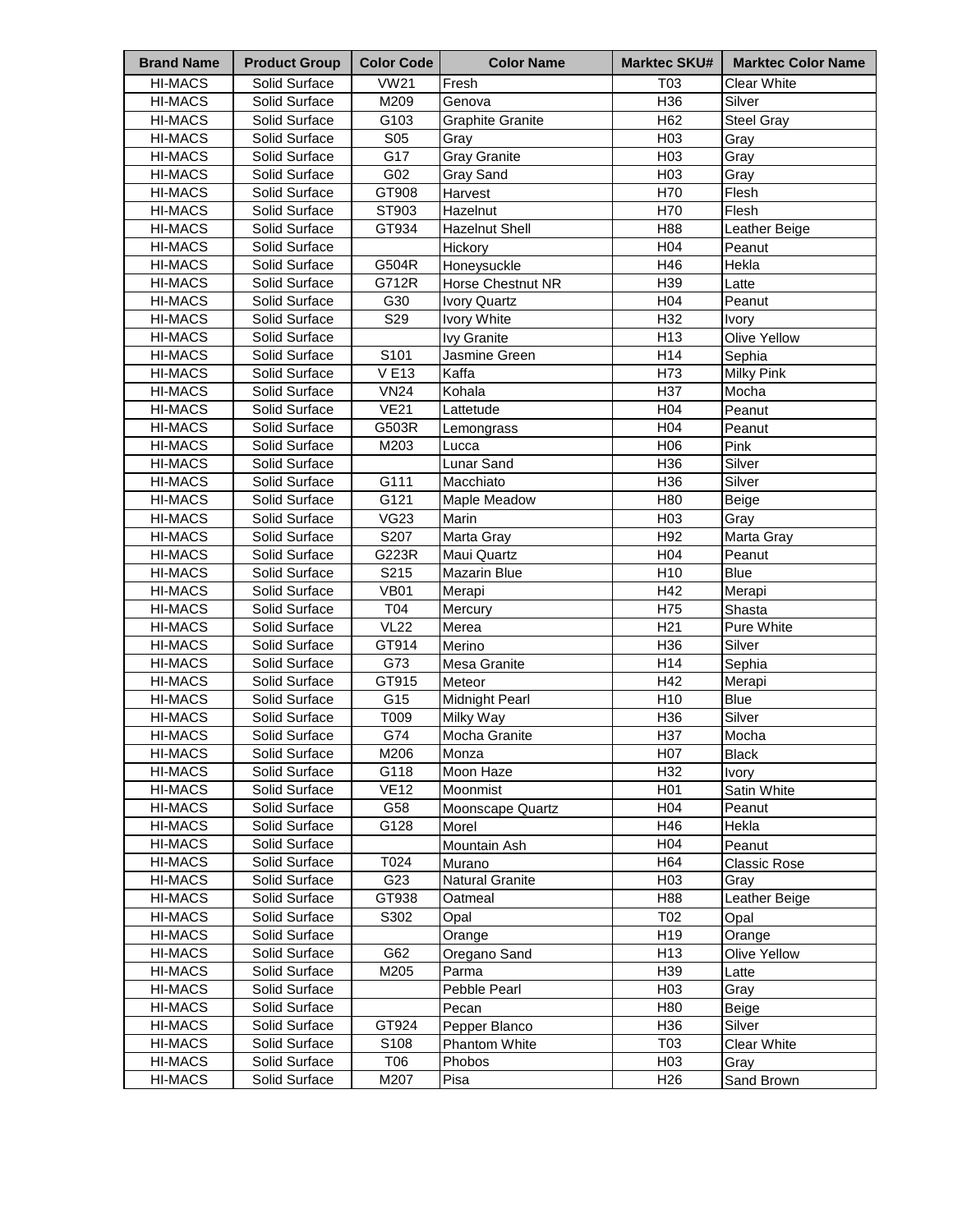| <b>Brand Name</b> | <b>Product Group</b> | <b>Color Code</b> | <b>Color Name</b>         | <b>Marktec SKU#</b> | <b>Marktec Color Name</b> |
|-------------------|----------------------|-------------------|---------------------------|---------------------|---------------------------|
| <b>HI-MACS</b>    | Solid Surface        | G07               | <b>Platinum Granite</b>   | H <sub>03</sub>     | Gray                      |
| <b>HI-MACS</b>    | Solid Surface        | T005              | Pluto                     | H75                 | Shasta                    |
| HI-MACS           | Solid Surface        | G711              | Poplar NR                 | H88                 | Leather Beige             |
| <b>HI-MACS</b>    | Solid Surface        | GT939             | Poppy Seed                | H <sub>0</sub> 1    | Satin White               |
| <b>HI-MACS</b>    | Solid Surface        | <b>VW11</b>       | Powder                    | H36                 | Silver                    |
| <b>HI-MACS</b>    | Solid Surface        | G520R             | Pure Frost                | H36                 | Silver                    |
| <b>HI-MACS</b>    | Solid Surface        | G519R             | Pure Snow                 | H36                 | Silver                    |
| <b>HI-MACS</b>    | Solid Surface        | G518R             | <b>Ripe Cotton</b>        | H36                 | Silver                    |
| <b>HI-MACS</b>    | Solid Surface        |                   | Rose Granite              | H <sub>05</sub>     | Apricot                   |
| <b>HI-MACS</b>    | Solid Surface        | G06               | Rose Quartz               | H <sub>05</sub>     | Apricot                   |
| <b>HI-MACS</b>    | Solid Surface        |                   | Ruby                      | H77                 | Peach Blossom             |
| HI-MACS           | Solid Surface        | G603              | Saddle Granite            | H67                 | Gamet                     |
| HI-MACS           | Solid Surface        | <b>VL21</b>       | Santorini                 | H <sub>10</sub>     | Blue                      |
| HI-MACS           | Solid Surface        | G127              | Edisto                    | H <sub>01</sub>     | Satin White               |
| <b>HI-MACS</b>    | Solid Surface        | T003              | Saturn                    | H04                 | Peanut                    |
| <b>HI-MACS</b>    | Solid Surface        | G44               | Sea Form Quartz           | H11                 | Sage Green                |
| <b>HI-MACS</b>    | Solid Surface        | G38               | Sea Oat Quartz            | T01                 | Clear Ivory               |
| HI-MACS           | Solid Surface        | <b>VE26</b>       | Shasta                    | H75                 | Shasta                    |
| <b>HI-MACS</b>    | Solid Surface        | G72               | Sienna Quartz             | H <sub>12</sub>     | Light Brown               |
| <b>HI-MACS</b>    | Solid Surface        | S203              | Sky Blue                  | H82                 | Sky                       |
| HI-MACS           | Solid Surface        | GT923             | Snowbird                  | H36                 | Silver                    |
| <b>HI-MACS</b>    | Solid Surface        | G75               | Sonoran Granite           | H04                 | Peanut                    |
| <b>HI-MACS</b>    | Solid Surface        | G59               | Spiced Java Sand          | H14                 | Sephia                    |
| <b>HI-MACS</b>    | Solid Surface        | GT925             | <b>Starry Night</b>       | H42                 | Merapi                    |
| <b>HI-MACS</b>    | Solid Surface        | S209              | Steel Gray                | H92                 | Marta Gray                |
| <b>HI-MACS</b>    | Solid Surface        | G32               | Steel Sand                | H03                 | Gray                      |
| <b>HI-MACS</b>    | Solid Surface        |                   | <b>Steller</b>            | H93                 | Cayenne                   |
| HI-MACS           | Solid Surface        |                   | Stonewall                 | H <sub>26</sub>     | Sand Brown                |
| <b>HI-MACS</b>    | Solid Surface        | G602              | <b>Storm Granite</b>      | H66                 | Sky Gray                  |
| <b>HI-MACS</b>    | Solid Surface        | G710              | Sugar Maple NR            | H80                 | Beige                     |
| HI-MACS           | Solid Surface        | <b>VE01</b>       | Tambora                   | H <sub>20</sub>     | Cream                     |
| <b>HI-MACS</b>    | Solid Surface        | G50               | Tapioca Pearl             | H36                 | Silver                    |
| HI-MACS           | Solid Surface        | M201              | Terni                     | H88                 | Leather Beige             |
| <b>HI-MACS</b>    | Solid Surface        | G29               | Terra Quartz              | H <sub>05</sub>     | Apricot                   |
| HI-MACS           | Solid Surface        | G604              | <b>Timberwolf Granite</b> | H68                 | <b>Terra Cotta</b>        |
| <b>HI-MACS</b>    | Solid Surface        | G129              | Tisbury                   | H <sub>04</sub>     | Peanut                    |
| <b>HI-MACS</b>    | Solid Surface        | S104              | <b>Toffee Brown</b>       | H81                 | <b>Brown Olive</b>        |
| <b>HI-MACS</b>    | Solid Surface        | GT912             | <b>Trail Grey</b>         | H68                 | Terra Cotta               |
| HI-MACS           | Solid Surface        | G65               | Tundra Quartz             | T03                 | <b>Clear White</b>        |
| <b>HI-MACS</b>    | Solid Surface        | G126              | Tybee                     | H32                 | Ivory                     |
| <b>HI-MACS</b>    | Solid Surface        | G605              | <b>Umber Granite</b>      | H69                 | <b>Chestnut Brown</b>     |
| HI-MACS           | Solid Surface        | GT913             | Vanilla Sugar             | H04                 | Peanut                    |
| <b>HI-MACS</b>    | Solid Surface        | G42               | Venetian Sand             | H <sub>26</sub>     | Sand Brown                |
| HI-MACS           | Solid Surface        | T001              | Venus                     | H32                 | Ivory                     |
| <b>HI-MACS</b>    | Solid Surface        | S204              | Venus Green               | H11                 | Sage Green                |
| HI-MACS           | Solid Surface        | G43               | Verde Quartz              | H <sub>08</sub>     | Green                     |
| HI-MACS           | Solid Surface        | GT918             | Volcanic Ice              | H62                 | Steel Gray                |
| HI-MACS           | Solid Surface        |                   | Walnut                    | H69                 | Chestnut Brown            |
| <b>HI-MACS</b>    | Solid Surface        | G <sub>05</sub>   | <b>White Granite</b>      | H <sub>03</sub>     | Gray                      |
| <b>HI-MACS</b>    | Solid Surface        | G04               | White Quartz              | H36                 | Silver                    |
| HI-MACS           | Solid Surface        | <b>VY11</b>       | Zaffre                    | H72                 | Dove Gray                 |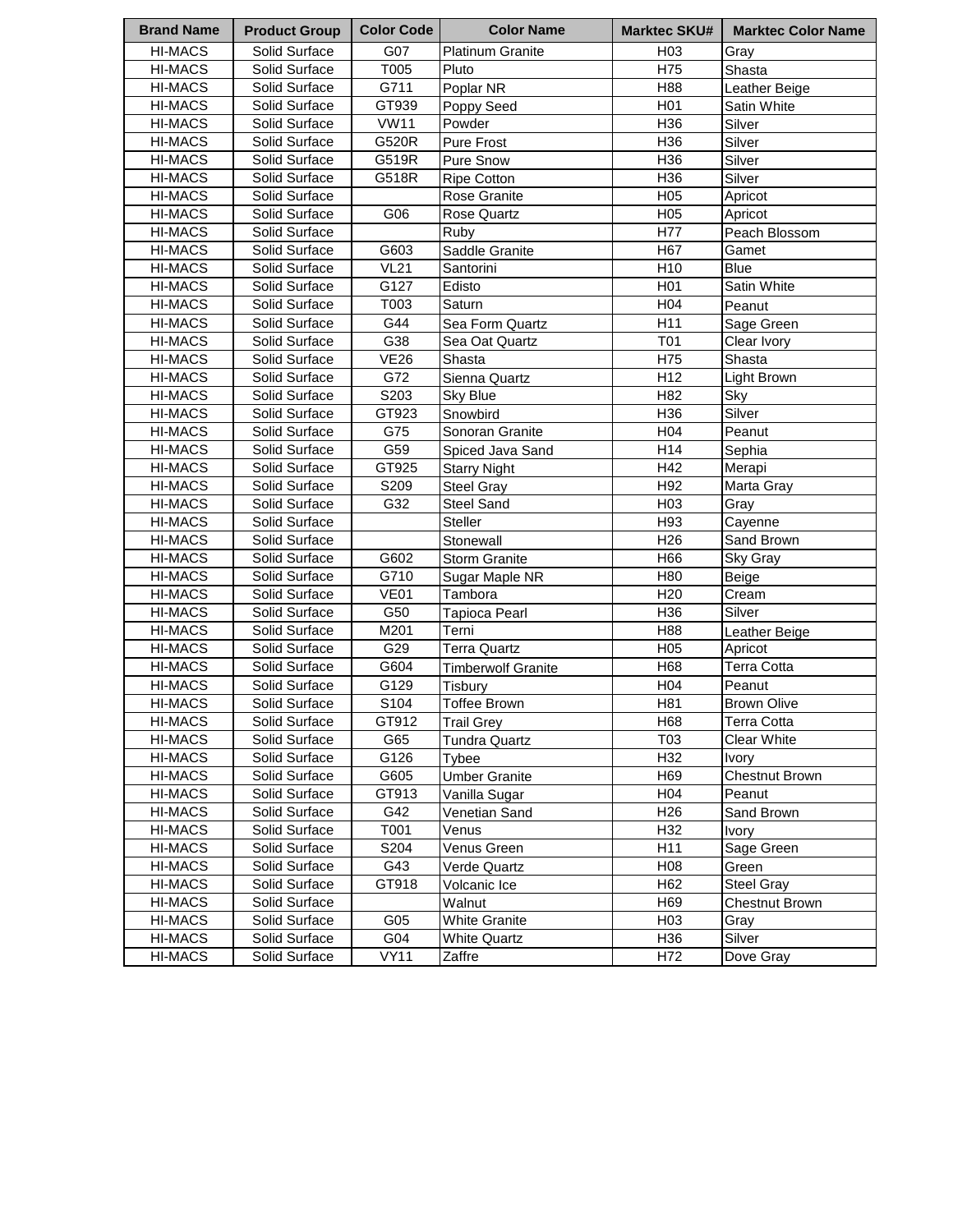| <b>Brand Name</b> | <b>Product Group Color Code</b> | <b>Color Name</b>   | <b>Marktec SKU#</b> | <b>Marktec Color Name</b> |
|-------------------|---------------------------------|---------------------|---------------------|---------------------------|
| Livingstone       | Solid Surface                   | Ambrosia            | H88                 | Leather Beige             |
| Livingstone       | Solid Surface                   | Antique Ivory       | H <sub>20</sub>     | Cream                     |
| Livingstone       | Solid Surface                   | Arroyo              | H81                 | <b>Brown Olive</b>        |
| Livingstone       | Solid Surface                   | Bechamel            | H <sub>01</sub>     | Satin White               |
| Livingstone       | Solid Surface                   | <b>Blizzard</b>     | T03                 | <b>Clear White</b>        |
| Livingstone       | Solid Surface                   | <b>Blue Lagoon</b>  | H210                | <b>Blue Lagoon</b>        |
| Livingstone       | Solid Surface                   | Chestnut            | H73                 | <b>Milky Pink</b>         |
| Livingstone       | Solid Surface                   | Chocolate Chip      | H93                 | Cayenne                   |
| Livingstone       | Solid Surface                   | Clay                | H97                 | <b>Bronz Gray</b>         |
| Livingstone       | Solid Surface                   | Deep Space          | H42                 | Merapi                    |
| Livingstone       | Solid Surface                   | Desert              | H04                 | Peanut                    |
| Livingstone       | Solid Surface                   | Dune                | H05                 | Apricot                   |
| Livingstone       | Solid Surface                   | Earth               | H93                 | Cayenne                   |
| Livingstone       | Solid Surface                   | Everglades          | H <sub>13</sub>     | Olive Yellow              |
| Livingstone       | Solid Surface                   | Flax                | H36                 | Silver                    |
| Livingstone       | Solid Surface                   | Heartland           | H <sub>20</sub> 7   | <b>Crystal Mint</b>       |
| Livingstone       | Solid Surface                   | Icy White           | H16                 | Alpine White              |
| Livingstone       | Solid Surface                   | Jakarta             | H64                 | <b>Classic Rose</b>       |
| Livingstone       | Solid Surface                   | Key West            | H04                 | Peanut                    |
| Livingstone       | Solid Surface                   | Klondike            | H <sub>26</sub>     | Sand Brown                |
| Livingstone       | Solid Surface                   | Kona                | H37                 | Mocha                     |
| Livingstone       | Solid Surface                   | Lakeshore           | H05                 | Apricot                   |
| Livingstone       | Solid Surface                   | Meredian            | H304                | Juniper Trail             |
| Livingstone       | Solid Surface                   | Mesa                | H <sub>05</sub>     | Apricot                   |
| Livingstone       | Solid Surface                   | Montana             | H81                 | <b>Brown Olive</b>        |
| Livingstone       | Solid Surface                   | North Ridge         | H06                 | Pink                      |
| Livingstone       | Solid Surface                   | Oatmeal Crunch      | H04                 | Peanut                    |
| Livingstone       | Solid Surface                   | Opus                | H <sub>20</sub>     | Cream                     |
| Livingstone       | Solid Surface                   | Oyster              | H04                 | Peanut                    |
| Livingstone       | Solid Surface                   | Pebble Beach        | H <sub>01</sub>     | Satin White               |
| Livingstone       | Solid Surface                   | Quiet White         | H36                 | Silver                    |
| Livingstone       | Solid Surface                   | Sand Castle         | H04                 | Peanut                    |
| Livingstone       | Solid Surface                   | Santa Fe            | H69                 | Chestnut Brown            |
| Livingstone       | Solid Surface                   | Seashore            | H06                 | Pink                      |
| Livingstone       | Solid Surface                   | Sedona              | H04                 | Peanut                    |
| Livingstone       | Solid Surface                   | Shadow              | H <sub>03</sub>     | Gray                      |
| Livingstone       | Solid Surface                   | <b>Starry Night</b> | H42                 | Merapi                    |
| Livingstone       | Solid Surface                   | Tundra              | H03                 | Gray                      |
| Livingstone       | Solid Surface                   | Tuscany             | H04                 | Peanut                    |
| Livingstone       | Solid Surface                   | Volcanic Ash        | T03                 | <b>Clear White</b>        |

## **Marktec Glue Color List - Livingstone**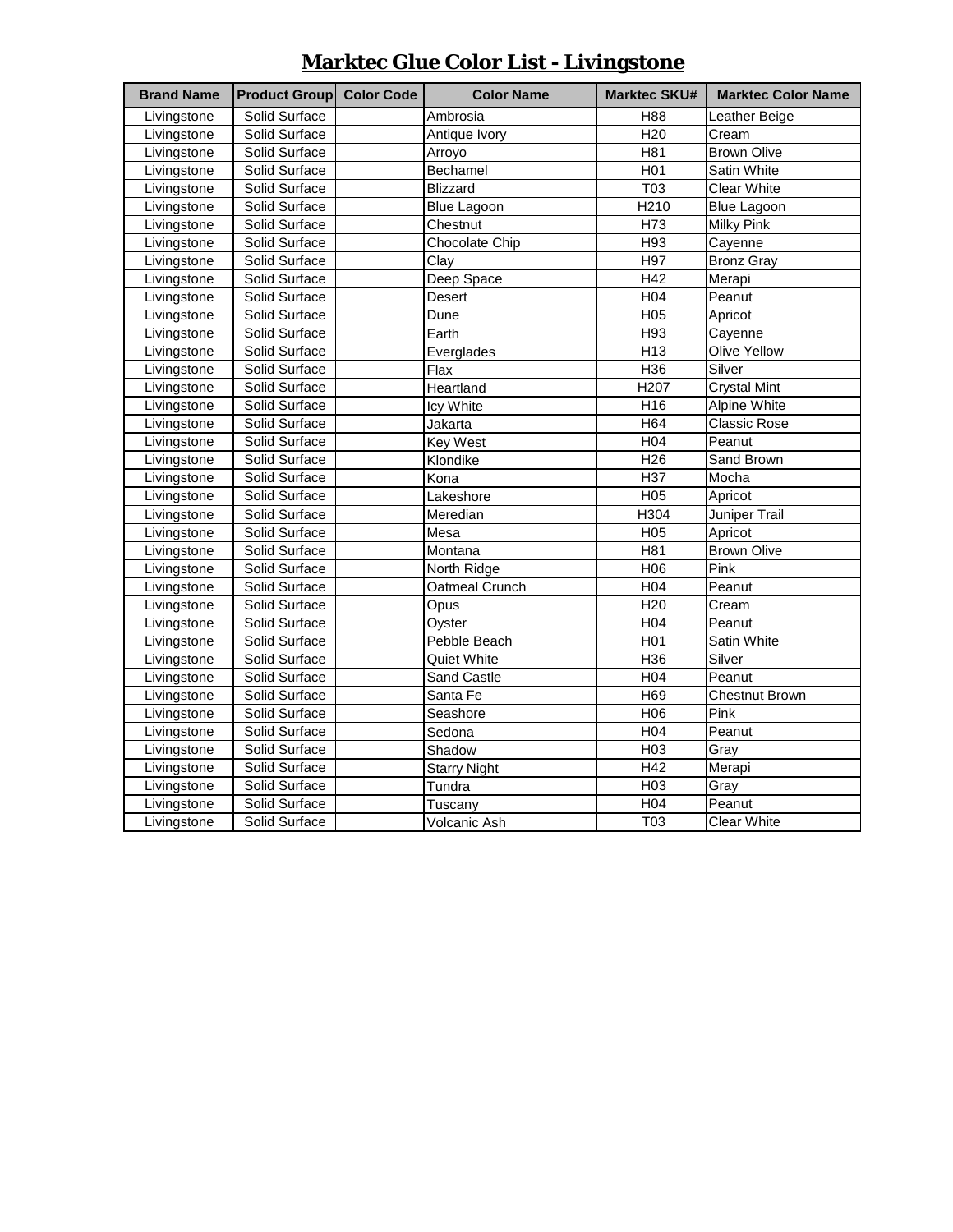## **Marktec Glue Color List - Meganite**

| <b>Brand Name</b> | <b>Product Group</b> | <b>Color Code</b> | <b>Color Name</b>       | <b>Marktec SKU#</b>    | <b>Marktec Color Name</b> |
|-------------------|----------------------|-------------------|-------------------------|------------------------|---------------------------|
| Meganite          | Solid Surface        | 685               | Allspice                | H46                    | Hekla                     |
| Meganite          | Solid Surface        | 366               | Almond                  | H <sub>0</sub> 1       | Satin White               |
| Meganite          | Solid Surface        | 375               | Amazon                  | H65                    | Olive Drab                |
| Meganite          | Solid Surface        | 630               | Antique White           | T <sub>03</sub>        | <b>Clear White</b>        |
| Meganite          | Solid Surface        | 681               | Aztec                   | H68                    | <b>Terra Cotta</b>        |
| Meganite          | Solid Surface        | 701               |                         | H36                    | Silver                    |
|                   |                      |                   | Blanca                  |                        |                           |
| Meganite          | Solid Surface        | 003<br>881        | Bone                    | H <sub>20</sub><br>H97 | Cream                     |
| Meganite          | Solid Surface        |                   | Borgata                 | H14                    | <b>Bronze Gray</b>        |
| Meganite          | Solid Surface        | 820               | <b>Botanic Gemstone</b> |                        | Sephia                    |
| Meganite          | Solid Surface        | 001               | <b>Bright White</b>     | T03                    | <b>Clear White</b>        |
| Meganite          | Solid Surface        | 504               | Canela                  | H91                    | Pale Apricot              |
| Meganite          | Solid Surface        | $\overline{312}$  | Canvas                  | H32                    | <b>Ivory</b>              |
| Meganite          | Solid Surface        | 772               | <b>Chapel Granite</b>   | H70                    | Flesh                     |
| Meganite          | Solid Surface        | 679               | Cinder                  | H46                    | Hekla                     |
| Meganite          | Solid Surface        | 650               | Copper                  | H99                    | Copperite                 |
| Meganite          | Solid Surface        | 661               | Delta                   | H226                   | Smoky Beige               |
| Meganite          | Solid Surface        | 759               | Denali                  | H68                    | <b>Terra Cotta</b>        |
| Meganite          | Solid Surface        | 625               | <b>Desert Stone</b>     | <b>T01</b>             | Clear Ivory               |
| Meganite          | Solid Surface        | 710               | Ebony                   | H42                    | Merapi                    |
| Meganite          | Solid Surface        | 677               | Espresso                | H37                    | Mocha                     |
| Meganite          | Solid Surface        | 809               | Euphoria                | H46                    | Hekla                     |
| Meganite          | Solid Surface        | 381               | <b>Fawn Mist</b>        | H05                    | Apricot                   |
| Meganite          | Solid Surface        | 728               | Forest                  | H <sub>0</sub> 8       | Green                     |
| Meganite          | Solid Surface        | 311               | Galaxy                  | H42                    | Merapi                    |
| Meganite          | Solid Surface        | 183               | Ginger                  | H68                    | Terra Cotta               |
| Meganite          | Solid Surface        | 206               | Glacier                 | H36                    | Silver                    |
| Meganite          | Solid Surface        | 734               | Golden Meadow           | H04                    | Peanut                    |
| Meganite          | Solid Surface        | 819               | Goldrush Gemstone       | H37                    | Mocha                     |
| Meganite          | Solid Surface        | 736               | Indigo                  | H210                   | <b>Blue Lagoon</b>        |
| Meganite          | Solid Surface        | 107               | Ivory                   | <b>T01</b>             | Clear Ivory               |
| Meganite          | Solid Surface        | 019               | Jet Black               | H42                    | Merapi                    |
| Meganite          | Solid Surface        | 652               | Kaleidoscope            | H <sub>0</sub> 1       | Satin White               |
| Meganite          | Solid Surface        | 657               | Lava                    | H62                    | <b>Steel Gray</b>         |
| Meganite          | Solid Surface        | 319               | Madeira                 | H46                    | Hekla                     |
| Meganite          | Solid Surface        | 264               | Mauve                   | H06                    | Pink                      |
| Meganite          | Solid Surface        | 808               | Maximum Boulder         | H36                    | Silver                    |
| Meganite          | Solid Surface        | 370               | Mink                    | H06                    | Pink                      |
| Meganite          | Solid Surface        | 719               | Mocha Granite           | H <sub>04</sub>        | Peanut                    |
| Meganite          | Solid Surface        | 674               | Moonstone               | H315                   | Natural Limestone         |
| Meganite          | Solid Surface        | 373               | Morocco                 | H <sub>04</sub>        | Peanut                    |
| Meganite          | Solid Surface        | 751               | Moscada                 | H46                    | Hekla                     |
| Meganite          | Solid Surface        | 371               | Navajo                  | H <sub>05</sub>        | Apricot                   |
| Meganite          | Solid Surface        | 507               | Navarra                 | H97                    | <b>Bronze Gray</b>        |
| Meganite          | Solid Surface        | 626               | Oatmeal                 | H05                    | Apricot                   |
| Meganite          | Solid Surface        | 235               | Pacific Mist            | H209                   | Dark Navy                 |
| Meganite          | Solid Surface        | 349               | Papyrus Mist            | H <sub>0</sub> 1       | Satin White               |
| Meganite          | Solid Surface        | 671               | Parchment               | H <sub>0</sub> 1       | Satin White               |
| Meganite          | Solid Surface        | 806               | Pinnacle                | H70                    | Flesh                     |
| Meganite          | Solid Surface        | 615               | Platinum                | H <sub>03</sub>        | Gray                      |
| Meganite          | Solid Surface        | 290               | Polar Mist              | H32                    | <b>Ivory</b>              |
| Meganite          | Solid Surface        | 810               | Raven                   | H42                    | Merapi                    |
| Meganite          | Solid Surface        | 503               | Rio Grande              | H89                    | Dark Brown                |
| Meganite          | Solid Surface        | 729               | Rocky Road              | H04                    | Peanut                    |
| Meganite          | Solid Surface        | 651               | Roman                   | H <sub>03</sub>        | Gray                      |
| Meganite          | Solid Surface        | 683               | Rushmore                | H80                    | Beige                     |
|                   | Solid Surface        |                   |                         | <b>T01</b>             | Clear Ivory               |
| Meganite          |                      | 627               | Rye                     |                        |                           |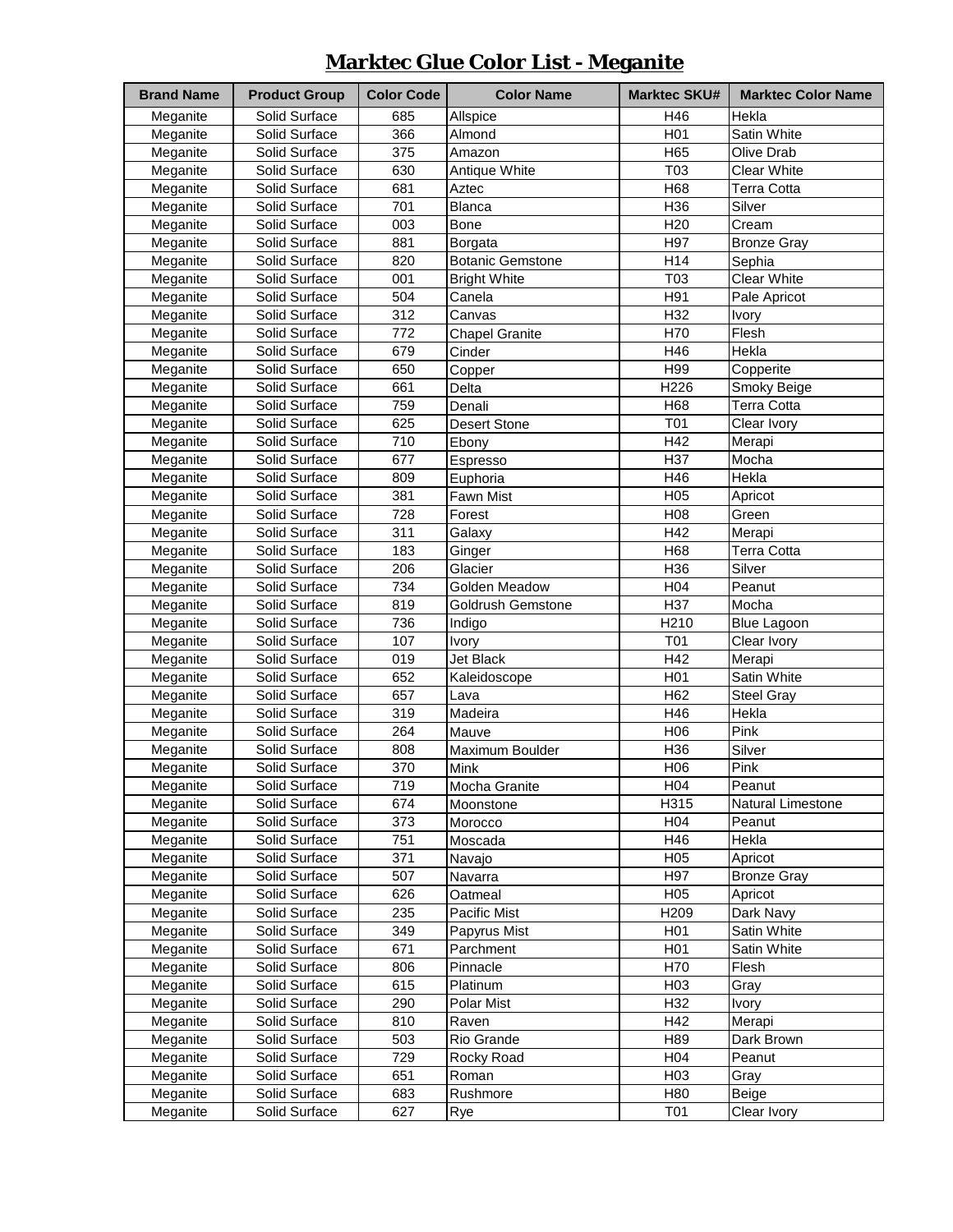| <b>Brand Name</b> | <b>Product Group</b> | <b>Color Code</b> | <b>Color Name</b>        | <b>Marktec SKU#</b> | <b>Marktec Color Name</b> |
|-------------------|----------------------|-------------------|--------------------------|---------------------|---------------------------|
| Meganite          | Solid Surface        | 668               | Saddlebrown              | H89                 | Dark Brown                |
| Meganite          | Solid Surface        | 656               | Sage                     | H <sub>20</sub> 7   | <b>Crystal Mint</b>       |
| Meganite          | Solid Surface        | 501               | San Rafael               | H80                 | Beige                     |
| Meganite          | Solid Surface        | 691               | Sanibel                  | T01                 | Clear Ivory               |
| Meganite          | Solid Surface        | 802               | Shangri-La               | H <sub>0</sub> 1    | Satin White               |
| Meganite          | Solid Surface        | 219               | Silver                   | H03                 | Grav                      |
| Meganite          | Solid Surface        | 005               | Soft White               | H <sub>01</sub>     | <b>Satin White</b>        |
| Meganite          | Solid Surface        | 660               | Sonora                   | H46                 | Hekla                     |
| Meganite          | Solid Surface        | 811               | South Beach              | H <sub>0</sub> 1    | Satin White               |
| Meganite          | Solid Surface        | 821               | Tiger Eye Gemstone       | H14                 | Sephia                    |
| Meganite          | Solid Surface        | 913               | Translucent Blue Ice     | H <sub>00</sub>     | Clear                     |
| Meganite          | Solid Surface        | 912               | <b>Translucent Green</b> | H <sub>0</sub>      | Clear                     |
| Meganite          | Solid Surface        | 805               | Ultimate                 | T01                 | Clear Ivory               |
| Meganite          | Solid Surface        | 266               | Wheat                    | T01                 | Clear Ivory               |
| Meganite          | Solid Surface        | 775               | <b>White Mosaic</b>      | H36                 | Silver                    |
| Meganite          | Solid Surface        | 800               | Winter                   | H03                 | Gray                      |
| Meganite          | Solid Surface        | 760               | Yellowstone              | H75                 | Shasta                    |
| Meganite          | Solid Surface        | 757               | Yorkshire Tan            | H80                 | Beige                     |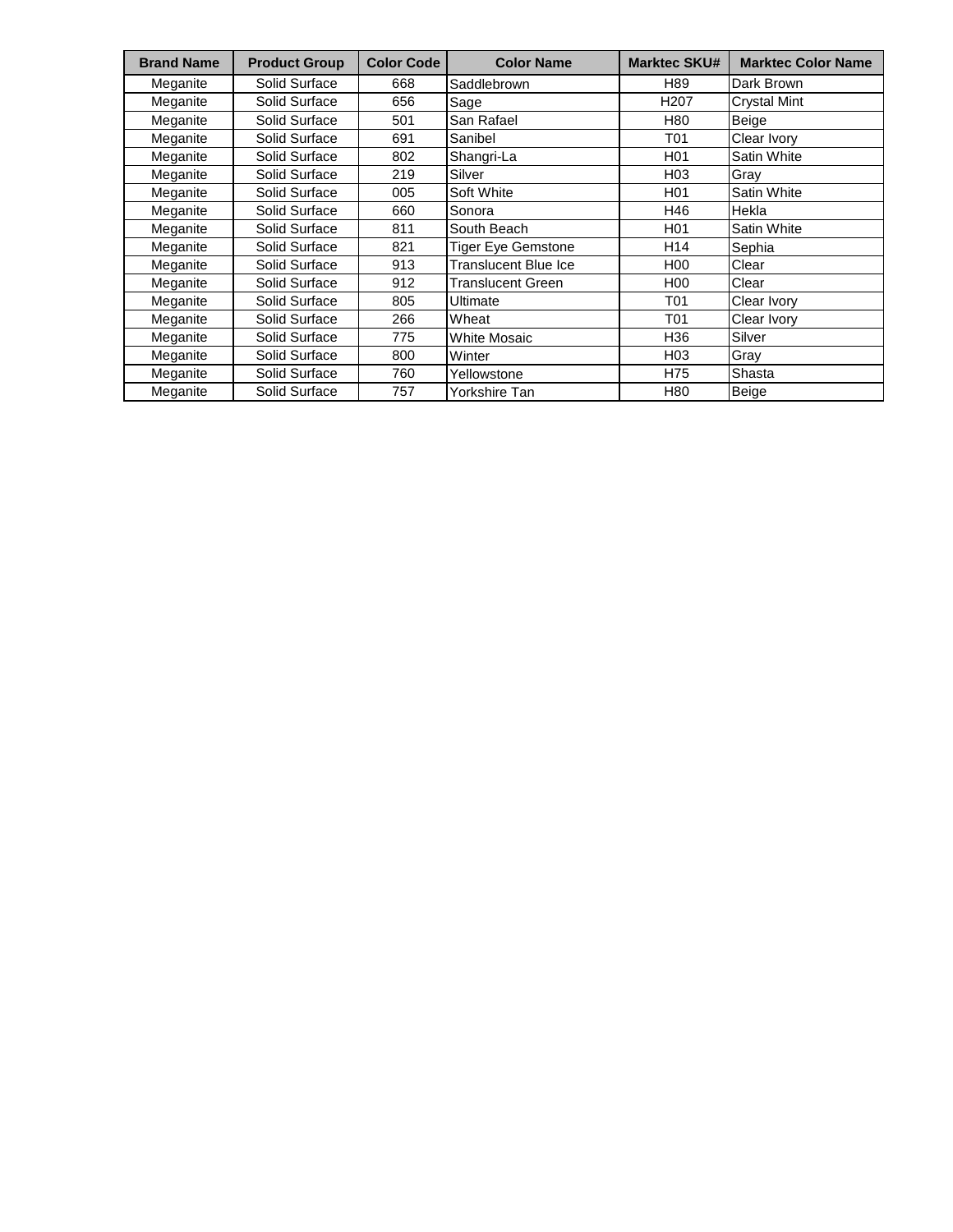| <b>Brand Name</b> | <b>Product Group</b> | <b>Color Code</b> | <b>Color Name</b> | <b>Marktec SKU#</b> | <b>Marktec Color</b> |
|-------------------|----------------------|-------------------|-------------------|---------------------|----------------------|
|                   |                      |                   |                   |                     | <b>Name</b>          |
| Montelli          | Solid Surface        | <b>MP206</b>      |                   | T <sub>03</sub>     |                      |
| Montelli          | Solid Surface        | MP306             |                   | H36                 |                      |
| Montelli          | Solid Surface        | <b>MP201P</b>     |                   | H <sub>36</sub>     |                      |
| Montelli          | Solid Surface        | MG207             |                   | H32                 |                      |
| Montelli          | Solid Surface        | <b>MG201P</b>     |                   | H36                 |                      |
| Montelli          | Solid Surface        | <b>MP302P</b>     |                   | H <sub>01</sub>     |                      |
| Montelli          | Solid Surface        | MP326             |                   | <b>T01</b>          |                      |
| Montelli          | Solid Surface        | MG231             |                   | H04                 |                      |
| Montelli          | Solid Surface        | MG204             |                   | T01                 |                      |
| Montelli          | Solid Surface        | <b>MS131</b>      |                   | <b>T01</b>          |                      |
| Montelli          | Solid Surface        | MP328             |                   | <b>T01</b>          |                      |
| Montelli          | Solid Surface        | MG237             |                   | H <sub>01</sub>     |                      |
| Montelli          | Solid Surface        | MG229             |                   | T01                 |                      |
| Montelli          | Solid Surface        | <b>MG236P</b>     |                   | <b>T01</b>          |                      |
| Montelli          | Solid Surface        | <b>MP383P</b>     |                   | H <sub>03</sub>     |                      |
| Montelli          | Solid Surface        | MP336             |                   | H315                |                      |
| Montelli          | Solid Surface        | MG238             |                   | H77                 |                      |
| Montelli          | Solid Surface        | MG283             |                   | H61                 |                      |
| Montelli          | Solid Surface        | MG288             |                   | H <sub>03</sub>     |                      |
| Montelli          | Solid Surface        | MG282             |                   | H66                 |                      |
| Montelli          | Solid Surface        | <b>MP381P</b>     |                   | H72                 |                      |
| Montelli          | Solid Surface        | MP384             |                   | H226                |                      |
| Montelli          | Solid Surface        | MP340             |                   | H11                 |                      |
| Montelli          | Solid Surface        | <b>MG248</b>      |                   | H11                 |                      |
| Montelli          | Solid Surface        | <b>MG264P</b>     |                   | H <sub>82</sub>     |                      |
| Montelli          | Solid Surface        | MG261             |                   | H209                |                      |
| Montelli          | Solid Surface        | <b>MP360P</b>     |                   | H <sub>10</sub>     |                      |
| Montelli          | Solid Surface        | MP384             |                   | H226                |                      |
| Montelli          | Solid Surface        | MG254             |                   | H42                 |                      |
| Montelli          | Solid Surface        | <b>MG251P</b>     |                   | H07                 |                      |
| Montelli          | Solid Surface        | <b>MG250P</b>     |                   | H07                 |                      |
| Montelli          | <b>Solid Surface</b> | <b>MG271</b>      |                   | H99                 |                      |

**Marktec Glue Color List - Montelli**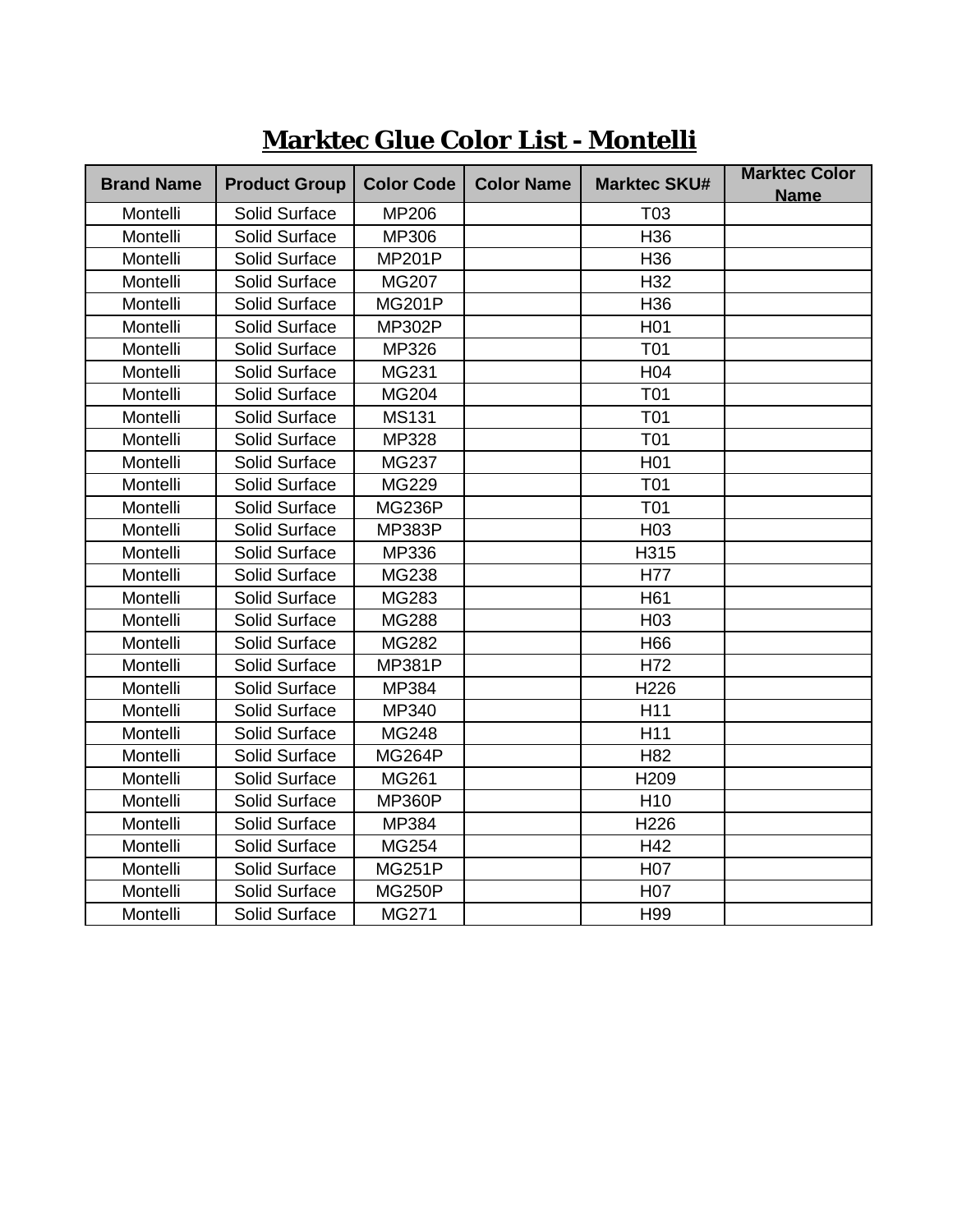#### **Marktec Glue Color List - Radianz**

| <b>Brand Name</b> | <b>Product Group</b> | <b>Color Code</b> | <b>Color Name</b>      | <b>Marktec SKU#</b> | <b>Marktec Color Name</b> |
|-------------------|----------------------|-------------------|------------------------|---------------------|---------------------------|
| Radianz           | Quartz               | AA340             | Albion Amber           | H312                | Solar Canyon              |
| Radianz           | Quartz               | AW130             | <b>Aleutian White</b>  | T03                 | <b>Clear White</b>        |
| Radianz           | Quartz               | AA493             | Allegheny Amber        | H309                | Olive Rust                |
| Radianz           | Quartz               | AS331             | Andean Sepia           | H316                | Vintage Limestone         |
| Radianz           | Quartz               | AN230             | Antiqgua Beach         | H88                 | Leather Beige             |
| Radianz           | Quartz               | AU490             | Appalachian Umber      | H81                 | <b>Brown Olive</b>        |
| Radianz           | Quartz               | AB850             | Atlas Brown            | H305                | Kenai                     |
| Radianz           | Quartz               | <b>BB227</b>      | <b>Bristol Beige</b>   | H316                | Vintage Limestone         |
| Radianz           | Quartz               | CP350             | Cascade Pebble         | H312                | Solar Canyon              |
| Radianz           | Quartz               | CS906             | Caucasus Gray          | H305                | Kenai                     |
| Radianz           | Quartz               | CF350             | <b>Cumberland Flax</b> | H316                | Vintage Limestone         |
| Radianz           | Quartz               | DB990             | Diamond Black          | H42                 | Merapi                    |
| Radianz           | Quartz               | DW105             | Diamond White          | H <sub>16</sub>     | Alpine White              |
| Radianz           | Quartz               | EW120             | <b>Everest White</b>   | T03                 | <b>Clear White</b>        |
| Radianz           | Quartz               | FB991             | Ferio Black            | H42                 | Merapi                    |
| Radianz           | Quartz               | GG900             | Gentle Gray            | H61                 | Oyster                    |
| Radianz           | Quartz               | GG950             | Gold Canyon Gray       | H305                | Kenai                     |
| Radianz           | Quartz               | IG910             | <b>Imperior Gray</b>   | H316                | Vintage Limestone         |
| Radianz           | Quartz               | KI992             | Kunlun Ink             | H <sub>0</sub> 7    | <b>Black</b>              |
| Radianz           | Quartz               | MU410             | Mariposa Buff          | H316                | Vintage Limestone         |
| Radianz           | Quartz               | MT220             | Matala Tan             | H304                | Juniper Trail             |
| Radianz           | Quartz               | MB990             | Mauna Loa Black        | H42                 | Merapi                    |
| Radianz           | Quartz               | <b>MS980</b>      | Midnight Sapphire      | H302                | Charcoal Mist             |
| Radianz           | Quartz               | MI780             | Mirama Bronze          | H42                 | Merapi                    |
| Radianz           | Quartz               | PJ475             | Palau Java             | H81                 | <b>Brown Olive</b>        |
| Radianz           | Quartz               | <b>RG994</b>      | Rangoon Black          | H07                 | <b>Black</b>              |
| Radianz           | Quartz               | <b>RB470</b>      | Rock Mountain Brown    | H81                 | <b>Brown Olive</b>        |
| Radianz           | Quartz               | SC235             | Saltoro Cliff          | H312                | Solar Canyon              |
| Radianz           | Quartz               | SM499             | Sechura Mocha          | H81                 | <b>Brown Olive</b>        |
| Radianz           | Quartz               | SB330             | Soback Beige           | H310                | Royal Teak                |
| Radianz           | Quartz               | TS495             | <b>Toluca Sand</b>     | H81                 | <b>Brown Olive</b>        |
| Radianz           | Quartz               | <b>UG950</b>      | Ural Grey              | H62                 | Steel Gray                |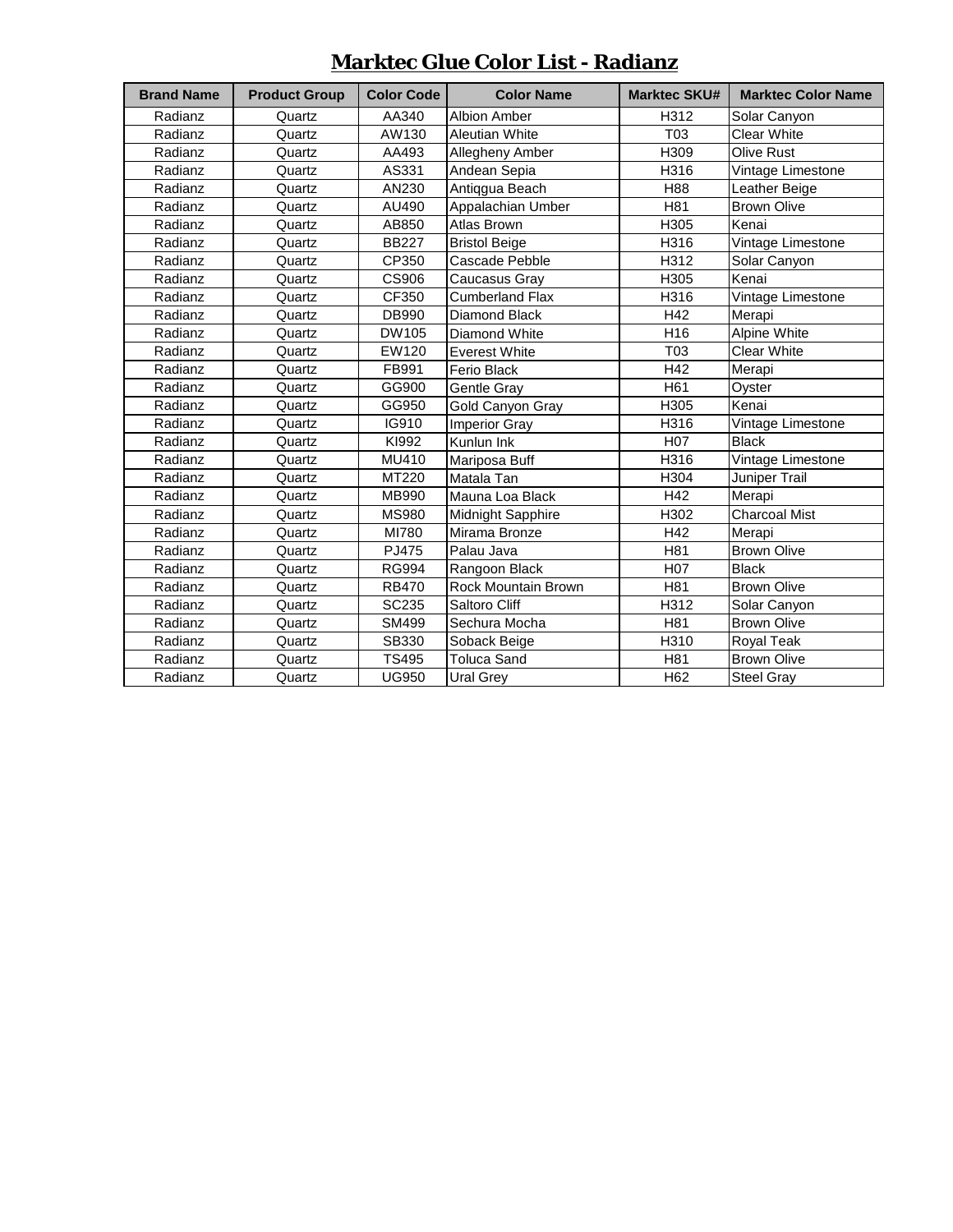### **Marktec Glue Color List - Silestone**

| <b>Brand Name</b>      | <b>Product Group</b> | <b>Color Code</b> | <b>Color Name</b>       | <b>Marktec SKU#</b> | <b>Marktec Color Name</b>   |
|------------------------|----------------------|-------------------|-------------------------|---------------------|-----------------------------|
| Silestone              | Quartz               | 1303              | Absolute Green          | H <sub>15</sub>     | Sand                        |
| Silestone              | Quartz               | 7010              | African Red             | H93                 | Cayenne                     |
| Silestone              | Quartz               |                   | Alpina White            | H305                | Kenai                       |
| Silestone              | Quartz               | 9906              | Altair                  | H <sub>305</sub>    | Kenai                       |
| Silestone              | Quartz               |                   | Alumino Nube            | H <sub>03</sub>     | Gray                        |
| Silestone              | Quartz               |                   | Amarillo Dream          | H <sub>19</sub>     | Orange                      |
| Silestone              | Quartz               | L1406             | Amarillo Palmira        | H309                | Olive Rust                  |
| Silestone              | Quartz               | 5002              | Amarillo Sand           | H310                | Royal Teak                  |
| Silestone              | Quartz               |                   | Amazon                  | H81                 | <b>Brown Olive</b>          |
| Silestone              | Quartz               |                   | Azul Enjoy              | H210                | <b>Blue Lagoon</b>          |
| Silestone              | Quartz               | 9008              | Bamboo                  | H312                | Solar Canyon                |
| Silestone              | Quartz               |                   | Beige Daphne            | H312                | Solar Canyon                |
| Silestone              | Quartz               | 1001              | Beige Olimpo            | H68                 | Terra Cotta                 |
| Silestone              | Quartz               | 9009              | <b>Blanco City</b>      | T02                 | Opal                        |
| Silestone              | Quartz               |                   | <b>Bianco River</b>     | H36                 | Silver                      |
| Silestone              | Quartz               | 4001              | <b>Blanco Maple</b>     | H36                 | Silver                      |
| Silestone              | Quartz               |                   | <b>Black Canyon</b>     | H97                 | <b>Bronze Gray</b>          |
| Silestone              | Quartz               |                   | <b>Black Dragon</b>     | H81                 | <b>Brown Olive</b>          |
| Silestone              | Quartz               |                   | <b>Blanco Capri</b>     | T01                 | Clear Ivory                 |
| Silestone              | Quartz               |                   | <b>Blanco Dune</b>      | H304                | Juniper Trail               |
| Silestone              | Quartz               |                   | <b>Blanco Norte</b>     | T <sub>02</sub>     | Opal                        |
| Silestone              | Quartz               |                   | <b>Blanco Stellar</b>   | T02                 | Opal                        |
| Silestone              | Quartz               | 1405              | <b>Blue Sahara</b>      | H312                | Solar Canyon                |
| Silestone              | Quartz               | 3001              | <b>Brazillian Brown</b> | H309                | Olive Rust                  |
| Silestone              | Quartz               | 1301              | Capri Limestone         | H312                | Solar Canyon                |
| Silestone              | Quartz               | 9301              | Carbono                 | H305                | Kenai                       |
| Silestone              | Quartz               | 9914              | Cemento                 | H92                 | Marta Gray                  |
| Silestone              | Quartz               |                   | Chrome                  | H305                | Kenai                       |
| Silestone              | Quartz               | 1302              | Coffee Brown            | H309                | <b>Olive Rust</b>           |
| Silestone              | Quartz               | 1002              |                         | H309                | <b>Olive Rust</b>           |
| Silestone              | Quartz               |                   | Coral Troya             | H304                | Juniper Trail               |
| Silestone              | Quartz               | 9907              | Crema Urban             | H305                | Kenai                       |
| Silestone              | Quartz               | 1208              | Cygnus<br>Diana Pearl   | H312                | Solar Canyon                |
| Silestone              | Quartz               | 9935              | <b>Dinux</b>            | H81                 | <b>Brown Olive</b>          |
| Silestone              | Quartz               | 9908              | Doradus                 | H314                | Antique Limestone           |
| Silestone              | Quartz               | 3005              | <b>Ebony Pearl</b>      | H302                | <b>Charcoal Mist</b>        |
| Silestone              | Quartz               |                   | Gedatsu                 | H309                | Olive Rust                  |
|                        |                      |                   |                         |                     |                             |
| Silestone              | Quartz               | 9902<br>7004      | Giallo Nova             | H309                | Olive Rust                  |
| Silestone<br>Silestone | Quartz               | V1007             | Gaillo Quarry           | T01                 | Clear Ivory<br>Kenai        |
|                        | Quartz               |                   | Grey Expo               | H305                | Marta Gray                  |
| Silestone              | Quartz               |                   | Gris Expo<br>Haiku      | H92<br>H88          |                             |
| Silestone              | Quartz               | 9916              |                         |                     | Leather Beige<br>Olive Rust |
| Silestone              | Quartz               | L3004             | Halley<br>Ivory Coast   | H309                | Vintage Limestone           |
| Silestone              | Quartz               |                   |                         | H316                |                             |
| Silestone              | Quartz               | 1205              | Kalahari                | H312                | Solar Canyon                |
| Silestone              | Quartz               | 8006              | Kensho                  | H <sub>22</sub>     | Pure Gray                   |
| Silestone              | Quartz               | 9900              | Kimbler                 | H309                | Olive Rust                  |
| Silestone              | Quartz               | 8003              | Koan                    | H77                 | Peach Blossom               |
| Silestone              | Quartz               |                   | Kona Beige              | H309                | Olive Rust                  |
| Silestone              | Quartz               | 9909              | Lagoon                  | T02                 | Opal                        |
| Silestone              | Quartz               | 9915              | Lyra                    | H36                 | Silver                      |
| Silestone              | Quartz               | 9205              | Magenta Energy          | H00                 | Clear                       |
| Silestone              | Quartz               | 3002              | Mahogany                | H309                | Olive Rust                  |
| Silestone              | Quartz               |                   | Maron Jupiter           | H309                | Olive Rust                  |
| Silestone              | Quartz               | 9910              | Merope                  | H81                 | <b>Brown Olive</b>          |
| Silestone              | Quartz               | 1006              | Minerva Cream           | H312                | Solar Canyon                |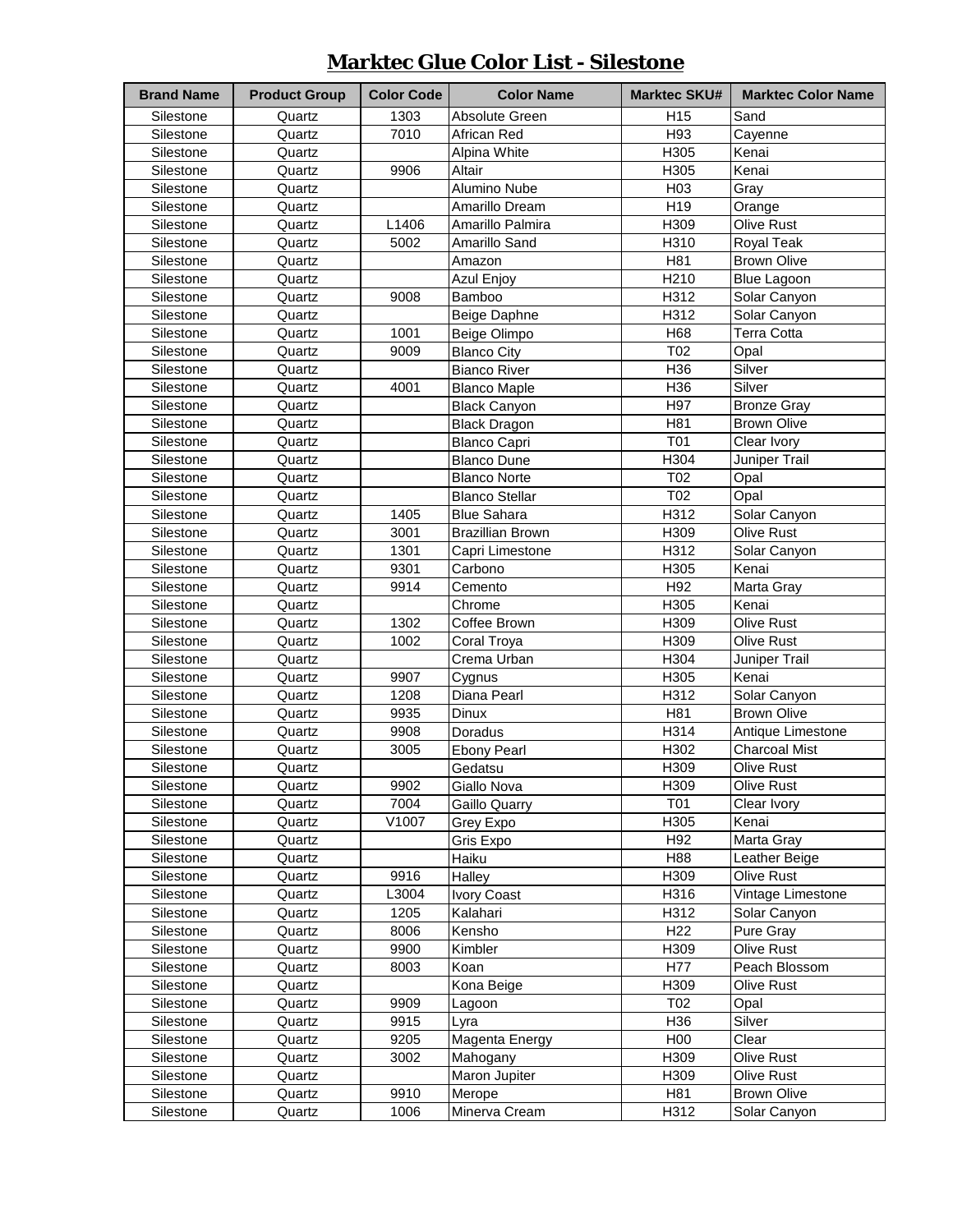| <b>Brand Name</b> | <b>Product Group</b> | <b>Color Code</b> | <b>Color Name</b>     | <b>Marktec SKU#</b> | <b>Marktec Color Name</b> |
|-------------------|----------------------|-------------------|-----------------------|---------------------|---------------------------|
| Silestone         | Quartz               | 1409              | <b>Mont Blanc</b>     | H36                 | Silver                    |
| Silestone         | Quartz               |                   | <b>Mountain Mist</b>  | H305                | Kenai                     |
| Silestone         | Quartz               |                   | Naranja Cool          | H <sub>00</sub>     | Clear                     |
| Silestone         | Quartz               |                   | Negro Anubis          | H42                 | Merapi                    |
| Silestone         | Quartz               |                   | Negro Stellar         | H42                 | Merapi                    |
| Silestone         | Quartz               |                   | <b>Negro Ulises</b>   | H305                | Kenai                     |
| Silestone         | Quartz               | 9923              | <b>Night Mist</b>     | H42                 | Merapi                    |
| Silestone         | Quartz               | V9928             | Nuit Bleu             | H302                | <b>Charcoal Mist</b>      |
| Silestone         | Quartz               | 9917              | Quasar                | H316                | Vintage Limestone         |
| Silestone         | Quartz               | 3003              | <b>Rain Forest</b>    | H <sub>209</sub>    | Dark Navy                 |
| Silestone         | Quartz               |                   | Rhin                  | <b>T01</b>          | Clear Ivory               |
| Silestone         | Quartz               |                   | Rojo Eros             | H18                 | Red                       |
| Silestone         | Quartz               | 1201              | Rosa Grey             | H305                | Kenai                     |
| Silestone         | Quartz               | 9905              | Selena                | T02                 | Opal                      |
| Silestone         | Quartz               | 7006              | Sienna Ridge          | H312                | Solar Canyon              |
| Silestone         | Quartz               | 7009              | Sierra Marde          | H309                | <b>Olive Rust</b>         |
| Silestone         | Quartz               | 9933              | Siridum               | H316                | Vintage Limestone         |
| Silestone         | Quartz               | 9304              | <b>Steel</b>          | H72                 | Dove Gray                 |
| Silestone         | Quartz               |                   | <b>Stellar Black</b>  | H36                 | Silver                    |
| Silestone         | Quartz               |                   | Tao                   | H42                 | Merapi                    |
| Silestone         | Quartz               | L1404             | Tea Leaf              | H312                | Solar Canyon              |
| Silestone         | Quartz               |                   | <b>Tigris Sand</b>    | T <sub>01</sub>     | Clear Ivory               |
| Silestone         | Quartz               | 9931              | Tritum                | H305                | Kenai                     |
| Silestone         | Quartz               | 8005              | Unsui                 | H309                | <b>Olive Rust</b>         |
| Silestone         | Quartz               |                   | Verde Fun             | H00                 | Clear                     |
| Silestone         | Quartz               |                   | Verde Oscuro          | H <sub>00</sub>     | Clear                     |
| Silestone         | Quartz               |                   | Verede Ugarit         | H312                | Solar Canyon              |
| Silestone         | Quartz               | 9930              | Vortium               | T02                 | Opal                      |
| Silestone         | Quartz               | 9912              | <b>White Platinum</b> | T <sub>03</sub>     | <b>Clear White</b>        |
| Silestone         | Quartz               | 9911              | White Zeus Extreme    | T02                 | Opal                      |
| Silestone         | Quartz               | L6005             | <b>Yukon Blanco</b>   | H36                 | Silver                    |
| Silestone         | Quartz               | 9305              | Zirconium             | H305                | Kenai                     |
| Silestone         | Quartz               | 9934              | Zirix                 | H312                | Solar Canyon              |
| Silestone         | Quartz               | 9932              | Zynite                | H310                | Royal Teak                |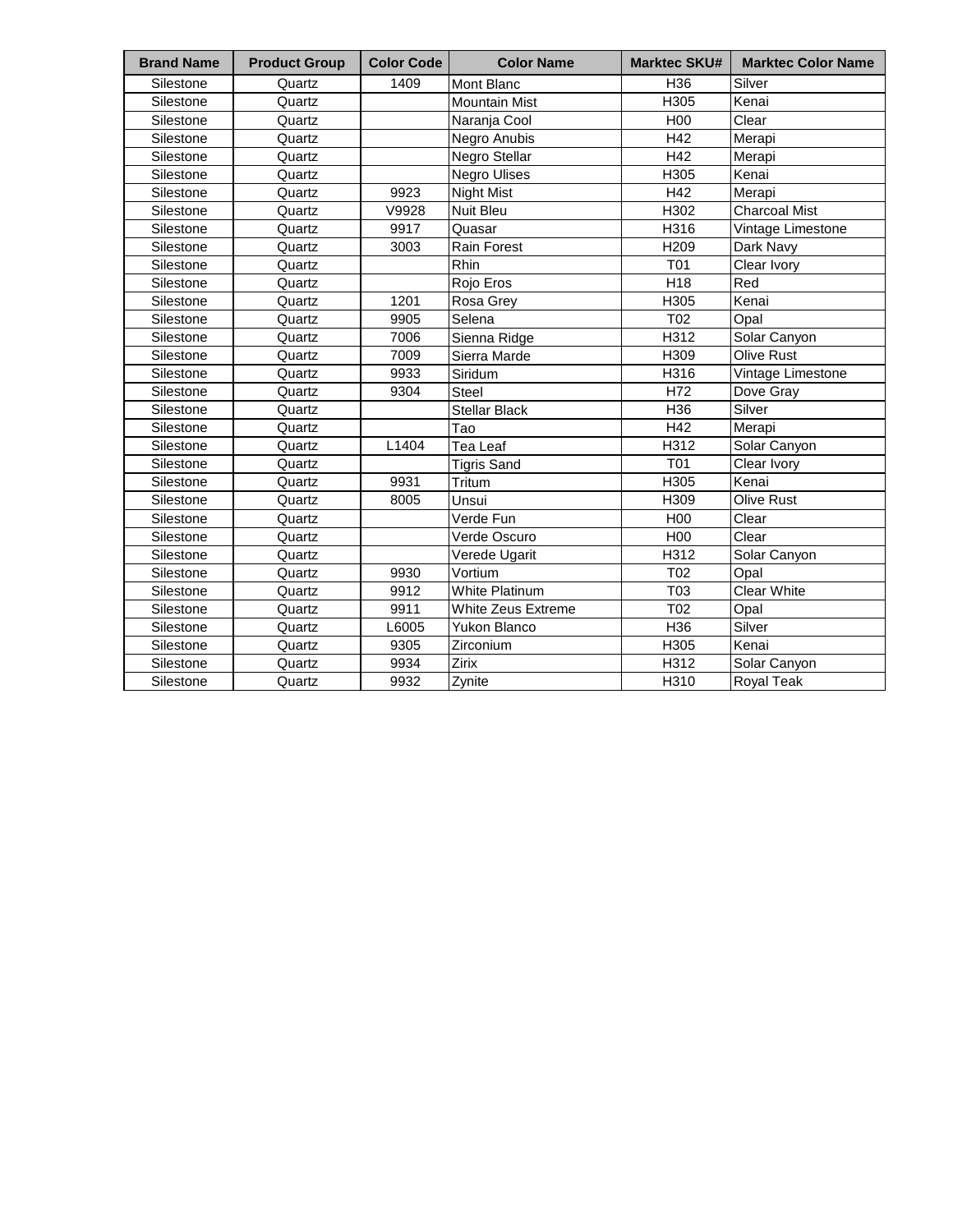#### **Marktec Glue Color List - Staron**

| <b>Brand Name</b> | <b>Product Group</b> | <b>Color Code</b> | <b>Color Name</b>         | <b>Marktec SKU#</b> | <b>Marktec Color Name</b> |
|-------------------|----------------------|-------------------|---------------------------|---------------------|---------------------------|
| Staron            | Solid Surface        | AB632             | Aspen Brown               | H64                 | Classic Rose              |
| Staron            | Solid Surface        | AJ662             | Aspen Jade                | H207                | <b>Crystal Mint</b>       |
| Staron            | Solid Surface        | AL645             | Aspen Lily                | H <sub>0</sub> 1    | Satin White               |
| Staron            | Solid Surface        | AM633             | Aspen Mine                | H89                 | Dark Brown                |
| Staron            | Solid Surface        | AP640             | Aspen Pepper              | H <sub>0</sub> 1    | Satin White               |
| Staron            | Solid Surface        | AS670             | Aspen Sky                 | H <sub>10</sub>     | <b>Blue</b>               |
| Staron            | Solid Surface        | AS610             | <b>Aspen Snow</b>         | T03                 | <b>Clear White</b>        |
| Staron            | Solid Surface        | <b>BW010</b>      | <b>Bright White</b>       | H16                 | Alpine White              |
| Staron            | Solid Surface        | SI040             | Ivory                     | H <sub>20</sub>     | Cream                     |
| Staron            | Solid Surface        | QB299             | Masaic Black Bean         | H42                 | Merapi                    |
| Staron            | Solid Surface        | QD212             | <b>Mosaic Dalmatian</b>   | H16                 | Alpine White              |
| Staron            | Solid Surface        | QN287             | <b>Mosaic Nimbus</b>      | H81                 | <b>Brown Olive</b>        |
| Staron            | Solid Surface        | SP011             | Pearl                     | T <sub>03</sub>     | <b>Clear White</b>        |
| Staron            | Solid Surface        | PA860             | Pebble Aqua               | H207                | <b>Crystal Mint</b>       |
| Staron            | Solid Surface        | PB812             | Pebble Beach              | H <sub>20</sub>     | Cream                     |
| Staron            | Solid Surface        | <b>PB870</b>      | Pebble Blue               | H210                | <b>Blue Lagoon</b>        |
| Staron            | Solid Surface        | PC842             | Pebble Chiffon            | H <sub>20</sub>     | Cream                     |
| Staron            | Solid Surface        | PC851             | Pebble Copper             | H93                 | Cayenne                   |
| Staron            | Solid Surface        | PE814             | Pebble Ebony              | H42                 | Merapi                    |
| Staron            | Solid Surface        | PF812             | Pebble Frost              | T03                 | <b>Clear White</b>        |
| Staron            | Solid Surface        | PG840             | Pebble Gold               | H04                 | Peanut                    |
| Staron            | Solid Surface        | PG810             | Pebble Grey               | H <sub>03</sub>     | Gray                      |
| Staron            | Solid Surface        | PM841             | Pebble Maize              | H04                 | Peanut                    |
| Staron            | Solid Surface        | <b>PS820</b>      | Pebble Saratoga           | H32                 | Ivory                     |
| Staron            | Solid Surface        | PS843             | Pebble Seastar            | H04                 | Peanut                    |
| Staron            | Solid Surface        | PS852             | Pebble Sienna             | H37                 | Mocha                     |
| Staron            | Solid Surface        | PT845             | Pebble Tea Rose           | H <sub>20</sub>     | Cream                     |
| Staron            | Solid Surface        | <b>BB725</b>      | <b>Quarry Bisque</b>      | H04                 | Peanut                    |
| Staron            | Solid Surface        | QB244             | <b>Quarry Bluff</b>       | H46                 | Hekla                     |
| Staron            | Solid Surface        | QE240             | <b>Quarry Esker</b>       | H04                 | Peanut                    |
| Staron            | Solid Surface        | QM242             | Quarry Mesa               | H73                 | <b>Milky Pink</b>         |
| Staron            | Solid Surface        | TO310             | <b>Quarry Oyster</b>      | H36                 | Silver                    |
| Staron            | Solid Surface        | QP245             | <b>Quarry Palisade</b>    | H72                 | Dove Gray                 |
| Staron            | Solid Surface        | <b>BR790</b>      | Quarry Rio Grande         | H61                 | Oyster                    |
| Staron            | Solid Surface        | <b>TS345</b>      | Quarry Sand Bar           | H91                 | Pale Apricot              |
| Staron            | Solid Surface        | SB412             | Sanded Birch              | H <sub>36</sub>     | Silver                    |
| Staron            | Solid Surface        | SC475             | Sanded Clay               | H226                | Smoky Beige               |
| Staron            | Solid Surface        | SM421             | Sanded Cream              | H36                 | Silver                    |
| Staron            | Solid Surface        | DN421             | Sanded Dark Nebula        | H42                 | Merapi                    |
| Staron            | Solid Surface        | SG431             | Sanded Ginger             | H <sub>04</sub>     | Peanut                    |
| Staron            | Solid Surface        | SG441             | Sanded Gold Dust          | H <sub>0</sub> 1    | Satin White               |
| Staron            | Solid Surface        | SG420             | Sanded Grey               | H <sub>0</sub> 1    | Satin White               |
| Staron            | Solid Surface        | SL443             | Sanded Linen              | H <sub>32</sub>     | Ivory                     |
| Staron            | Solid Surface        | SM453             | Sanded Mocha              | H <sub>26</sub>     | Sand Brown                |
| Staron            | Solid Surface        | SO423             | Sanded Onyx               | H42                 | Merapi                    |
| Staron            | Solid Surface        | SP474             | Sanded Papyrus            | H04                 | Peanut                    |
| Staron            | Solid Surface        | SS440             | Sanded Sahara             | H <sub>0</sub> 1    | Satin White               |
| Staron            | Solid Surface        | ST842             | Sanded Tundra             | H <sub>62</sub>     | <b>Steel Gray</b>         |
| Staron            | Solid Surface        | SV430             | Sanded Vermillion         | H <sub>04</sub>     | Peanut                    |
| Staron            | Solid Surface        | WP410             | Sanded White Pepper       | H36                 | Silver                    |
| Staron            | Solid Surface        | FA159             | <b>Tempest Adamantine</b> | H37                 | Mocha                     |
| Staron            | Solid Surface        | FB154             | Tempest Bronzestar        | H97                 | <b>Bronze Gray</b>        |
| Staron            | Solid Surface        | FC155             | <b>Tempest Caraway</b>    | H316                | Vintage Limestone         |
| Staron            | Solid Surface        | FC153             | <b>Tempest Cinnamon</b>   | H310                | Royal Teak                |
| Staron            | Solid Surface        | FC158             | Tempest Coffee Bean       | H37                 | Mocha                     |
| Staron            | Solid Surface        | FC151             | <b>Tempest Colluvium</b>  | H89                 | Dark Brown                |
|                   |                      |                   |                           |                     |                           |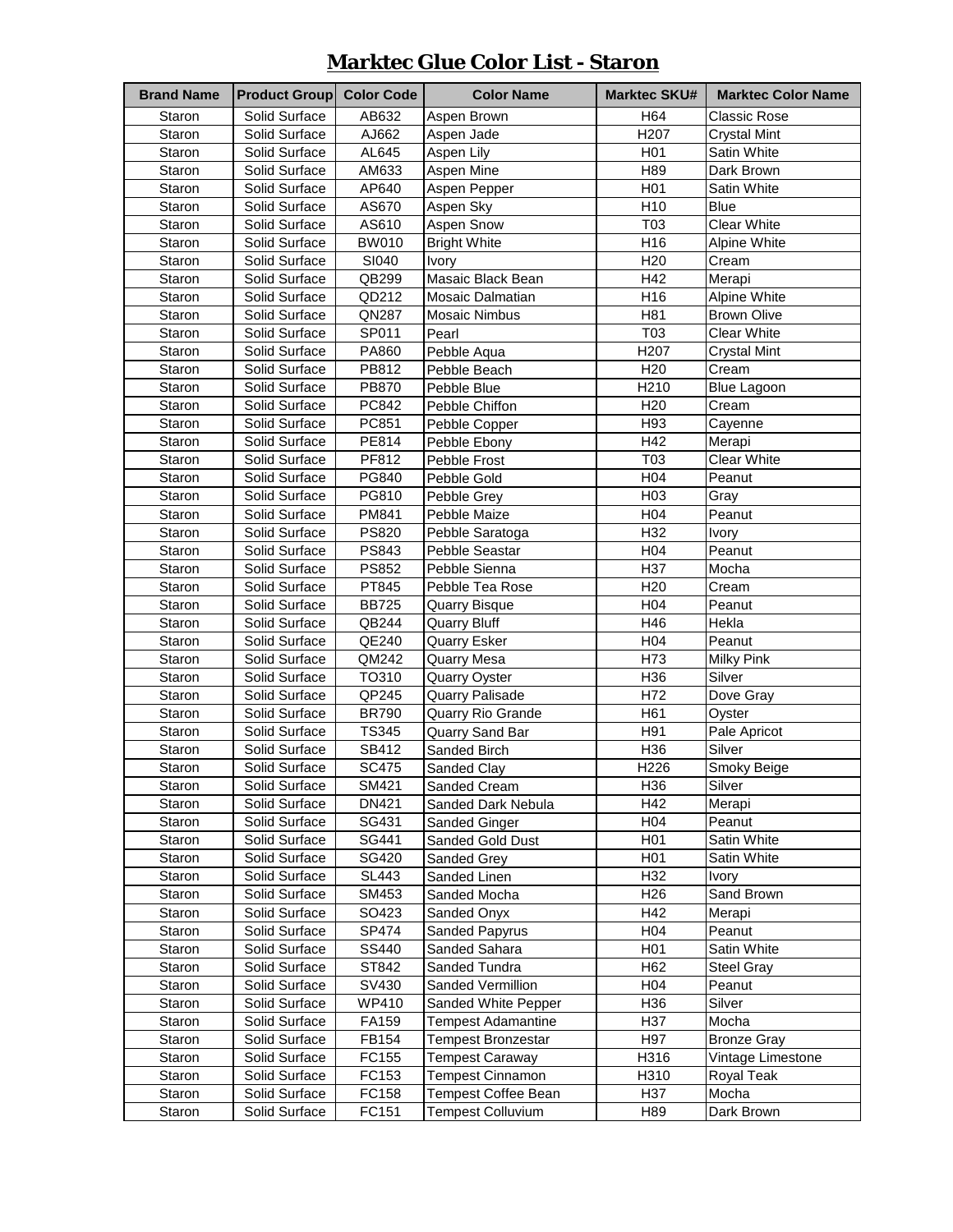| <b>Brand Name</b> | <b>Product Group</b> | <b>Color Code</b> | <b>Color Name</b>               | <b>Marktec SKU#</b> | <b>Marktec Color Name</b> |
|-------------------|----------------------|-------------------|---------------------------------|---------------------|---------------------------|
| Staron            | Solid Surface        | FC116             | <b>Tempest Confection</b>       | H36                 | Silver                    |
| Staron            | Solid Surface        | FC156             | <b>Tempest Copperplate</b>      | H <sub>37</sub>     | Mocha                     |
| Staron            | Solid Surface        | FG144             | Tempest Glimmer                 | H06                 | Pink                      |
| Staron            | Solid Surface        | FG196             | <b>Tempest Gold Leaf</b>        | H42                 | Merapi                    |
| Staron            | Solid Surface        | FH114             | <b>Tempest Horizon</b>          | H36                 | Silver                    |
| Staron            | Solid Surface        | FI187             | Tempest Igneous                 | H302                | <b>Charcoal Mist</b>      |
| Staron            | Solid Surface        | <b>FM185</b>      | <b>Tempest Milestone</b>        | H305                | Kenai                     |
| Staron            | Solid Surface        | FP100             | <b>Tempest Peak</b>             | H <sub>16</sub>     | Alpine White              |
| Staron            | Solid Surface        | FP142             | Tempest Prairie                 | H316                | Vintage Limestone         |
| Staron            | Solid Surface        | <b>FR148</b>      | rempest Ragiance<br>(Onhimment) | H81                 | <b>Brown Olive</b>        |
| Staron            | Solid Surface        | <b>FR124</b>      | Tempest Rattan                  | H316                | Vintage Limestone         |
| Staron            | Solid Surface        | <b>FS115</b>      | <b>Tempest Shell</b>            | H06                 | Pink                      |
| Staron            | Solid Surface        | <b>FW145</b>      | <b>Tempest Whippoorwill</b>     | H81                 | <b>Brown Olive</b>        |
| Staron            | Solid Surface        | FZ184             | Tempest Zenith                  | H <sub>92</sub>     | Marta Gray                |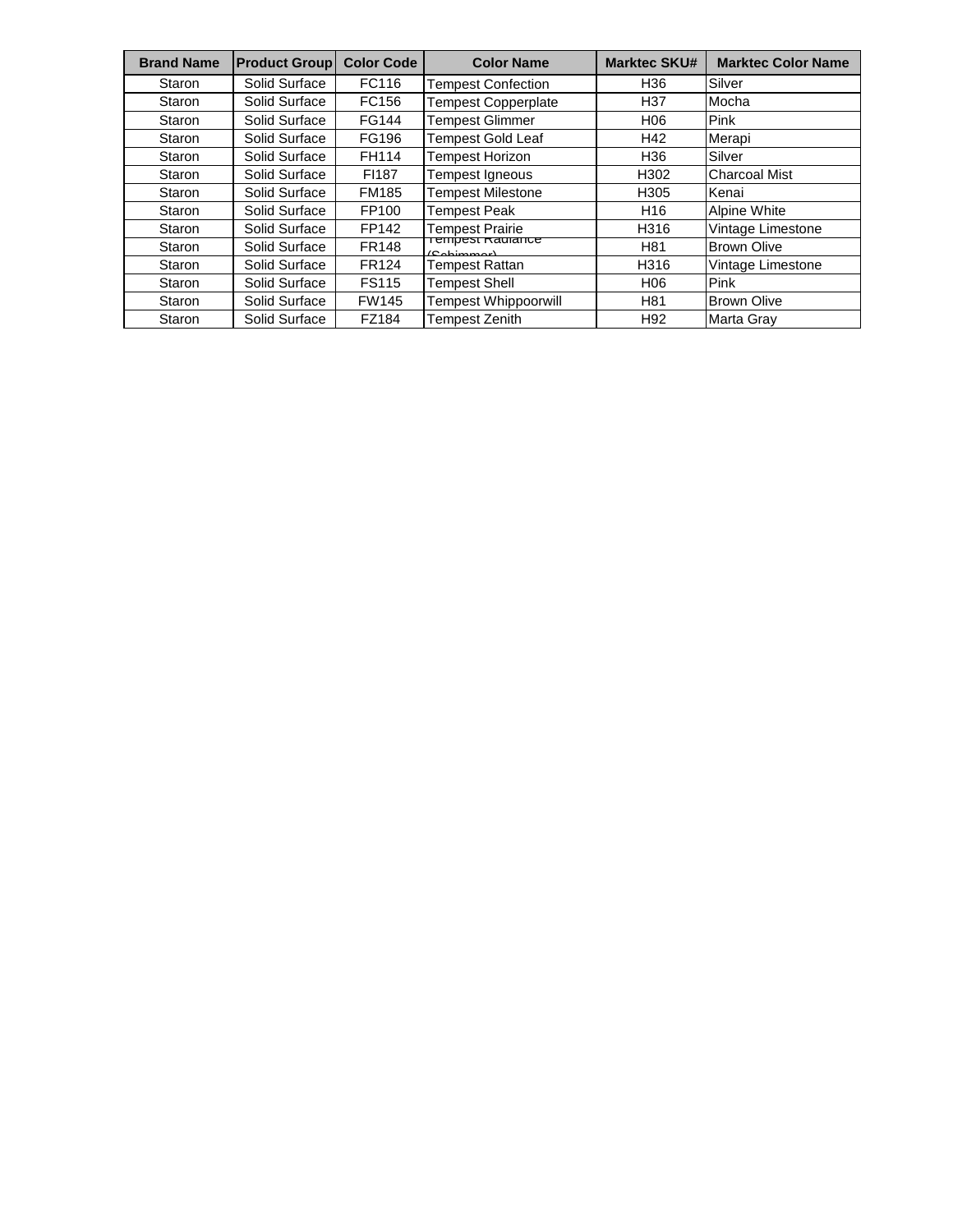| <b>Brand Name</b> | <b>Product Group</b> | <b>Color Code</b> | <b>Color Name</b>          | <b>Marktec SKU#</b> | <b>Marktec Color Name</b> |
|-------------------|----------------------|-------------------|----------------------------|---------------------|---------------------------|
| Viatera           | Quartz               |                   | <b>Absolute Night</b>      | H42                 | Merapi                    |
| Viatera           | Quartz               |                   | Antella                    | H81                 | <b>Brown Olive</b>        |
| Viatera           | Quartz               |                   | <b>Antico Pearl</b>        | T02                 | Opal                      |
| Viatera           | Quartz               |                   | Antique Limestone          | H314                | Antique Limestone         |
| Viatera           | Quartz               |                   | Artesia                    | H305                | Kenai                     |
| Viatera           | Quartz               |                   | Aspen                      | H313                | Wildwood                  |
| Viatera           | Quartz               |                   | Bellemonte                 | H42                 | Merapi                    |
| Viatera           | Quartz               |                   | <b>Bianco White</b>        | T <sub>02</sub>     | Opal                      |
| Viatera           | Quartz               |                   | Bourbon                    | H309                | Olive Rust                |
| Viatera           | Quartz               |                   | Cabo                       | H312                | Solar Canyon              |
| Viatera           | Quartz               |                   | Cabrillo                   | H313                | Wildwood                  |
| Viatera           | Quartz               |                   | Caldera                    | H302                | <b>Charcoal Mist</b>      |
| Viatera           | Quartz               |                   | Cario                      | T01                 | Clear Ivory               |
| Viatera           | Quartz               |                   | Caspian                    | H309                | Olive Rust                |
| Viatera           | Quartz               |                   | <b>Charcoal Mist</b>       | H302                | <b>Charcoal Mist</b>      |
| Viatera           | Quartz               |                   | Copper Partina             | H309                | <b>Olive Rust</b>         |
| Viatera           | Quartz               |                   | Cortez                     | H81                 | <b>Brown Olive</b>        |
| Viatera           | Quartz               |                   | Cortina                    | T02                 | Opal                      |
| Viatera           | Quartz               |                   | Creama Beige               | T02                 | Opal                      |
| Viatera           | Quartz               |                   | <b>Crystal White</b>       | T02                 | Opal                      |
| Viatera           | Quartz               |                   | Cypress                    | H305                | Kenai                     |
| Viatera           | Quartz               |                   | Daylight Reflection        | H305                | Kenai                     |
| Viatera           | Quartz               |                   | Denali                     | T02                 | Opal                      |
| Viatera           | Quartz               |                   | Desert Storm               | H316                | Vintage Limestone         |
| Viatera           | Quartz               |                   | Domingo                    | H42                 | Merapi                    |
| Viatera           | Quartz               |                   | Dover                      | T02                 | Opal                      |
| Viatera           | Quartz               |                   | Galaxy Ice                 | H42                 | Merapi                    |
| Viatera           | Quartz               |                   | Geneva                     | T02                 | Opal                      |
| Viatera           | Quartz               |                   | Himalaya                   | H305                | Kenai                     |
| Viatera           | Quartz               |                   | Juniper Trail              | H304                | Juniper Trail             |
| Viatera           | Quartz               |                   | Kenai                      | H305                | Kenai                     |
| Viatera           | Quartz               |                   | Kilauea                    | H309                | <b>Olive Rust</b>         |
| Viatera           | Quartz               |                   | Kona Ice                   | H309                | Olive Rust                |
| Viatera           | Quartz               |                   | Lava Ice                   | H <sub>18</sub>     | Red                       |
| Viatera           | Quartz               |                   | Lunar Ice                  | H305                | Kenai                     |
| Viatera           | Quartz               |                   | Magnolia                   | T02                 | Opal                      |
| Viatera           | Quartz               |                   | Mesquite Moon              | H307                | Mesquito Moon             |
| Viatera           | Quartz               |                   | <b>Midnight Reflection</b> | H42                 | Merapi                    |
| Viatera           | Quartz               |                   | Monet                      | H316                | Vintage Limestone         |
| Viatera           | Quartz               |                   | Monterey                   | H316                | Vintage Limestone         |
| Viatera           | Quartz               |                   | Mulholland                 | T02                 | Opal                      |
| Viatera           | Quartz               |                   | Natural Limestone          | H315                | Natural Limestone         |
| Viatera           | Quartz               |                   | Nova                       | H305                | Kenai                     |
| Viatera           | Quartz               |                   | Obsidian                   | H42                 | Merapi                    |
| Viatera           | Quartz               |                   | Ohau                       | H314                | Antique Limestone         |
| Viatera           | Quartz               |                   | Olive Rust                 | H316                | Vintage Limestone         |
| Viatera           | Quartz               |                   | Palermo                    | H312                | Solar Canyon              |
| Viatera           | Quartz               |                   | <b>River Shoal</b>         | T02                 | Opal                      |
| Viatera           | Quartz               |                   | Royal Teak                 | H310                | Royal Teak                |
| Viatera           | Quartz               |                   | Safari                     | H309                | Olive Rust                |
| Viatera           | Quartz               |                   | San Tropez                 | H312                | Solar Canyon              |
| Viatera           | Quartz               |                   | Sand Ice                   | <b>T01</b>          | Clear Ivory               |
| Viatera           | Quartz               |                   | Santiago                   | H312                | Solar Canyon              |
| Viatera           | Quartz               |                   | Sella                      | H305                | Kenai                     |
| Viatera           | Quartz               |                   | Sienna Sand                | H81                 | <b>Brown Olive</b>        |
| Viatera           | Quartz               |                   | Silver Lake                | H80                 | Beige                     |

#### **Marktec Glue Color List - Viatera**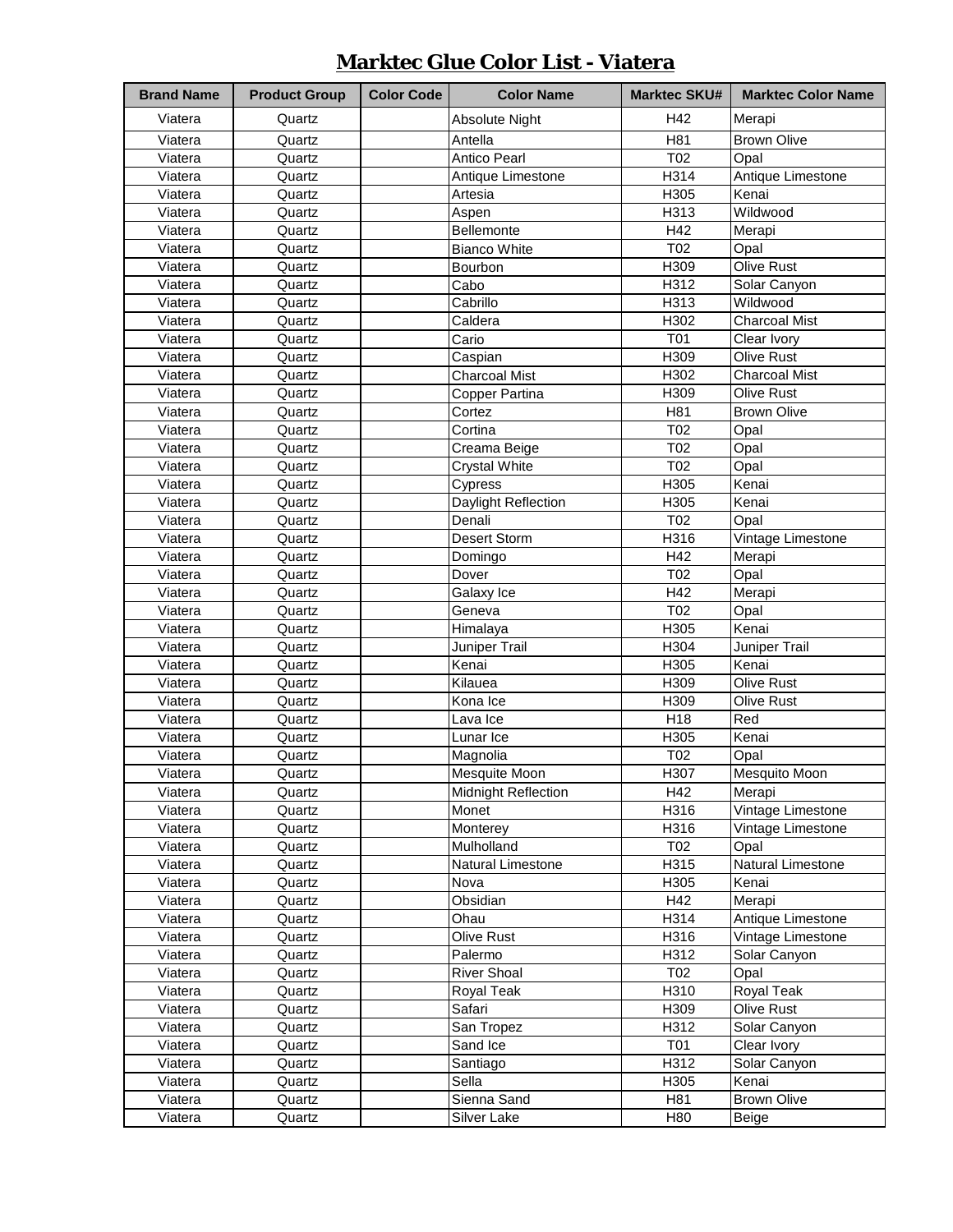| <b>Brand Name</b> | <b>Product Group</b> | <b>Color Code</b> | <b>Color Name</b>          | <b>Marktec SKU#</b> | <b>Marktec Color Name</b> |
|-------------------|----------------------|-------------------|----------------------------|---------------------|---------------------------|
| Viatera           | Quartz               |                   | Snow Storm                 | T02                 | Opal                      |
| Viatera           | Quartz               |                   | Solano                     | H312                | Solar Canyon              |
| Viatera           | Quartz               |                   | Solar Canyon               | H312                | Solar Canyon              |
| Viatera           | Quartz               |                   | Spanish Bay                | H313                | Wildwood                  |
| Viatera           | Quartz               |                   | Sugar Sand                 | T01                 | Clear Ivory               |
| Viatera           | Quartz               |                   | Sugar Storm                | T01                 | Clear Ivory               |
| Viatera           | Quartz               |                   | Tenerife                   | H309                | <b>Olive Rust</b>         |
| Viatera           | Quartz               |                   | Thunder Storm              | H302                | <b>Charcoal Mist</b>      |
| Viatera           | Quartz               |                   | Trentino                   | H302                | <b>Charcoal Mist</b>      |
| Viatera           | Quartz               |                   | Truffle                    | H310                | <b>Royal Teak</b>         |
| Viatera           | Quartz               |                   | Tundra Ice                 | T02                 | Opal                      |
| Viatera           | Quartz               |                   | <b>Twilight Reflection</b> | H42                 | Merapi                    |
| Viatera           | Quartz               |                   | <b>Ultra White</b>         | T02                 | Opal                      |
| Viatera           | Quartz               |                   | Vintage Limestone          | H316                | Vintage Limestone         |
| Viatera           | Quartz               |                   | <b>Volcanic Rock</b>       | H314                | Antique Limestone         |
| Viatera           | Quartz               |                   | Wildwood                   | H316                | Vintage Limestone         |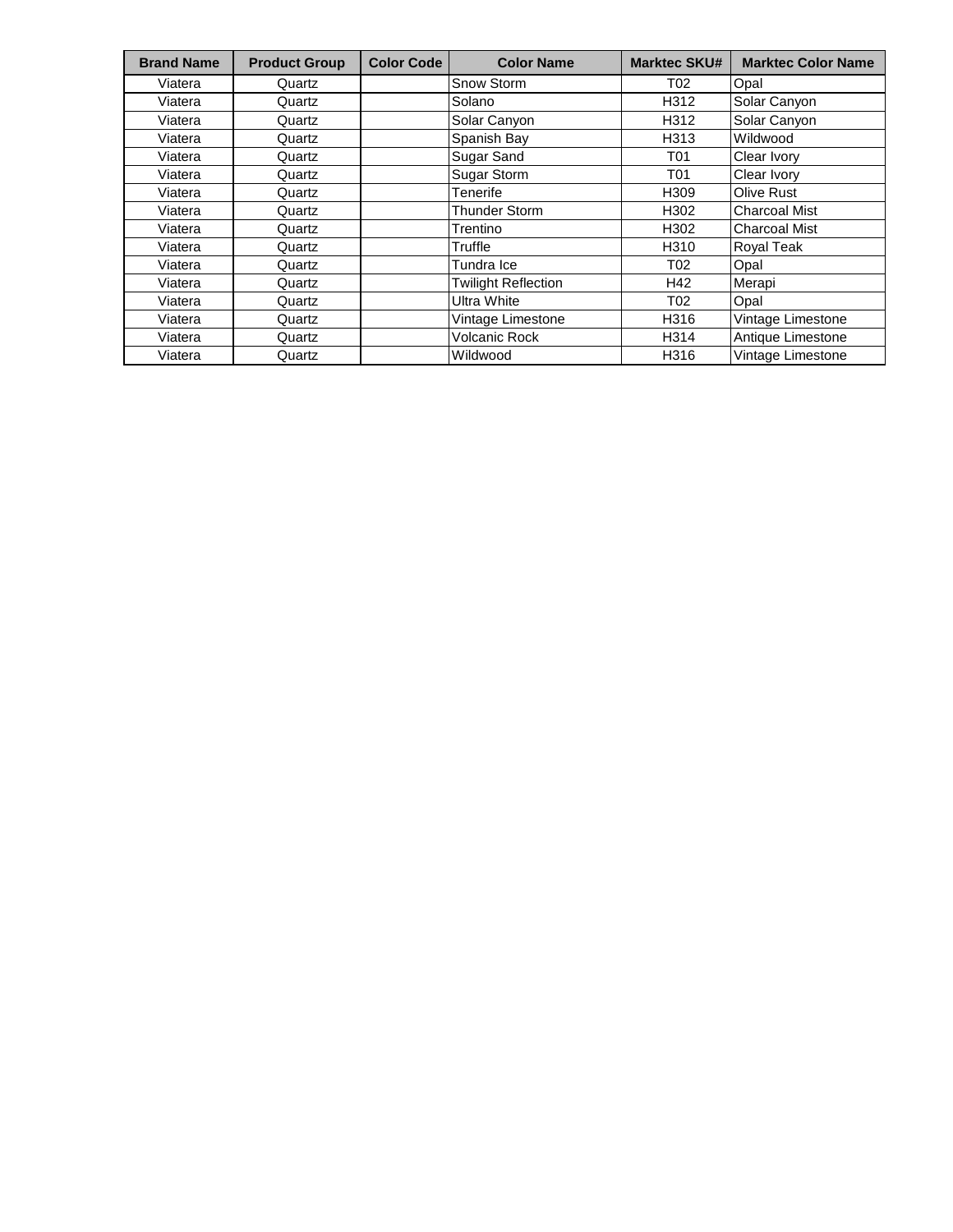# **Marktec Glue Color List - Zodiaq**

| <b>Brand Name</b> |                      | <b>Color Code</b> | <b>Color Name</b>     | <b>Marktec SKU#</b> | <b>Marktec Color Name</b> |
|-------------------|----------------------|-------------------|-----------------------|---------------------|---------------------------|
|                   | <b>Product Group</b> |                   |                       |                     |                           |
| Zodiaq            | Quartz               |                   | Abyss Black           | H305                | Kenai                     |
| Zodiaq            | Quartz               |                   | Alpha Brown           | H310                | Royal Teak                |
| Zodiaq            | Quartz               |                   | <b>Antique Pearl</b>  | H316                | Vintage Limestone         |
| Zodiaq            | Quartz               |                   | Argo Green            | H305                | Kenai                     |
| Zodiaq            | Quartz               |                   | <b>Astral Pearl</b>   | H312                | Solar Canyon              |
| Zodiag            | Quartz               |                   | Autumn Light          | H310                | Royal Teak                |
| Zodiaq            | Quartz               |                   | <b>Bianco Carrara</b> | T <sub>02</sub>     | Opal                      |
| Zodiaq            | Quartz               |                   | <b>Black Forest</b>   | H313                | Wildwood                  |
| Zodiaq            | Quartz               |                   | <b>Borealis Blue</b>  | H209                | Dark Navy                 |
| Zodiaq            | Quartz               |                   | Calm Spring           | H305                | Kenai                     |
| Zodiaq            | Quartz               |                   | Cappucino             | H88                 | Leather Beige             |
| Zodiaq            | Quartz               |                   | Caraway               | T <sub>02</sub>     | Opal                      |
| Zodiaq            | Quartz               |                   | Carema Botticino      | T <sub>02</sub>     | Opal                      |
| Zodiaq            | Quartz               |                   | Caroli Red            | H309                | Olive Rust                |
| Zodiaq            | Quartz               |                   | <b>Celestial Blue</b> | H10                 | <b>Blue</b>               |
| Zodiaq            | Quartz               |                   | Chestnut              | H309                | <b>Olive Rust</b>         |
| Zodiaq            | Quartz               |                   | Chicory               | H305                | Kenai                     |
| Zodiaq            | Quartz               |                   | Cinnamon Spice        | H99                 | Copperite                 |
| Zodiaq            | Quartz               |                   | Cloud White           | H <sub>16</sub>     | Alpine White              |
| Zodiaq            | Quartz               |                   | Coarse Pepper         | H305                | Kenai                     |
| Zodiaq            | Quartz               |                   | <b>Copper Sunset</b>  | H309                | Olive Rust                |
| Zodiaq            | Quartz               |                   | Coriander             | T01                 | Clear Ivory               |
|                   |                      |                   |                       |                     |                           |
| Zodiaq            | Quartz               |                   | Corona Brown          | H309                | Olive Rust                |
| Zodiaq            | Quartz               |                   | Crema Marfil          | T <sub>02</sub>     | Opal                      |
| Zodiaq            | Quartz               |                   | Cygnus Pearl          | H <sub>04</sub>     | Peanut                    |
| Zodiaq            | Quartz               |                   | <b>Eclipse Blue</b>   | H209                | Dark Navy                 |
| Zodiaq            | Quartz               |                   | Flax                  | H <sub>20</sub>     | Cream                     |
| Zodiaq            | Quartz               |                   | <b>Galaxy Black</b>   | H42                 | Merapi                    |
| Zodiaq            | Quartz               |                   | Giallo Michelangelo   | T01                 | Clear Ivory               |
| Zodiaq            | Quartz               |                   | <b>Indus Red</b>      | H <sub>18</sub>     | Red                       |
| Zodiaq            | Quartz               |                   | Licorice              | H42                 | Merapi                    |
| Zodiaq            | Quartz               |                   | <b>Lunar Pearl</b>    | H316                | Vintage Limestone         |
| Zodiaq            | Quartz               |                   | Magellan Green        | H305                | Kenai                     |
| Zodiaq            | Quartz               |                   | Marrone Ambrato       | H310                | Royal Teak                |
| Zodiaq            | Quartz               |                   | Marrone Emperador     | H309                | Olive Rust                |
| Zodiaq            | Quartz               |                   | Meteor Grey           | H305                | Kenai                     |
| Zodiaq            | Quartz               |                   | Minera Pearl          | H316                | Vintage Limestone         |
| Zodiaq            | Quartz               |                   | Morocan Morning       | H310                | Royal Teak                |
| Zodiaq            | Quartz               |                   | Mossy Green           | H305                | Kenai                     |
| Zodiag            | Quartz               |                   | Mystic Black          | H42                 | Merapi                    |
| Zodiaq            | Quartz               |                   | Mystic Black          | H42                 | Merapi                    |
| Zodiaq            | Quartz               |                   | Nutmeg                | H316                | Vintage Limestone         |
| Zodiaq            | Quartz               |                   | Ocean Blue            | H210                | <b>Blue Lagoon</b>        |
|                   |                      |                   |                       |                     |                           |
| Zodiaq            | Quartz               |                   | Papyrus               | H <sub>20</sub>     | Cream                     |
| Zodiaq            | Quartz               |                   | Poppy Seed            | H305                | Kenai                     |
| Zodiaq            | Quartz               |                   | Royal Brown           | H309                | Olive Rust                |
| Zodiaq            | Quartz               |                   | Saddle Brown          | H309                | Olive Rust                |
| Zodiaq            | Quartz               |                   | Sage                  | H316                | Vintage Limestone         |
| Zodiaq            | Quartz               |                   | Sand Beige            | T01                 | Clear Ivory               |
| Zodiaq            | Quartz               |                   | Savory                | H312                | Solar Canyon              |
| Zodiaq            | Quartz               |                   | Smoky Topaz           | H316                | Vintage Limestone         |
| Zodiaq            | Quartz               |                   | Snow White            | H36                 | Silver                    |
| Zodiaq            | Quartz               |                   | Space Black           | H42                 | Merapi                    |
| Zodiaq            | Quartz               |                   | Storm Grey            | H305                | Kenai                     |
| Zodiaq            | Quartz               |                   | Soasted Almond        | H310                | Royal Teak                |
| Zodiaq            | Quartz               |                   | Vela Brown            | H309                | Olive Rust                |